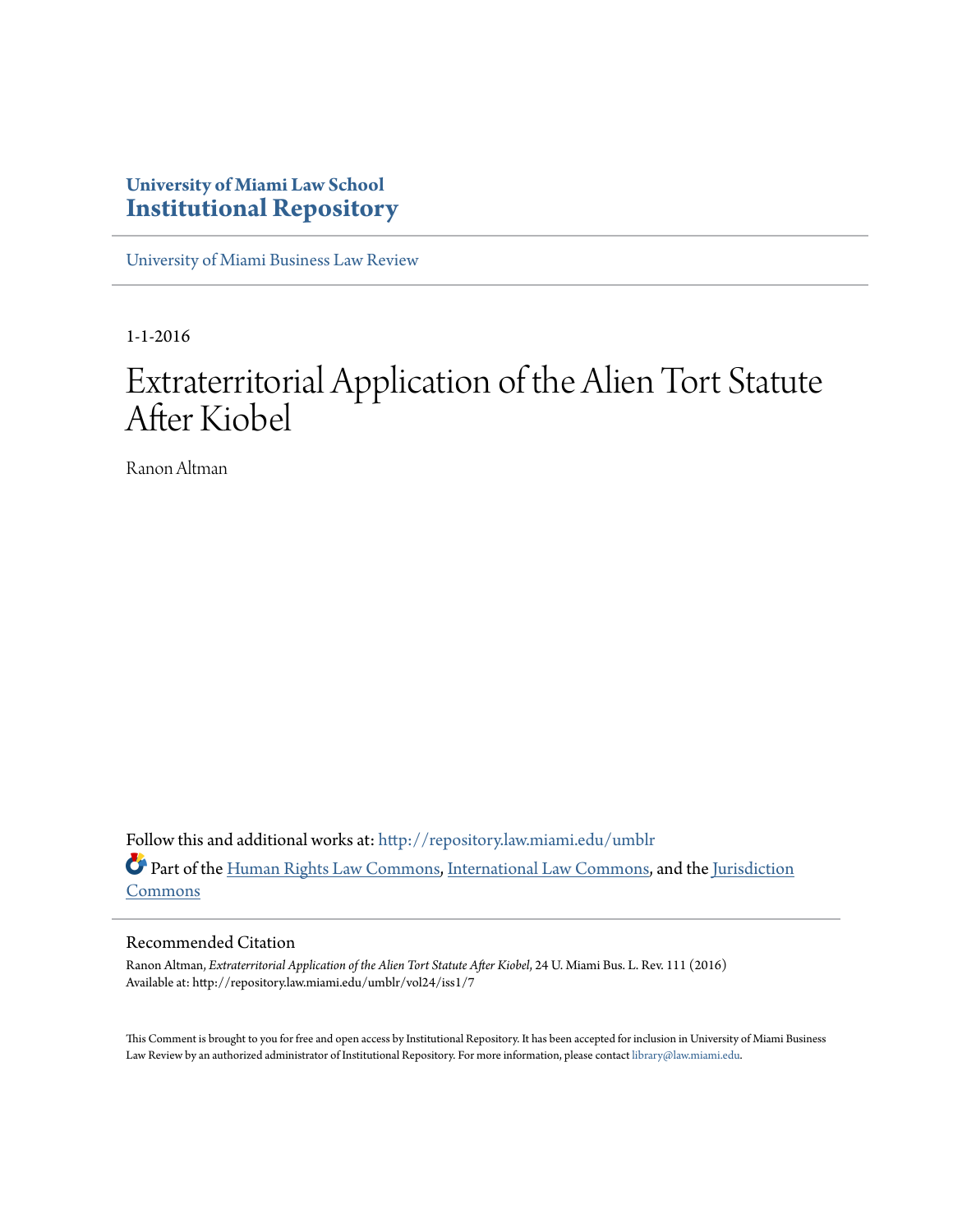# Extraterritorial Application of The Alien Tort Statute After Kiobel

# Ranon Altman[\\*](#page-1-0)

*This article explores when corporations can be held liable under the Alien Tort Statute for human rights abuses that are committed outside of the United States. The Alien Tort Statute grants the United States district courts jurisdiction for torts committed against foreigners in violation of the law of nations. While the Alien Tort Statute concerns international law, it does not indicate whether the district courts have jurisdiction over disputes that involve conduct outside of the United States.*

*In this article, I focus my analysis on the Supreme Court's 2013 decision in Kiobel v. Royal Dutch Petroleum Co. That case determined that the Alien Tort Statute only applies to "relevant conduct" in the United States. In so deciding, the Court evoked a statutory rule of interpretation called the presumption against extraterritoriality, which dictates that unless a federal statute indicates otherwise, it is to only be applied in the territorial jurisdiction of the United States.*

*This article addresses questions that arise from the application of the presumption against extraterritoriality to the Alien Tort Statute. For example, do federal courts have jurisdiction over claims in which conduct that does not constitute "relevant conduct" under the ATS takes place in the United States, but the international law violation (the "relevant conduct") takes place in a foreign country? Additionally, to what extent does it matter*  for purposes of ATS jurisdiction that a defendant is a United *States corporation?*

<span id="page-1-0"></span>Articles and Comments Editor, University of Miami Business Law Review; Juris Doctor Candidate 2016, University of Miami School of Law. I would like to thank Professor Stephen J. Schnably for helping me craft this note.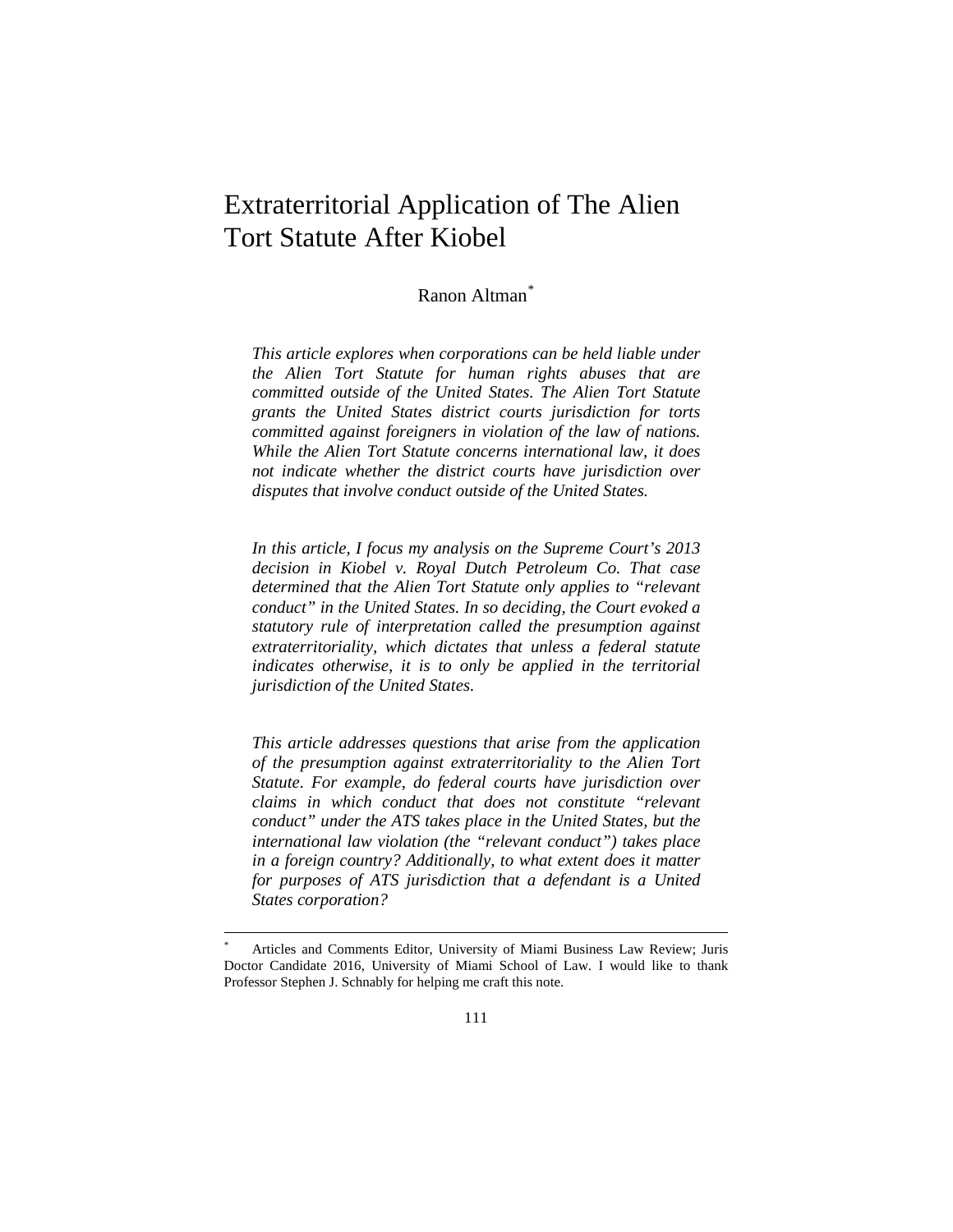*In the final portion of this Article, I propose alternative ways to apply the presumption against extraterritoriality to the Alien Tort Statute. I base this analysis on the Supreme Court's decision in Morrison v. National Australia Bank.*

| I.      |                                                                |  |
|---------|----------------------------------------------------------------|--|
| II.     |                                                                |  |
|         |                                                                |  |
|         |                                                                |  |
| III.    | THE PRESUMPTION AGAINST EXTRATERRITORIALITY  120               |  |
|         | A. Applying the Presumption Against Extraterritoriality to the |  |
|         |                                                                |  |
|         | IV. THE KIOBEL TEST AND A CRITIQUE OF ITS APPLICATION IN THE   |  |
|         |                                                                |  |
|         | A. Relationship Between the Two Kiobel Clauses 127             |  |
|         |                                                                |  |
|         |                                                                |  |
|         |                                                                |  |
|         | 1. Restrictive Reading of "Relevant Conduct"  129              |  |
|         | 2. Overactive Presumption Against Extraterritoriality 131      |  |
|         | C. Kiobel Part Two: Displacing the Presumption Against         |  |
|         |                                                                |  |
|         | 1. Meaning of "Touch and Concern the Territory of the          |  |
|         |                                                                |  |
|         | Corporate Citizenship Insufficient to Displace the<br>2.       |  |
|         | Presumption Against Extraterritoriality 134                    |  |
|         | D. Irreconcilable Application of the Presumption Against       |  |
|         |                                                                |  |
| $V_{-}$ |                                                                |  |
|         |                                                                |  |
|         |                                                                |  |
|         |                                                                |  |
|         |                                                                |  |
|         |                                                                |  |
|         |                                                                |  |
|         |                                                                |  |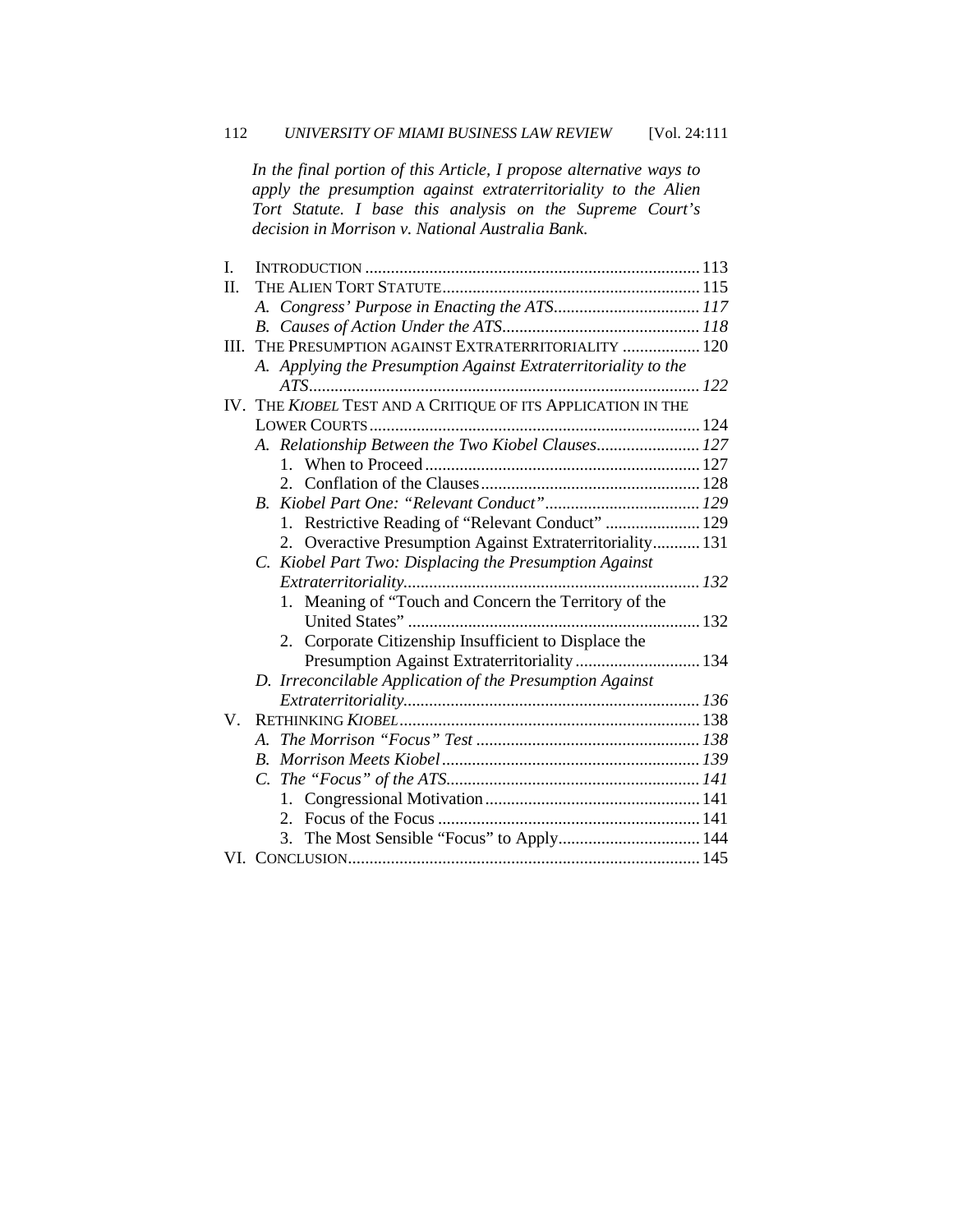#### I. INTRODUCTION

Over the past 35 years, following the Second Circuit's decision in *Filartiga v. Pena-Irala*,<sup>[1](#page-3-0)</sup> victims of human rights abuse have invoked the federal Alien Tort Statute  $(ATS)^2$  $(ATS)^2$  to seek redress for violations of international law. The ATS provides that "[t]he district courts shall have original jurisdiction of any civil action by an alien for a tort only, committed in violation of the law of nations or of a treaty of the United States."<sup>[3](#page-3-2)</sup> It was enacted by the First Congress in  $1789$ .<sup>[4](#page-3-3)</sup>

Human rights litigation under the ATS flourished after *Filartiga*. [5](#page-3-4) Early post-*Filartiga* ATS cases involved wrongs committed by state officials or quasi-state actors.<sup>[6](#page-3-5)</sup> But ATS litigation soon expanded to cover wrongs committed abroad by multinational corporations ("MNCs"). Major multinational corporations, including Unocal, Royal Dutch Petroleum, Pfizer, Del Monte, ExxonMobil, and others, found themselves subject to ATS suits for violating human rights in foreign countries.[7](#page-3-6) Corporate defendants were accused of aiding and abetting states that arbitrarily detained and tortured aliens, practiced child slavery, $8$  committed genocide, $9$  or engaged in human experimentation without consent.<sup>[10](#page-3-9)</sup> For example, in *Abdullahi*, plaintiffs alleged that Pfizer tested experimental antibiotics on Nigerian children without their knowledge. $<sup>11</sup>$  $<sup>11</sup>$  $<sup>11</sup>$ </sup>

<span id="page-3-5"></span>against nine United States executive officials, including the former President Ronald Reagan); *Forti*, 644 F. Supp. at 708 (suit against Argentinian general); Abebe-Jira v. Negewo, 72 F.3d 844, 846 (11th Cir. 1996) (suit against former Ethiopian government official).

<span id="page-3-6"></span><sup>7</sup> Doe I v. Unocal Corp., 395 F.3d 932 (9th Cir. 2002); Kiobel v. Royal Dutch Petroleum, 621 F.3d 111 (2d Cir. 2010); Abdullahi v. Pfizer, Inc., 562 F.3d 163 (2d Cir. 2009); Aldana v. Del Monte Fresh Produce, N.A., Inc., 416 F.3d 1242 (11th Cir. 2005); Doe v. Exxon Mobil Corp., 69 F. Supp. 3d 75 (D.C. Cir. 2014); *see generally* Alan O. Sykes, *Corporate Liability for Extraterritorial Torts Under the Alien Tort Statute and Beyond: An Economic Analysis*, 100 GEO L.J. 2161 (2012); *see generally* Douglas M. Branson, *Holding Multinational Corporations Accountable? Achilles' Heels in Alien Tort*

<span id="page-3-3"></span><span id="page-3-2"></span>

<span id="page-3-4"></span>

<span id="page-3-1"></span><span id="page-3-0"></span><sup>&</sup>lt;sup>1</sup><br>
Filartiga v. Pena-Irala, 630 F.2d 876, 878 (2d Cir. 1980).<br>
<sup>2</sup><br>
<sup>2</sup><br> *A.*<br> *Id.*<br> *Eilartiga*, 630 F.2d at 878.<br> *See, e.g*, Tel-Oren v. Libyan Arab Republic, 726 F.2d 774 (D.C. Cir. 1984); Forti v. Suarez-Mason, 627 F. Supp. 1531 (N.D. Cal. 1987); Kadic v. Karadzic, 70 F.3d 232 (2d Cir. 1995); Beanal v. Freeport-McMoran, Inc., 197 F.3d 161 (5th Cir. 1999). <sup>6</sup> *See, e.g.*, Sanchez-Espinoza v. Reagan, 770 F.2d 202, 205 (D.C. Cir. 1985) (suit

<span id="page-3-7"></span>Claims Act Litigation, 9 SANTA CLARA J. INT'L L. 227 (2011).<br>
<sup>8</sup> Doe I v. Nestle USA, Inc., 766 F.3d 1013 (9th Cir. 2014).<br>
<sup>9</sup> Doe, 69 F. Supp. 3d at 75.<br>
<sup>10</sup> Abdullahi, 562 F.3d at 103.<br>
<sup>11</sup> Id.

<span id="page-3-10"></span><span id="page-3-9"></span><span id="page-3-8"></span>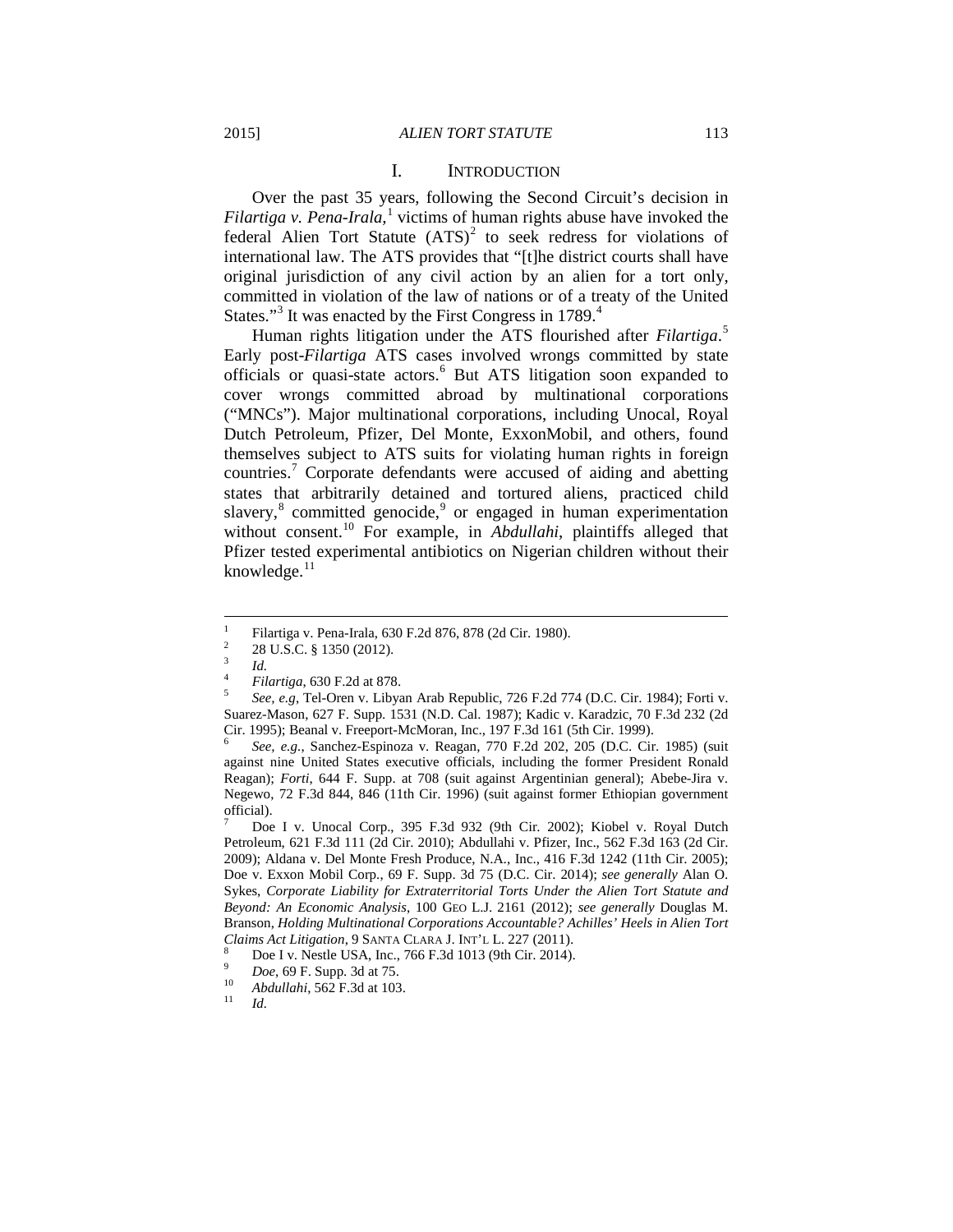Recent years, however, have seen two major developments that threaten to make corporate liability under the ATS a thing of the past. The first concerns whether corporations can have tort liability under international law. In 2010, the Second Circuit held that they cannot— precluding suits against corporations under the ATS.<sup>[12](#page-4-0)</sup> The court reasoned that corporate liability for international law violations is not a common feature among the nations.<sup>[13](#page-4-1)</sup> The Second Circuit also warned that because corporations are "often engines of their national economies," "rendering their assets into compensatory damages, punitive damages, and  $\ldots$  legal fees" would provoke international conflict.<sup>[14](#page-4-2)</sup> The Ninth Circuit rejected this view. That court explained that because many treaties hold corporations liable for their torts, "it would create a bizarre anomaly to immunize corporations from liability for the conduct of their agents in lawsuits brought for 'shockingly egregious violations of universally recognized principles of international law."<sup>[15](#page-4-3)</sup> Other circuits have also rejected the Second Circuit's holding.<sup>[16](#page-4-4)</sup>

The Supreme Court was poised to resolve this split in *Kiobel*, having granted *certiorari* on it.<sup>[17](#page-4-5)</sup> Ultimately, however, the Court resolved the case on a different ground<sup>[18](#page-4-6)</sup>—one that has created a second barrier to corporate liability under the ATS. In *Kiobel*, the Supreme Court ruled that the ATS is subject to the presumption against extraterritoriality.<sup>[19](#page-4-7)</sup> Under this presumption, a federal statute only applies within the territorial jurisdiction of the United States, unless the statute indicates otherwise.<sup>[20](#page-4-8)</sup> The presumption can be overcome, the Court held, only through a test that considers the location of defendants' conduct and the force with which plaintiffs' claims touch and concern the territory of the United States. $21$  Thus, for now, most lower courts accept the possibility of corporate liability under the ATS, but all are bound by the Supreme

<span id="page-4-7"></span>

<span id="page-4-8"></span>

<span id="page-4-9"></span>

<span id="page-4-1"></span><span id="page-4-0"></span><sup>12</sup> *Kiobel*, 621 F.3d at 120.<br>
13 *Id.* at 143.<br>
<sup>14</sup> Kiobel v. Royal Dutch Petroleum Co., 642 F.3d 268, 270 (2d Cir. 2011) (Jacobs, C.J., concurring).

<span id="page-4-4"></span><span id="page-4-3"></span><span id="page-4-2"></span><sup>&</sup>lt;sup>15</sup> Doe v. Exxon Mobil Corp., 654 F.3d 11, 57 (D.C. Cir. 2011).<br><sup>16</sup> Sykes, *supra* note 7, at 2162-63 ("The second circuit . . . concluded that corporations cannot be held liable under the ATS, although the Seventh, Ninth, Eleventh, and D.C. Circuits disagree."). <sup>17</sup> Petition for Writ of Certiorari, Kiobel v. Royal Dutch Petroleum, Co., 132 S. Ct. 472

<span id="page-4-5"></span><sup>(2011) (</sup>No. 10-1491). <sup>18</sup> *See* Kiobel v. Royal Dutch Petroleum Co., 133 S. Ct. 1659, 1669 (2012); Roxanna

<span id="page-4-6"></span>Altholz, *Chronicle of a Death Foretold: The Future of U.S. Human Rights Litigation Post-Kiobel*, 102 CALIF. L. REV. 1495, 1521 (2014) (explaining that after *Kiobel* it is still unclear what courts may hear cases against U.S. corporate defendants).<br>
<sup>19</sup> *Kiobel*, 133 S. Ct. at 1669.<br>
<sup>21</sup> *Kiobel*, 133 S. Ct. at 1669.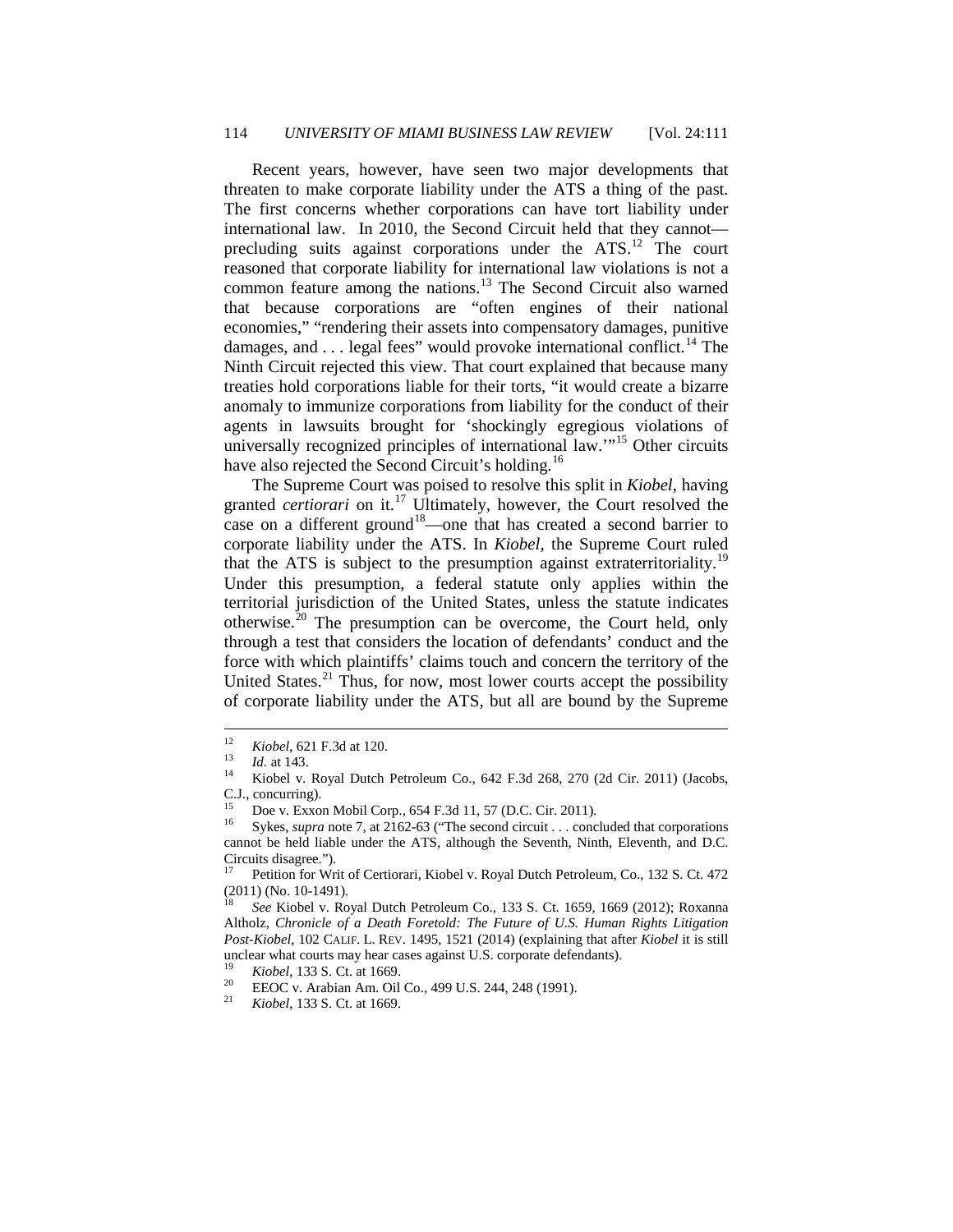Court's determination that the presumption against extraterritoriality applies to the ATS.

Since 2013, lower courts have been left with the difficult task of interpreting the controlling language in the Court's opinion. How broadly or narrowly *Kiobel* is interpreted has major implications on corporate liability under the ATS. If corporations cannot be liable under the ATS, the United States may be silently communicating to the world that corporations may operate at the expense of foreign nationals. $^{22}$  $^{22}$  $^{22}$ 

This article describes and analyzes the application of the *Kiobel* test in the lower courts. In the first section of this article, I provide information on the building blocks of my argument—the Alien Tort Statute, the Presumption against Extraterritoriality, and the Supreme Court's decision in *Kiobel v. Royal Dutch Petroleum Co*. In the following section, I analyze the *Kiobel* test and its application in the lower courts. I then address whether the test properly administers the presumption against extraterritoriality as it should apply in the context of the ATS. Finally, I propose an application of the presumption against extraterritoriality to the ATS that adopts the Supreme Court's holding in *Morrison v. National Australia Bank*.

### II. THE ALIEN TORT STATUTE

In 1789, the first Congress enacted the Alien Tort Statute (ATS) in order to create a mechanism by which the United States could enforce the law of nations.<sup>[23](#page-5-1)</sup> The ATS dictates that "[t]he district courts shall have original jurisdiction of any civil action by an alien for a tort only, committed in violation of the law of nations or a treaty of the United States."<sup>[24](#page-5-2)</sup> For almost 200 years after its enactment, the ATS lay dormant—invoked twice in the  $18<sup>th</sup>$  century, and only once more in the next 167 years.<sup>[25](#page-5-3)</sup> With the Second Circuit's decision in *Filartiga v. Pena-Irala*, the ATS was finally revived after much rest.<sup>[26](#page-5-4)</sup> In *Filartiga*,

<span id="page-5-0"></span> <sup>22</sup> *See* Mujica v. AirScan Inc., 771 F.3d 580, 619 (9th Cir. 2014) ("Piracy and its modern-day equivalents, including torture and genocide, are of particular concern to the sovereign . . . because failure to [take action] . . . might render the sovereign 'an accomplice or abetter of [its] subject's crime, and draw[] upon [its] community the calamities of foreign war.'") (citing 4 W Blackstone, Commentaries on the Laws of England 68 (1769)).

<span id="page-5-4"></span>

<span id="page-5-3"></span><span id="page-5-2"></span><span id="page-5-1"></span><sup>&</sup>lt;sup>23</sup> See Filartiga v. Pena-Irala, 630 F.2d 876, 877 (2d Cir. 1980).<br>
<sup>24</sup> 28 U.S.C. § 1350 (2012).<br>
<sup>25</sup> Doe v. Exxon Mobil Corp., 654 F.3d 11, 18 (2011).<br>
<sup>26</sup> See Sosa v. Alvarez-Machain, 542 U.S. 692, 725 (2004); Eugen *Surprise: Unexpected By Scholars But Consistent with International Trends*, 89 NOTRE DAME L. REV 1671, 1674 (2014) (explaining that modern ATS litigation began with *Filartiga*).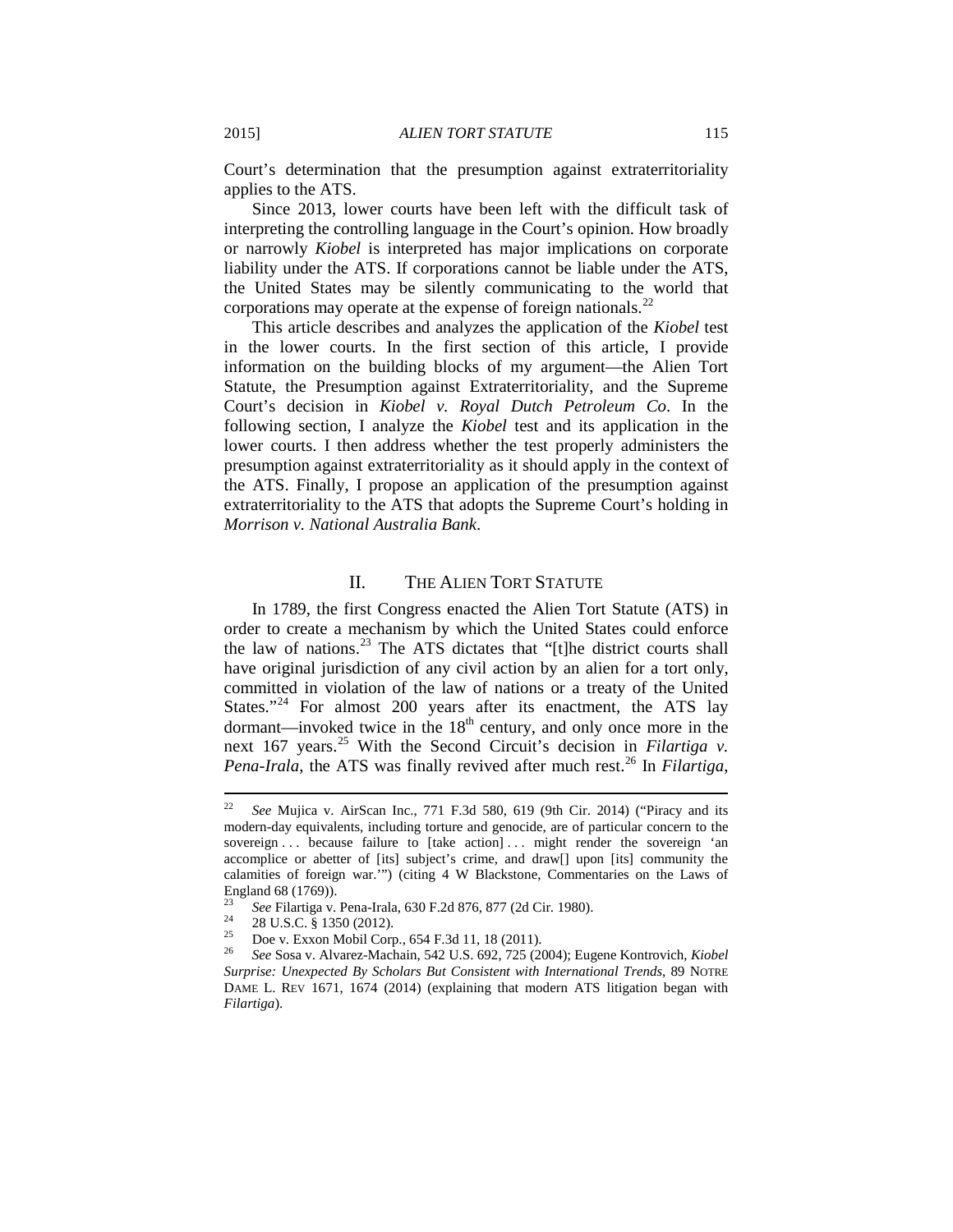the Court upheld application of the ATS for two Paraguayan plaintiffs.<sup>[27](#page-6-0)</sup> They claimed that the defendant, a Paraguayan police inspector, kidnapped and tortured their family member in Paraguay.<sup>[28](#page-6-1)</sup> In coming to his conclusion, Judge Kaufman explained that the law of nations is a part of federal common law, and as such, torture committed against an alien, a violation of the law of nations, falls within the court's ATS jurisdiction.[29](#page-6-2) *Filartiga* marked the ATS's entrance into "the modern internationalized human rights movement that began after World War II and flourished in the 1970's."[30](#page-6-3) The opinion introduced a new way for the victims of human rights abuse to seek redress in federal court.<sup>[31](#page-6-4)</sup>

Multinational corporations did not look favorably on this expansion of ATS litigation for obvious reasons.<sup>[32](#page-6-5)</sup> Nor did many commentators. One called the expansion of ATS litigation to cover multinational corporations an "awakening monster"—posing a "nightmare scenario" that could have a "chilling impact" on foreign trade and investment and interfere with United States foreign relations.<sup>[33](#page-6-6)</sup>

In 1984—just four years after *Filartiga—*Judge Robert Bork's concurring opinion in *Tel-Oren v. Libyan Arab Republic*<sup>[34](#page-6-7)</sup> casted doubt on the continuing viability of ATS actions against corporations. He argued that because human rights law was unknown in 1789, the ATS could not grant jurisdiction for claims alleging violations of contemporary human rights norms.<sup>[35](#page-6-8)</sup> Other courts rejected this narrow

<span id="page-6-3"></span>

<span id="page-6-2"></span><span id="page-6-1"></span><span id="page-6-0"></span><sup>&</sup>lt;sup>27</sup> *Filartiga*, 630 F.2d at 890.<br><sup>28</sup> *Id.* at 878. <br><sup>29</sup> *Id.* at 878, 885. <br><sup>30</sup> Beth Stephens, *The Curious History of the Alien Tort Statute*, 89 NOTRE DAME L. REV. 1467, 1474 (2014). <sup>31</sup> *See* Anne-Marie Burley, *The Alien Tort Statute and the Judiciary Act of 1789: A* 

<span id="page-6-4"></span>*Badge of Honor*, 83 AM. J. INT'L L. 461 (1989). <sup>32</sup> Ernest A. Young, *Universal Jurisdiction, The Alien Tort Statute, and Transnational* 

<span id="page-6-5"></span>*Public-Law Litigation After Kiobel*, 64 DUKE L.J. 1023, 1054 (2015) ("By implicating large multinational corporations with substantial litigation budgets, the second wave of ATS litigation pulled in sophisticated defense counsel.").

<span id="page-6-6"></span>GARY HUFBAUER & NICHOLAS MITROKOSTAS, AWAKENING MONSTER: THE ALIEN TORT STATUTE OF 1789 (Inst. for Int'l Econ. ed., 2003); *see also* Stephens, *supra* note 30, at 1474 (remarking that some commentators warned that recognizing corporate liability within the ATS would have a devastating impact).

<span id="page-6-7"></span><sup>34</sup> Tel-Oren v. Libyan Arab Republic, 726 F.2d 774, 799 (D.C. Cir. 1984) (Bork, J., concurring).

<span id="page-6-8"></span><sup>35</sup> For commentary *see* Bradford R. Clark, *Tel-Oren, Filartiga, and the Meaning of the Alien Tort Statute*, 80 U. CHI. L. REV. DIALOGUE 177, 190 (arguing that the Supreme Court's opinion in *Sosa* and *Kiobel* has more in common with Bork's concurrence than it does with *Filartiga*); *but see* Julian Ku, John Yoo, *Beyond Formalism in Foreign Affairs: A Functional Approach to the Alien Tort Statute*, 2004 SUP. CT. REV. 153, 161 (2004) (recognizing that commentators have argued that suits alleging violations of customary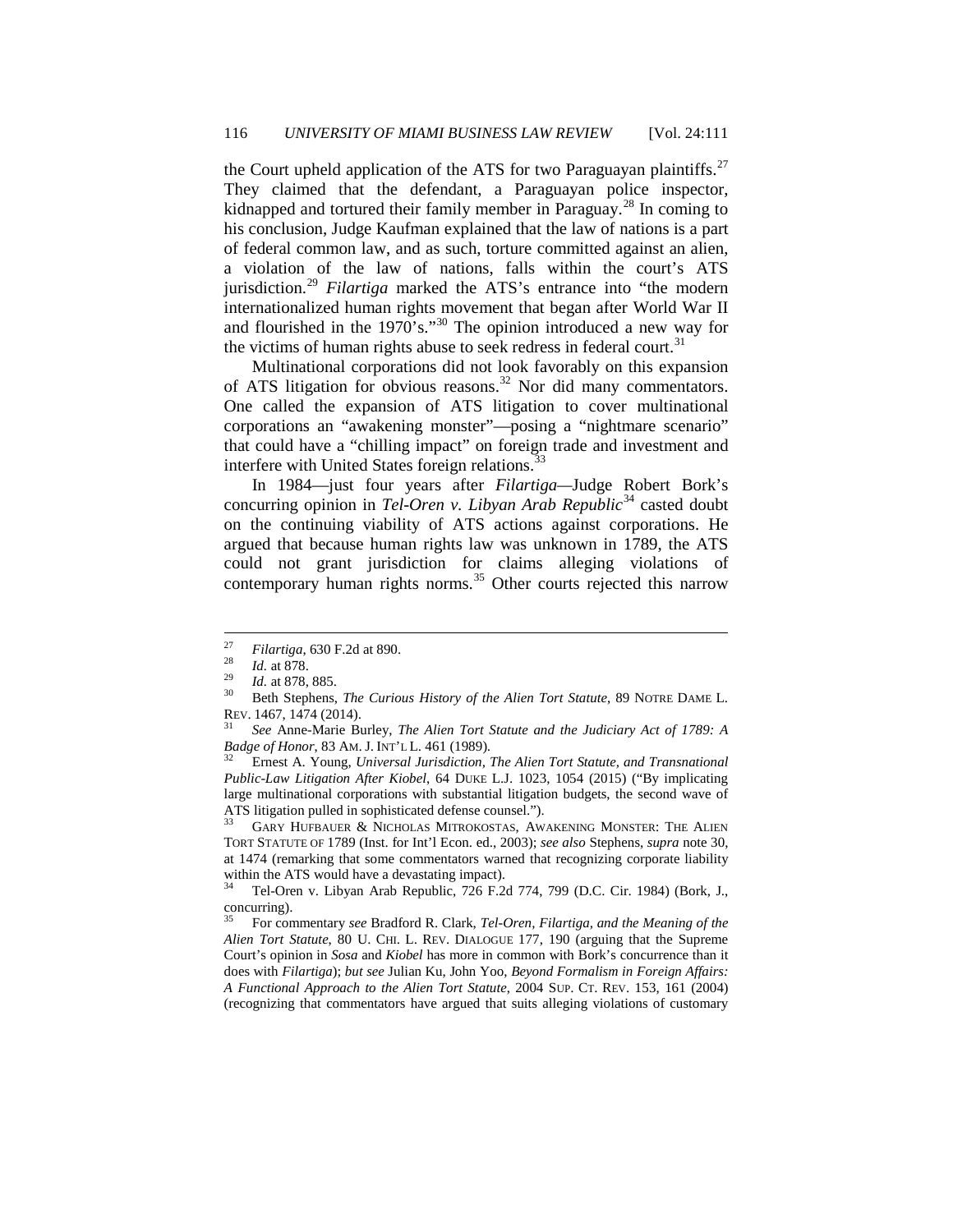construction, $36$  and Congress subsequently re-affirmed the availability of the federal courts to hear claims of human rights violations abroad with the enactment of the Torture Victim Protection Act of  $1991$ .<sup>[37](#page-7-1)</sup> In 2004, the Supreme Court ruled that the ATS does provide jurisdiction for violations of human rights norms that are "specific, universal, and obligatory."[38](#page-7-2)

#### *A. Congress' Purpose in Enacting the ATS*

The first Congress' motivation behind enacting the ATS can never be precisely known.<sup>[39](#page-7-3)</sup> Theories, however, share in common the idea that the statute was a "part of the protective armor designed to shield a young and vulnerable nation in a dangerous and unpredictable world."[40](#page-7-4) But in other respects, there is sharp division. One belief is that states within the United States did not sufficiently appreciate the international consequences that could arise from torts committed against aliens, such as ambassadors, within United States territory.<sup>[41](#page-7-5)</sup> If left unattended, such torts could threaten the United States' standing with other nations,<sup>[42](#page-7-6)</sup> and ultimately lead to war. $43$  Through this interpretation, Congress gave the federal courts jurisdiction over international law wrongs committed in the United States against foreigners as a protective measure. This was to

<span id="page-7-5"></span>

international law do not require a separate cause of action, because the First Congress assumed that these violations could be brought under the general common law).

<span id="page-7-0"></span><sup>36</sup> *See* Forti v. Suarez-Mason, 672 F. Supp. 1531, 1539 (N.D. Cal. 1987) (holding that the *Filartiga* is more in line with principles of international law than Bork's approach in *Tel-Oren*); *see also* Xuncax v. Gramajo, 886 F. Supp. 162, 180 (D. Mass. 1995) (noting that Bork's view is more restrictive than the plain language of the ATS).<br><sup>37</sup> Torture Victim Protection Act of 1991, Pub. L. No. 102-256, 106 Stat. 73 (1992)

<span id="page-7-1"></span><sup>(</sup>provides an independent cause of action for individuals in cases of torture or extrajudicial killings); *see* Mohamad v. Palestinian Auth., 132 S. Ct. 1702, 1708 (holding that only natural persons can be liable under the TVPA, which is not necessarily true of the ATS).

<span id="page-7-4"></span>

<span id="page-7-3"></span><span id="page-7-2"></span><sup>38</sup> Sosa v. Alvarez-Machain, 542 U.S. 692, 748 (2004). <sup>39</sup> *See* Burley, *supra* note 31, at 463. <sup>40</sup> *Id.* at 464. <sup>41</sup> *Id.* at 465; Stephens, *supra* note 30, at 1471 ("Prior to the adoption of the Constitution, the leaders of the Confederation's weak central government repeatedly expressed concern about their inability to enforce international obligations.").<br><sup>42</sup> *See* Burley, *supra* note 31, at 465.<br><sup>43</sup> *Sosa*, 542 U.S. at 715; Tel-Oren v. Libyan Arab Republic, 726 F.2d 774 (D.C. Cir.

<span id="page-7-7"></span><span id="page-7-6"></span><sup>1984) (&</sup>quot;There is evidence . . . that the intent of [the ATS] was to assure aliens access to federal courts to vindicate any incident which, if mishandled by a state court, might blossom into an international crisis."); *see* Brief for Professors of International Law, Foreign Relations Law and Federal Jurisdiction as Amici Curiae in Support of Respondents, Kiobel v. Royal Dutch Petroleum Co., (No. 10-11491), 2012 WL 3276505, at \*10.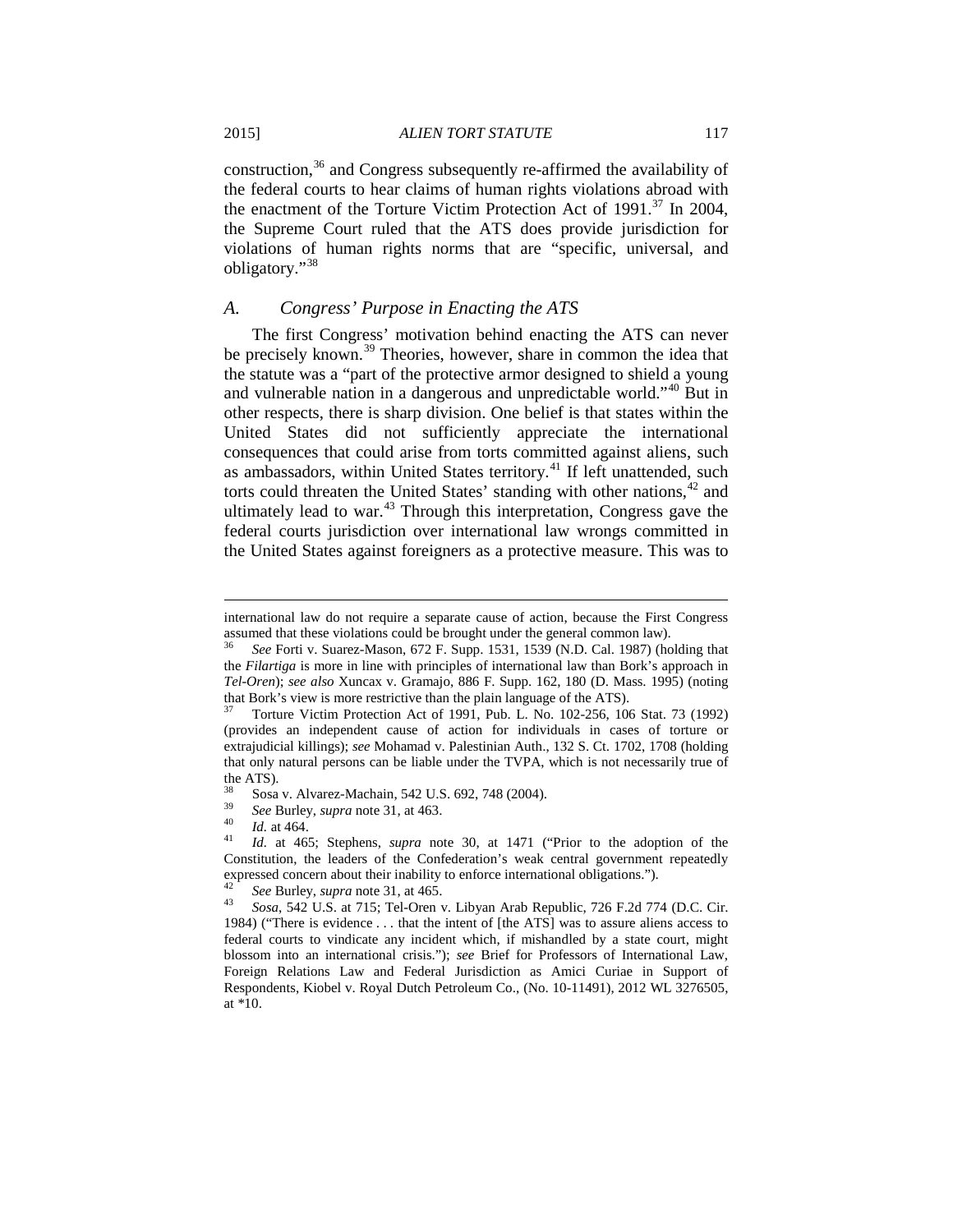be accomplished by giving the federal judiciary "cognizance of all causes in which the citizens of countries are concerned."<sup>[44](#page-8-0)</sup>

A different view has much broader implications. By this view, the First Congress believed that addressing torts committed against foreigners was essential in order for the United States to become a fully functioning member of the international community.[45](#page-8-1) In other words, it was the United States' international duty to entertain suits alleging offenses against citizens of other nations. $46$  Indeed, under this approach, the United States could only become a nation among nations if it complied with the laws governing other sovereigns. $47$ 

#### *B. Causes of Action Under the ATS*

In *Sosa*, Justice Souter held that the ATS is a jurisdictional statute<sup>[48](#page-8-4)</sup> that does not grant judges the power to "mold substantive law."<sup>[49](#page-8-5)</sup> He further found that the drafters of the ATS recognized a modest number of international law violations as claims under federal law, over which the ATS was to provide jurisdiction.<sup>[50](#page-8-6)</sup> In 1789 these claims included violation of safe conducts, infringement of the rights of ambassadors, and piracy.[51](#page-8-7) Justice Souter reasoned that historical materials suggest that the statute was not a stillborn and was meant to have practical effect as soon as it came into existence. $52$ 

Justice Souter also decided that the ATS is not limited to claims that would have been recognized as international law violations in 1789. He held that a court is able to recognize a new cause of action under the ATS, if that violation "rest[s] on a norm of international character accepted by the civilized world and defined with a specificity comparable to the features of the 18th-century paradigms we have recognized."[53](#page-8-9) International violations are actionable under the ATS if

<span id="page-8-3"></span>

<span id="page-8-4"></span>

<span id="page-8-2"></span><span id="page-8-1"></span><span id="page-8-0"></span><sup>44</sup> Burley, *supra* note 31, at 465.<br>
45 *Id.*<br>
47 *Id.*<br>
48 *Sosa*, 542 U.S. at 713 (holding that ATS is a jurisdictional state because it was placed in § 9 of the Judiciary Act, which was concerned with federal-court jurisdiction); *but see* Eugene Kontrovich, *Kiobel Surprise: Unexpected By Scholars But Consistent with International Trends*, 89 NOTRE DAME L. REV 1671, 1687 (2014) ("But the ATS as explicated in *Sosa* is not a garden-variety jurisdictional statute; rather, it is at once both jurisdictional and substantive in that it authorizes the creation of federal common law.").<br>
<sup>49</sup> *Id.*<br>
<sup>50</sup> *Id.* at 720.<br> *See id.* at 724.<br> *See id.* at 714; *id.* at 719 ("The anxieties of the preconstitutional perio

<span id="page-8-6"></span><span id="page-8-5"></span>

<span id="page-8-9"></span><span id="page-8-8"></span><span id="page-8-7"></span>ignored easily enough to think that the statute was not meant to have practical effect."). <sup>53</sup> *Id.* at 725.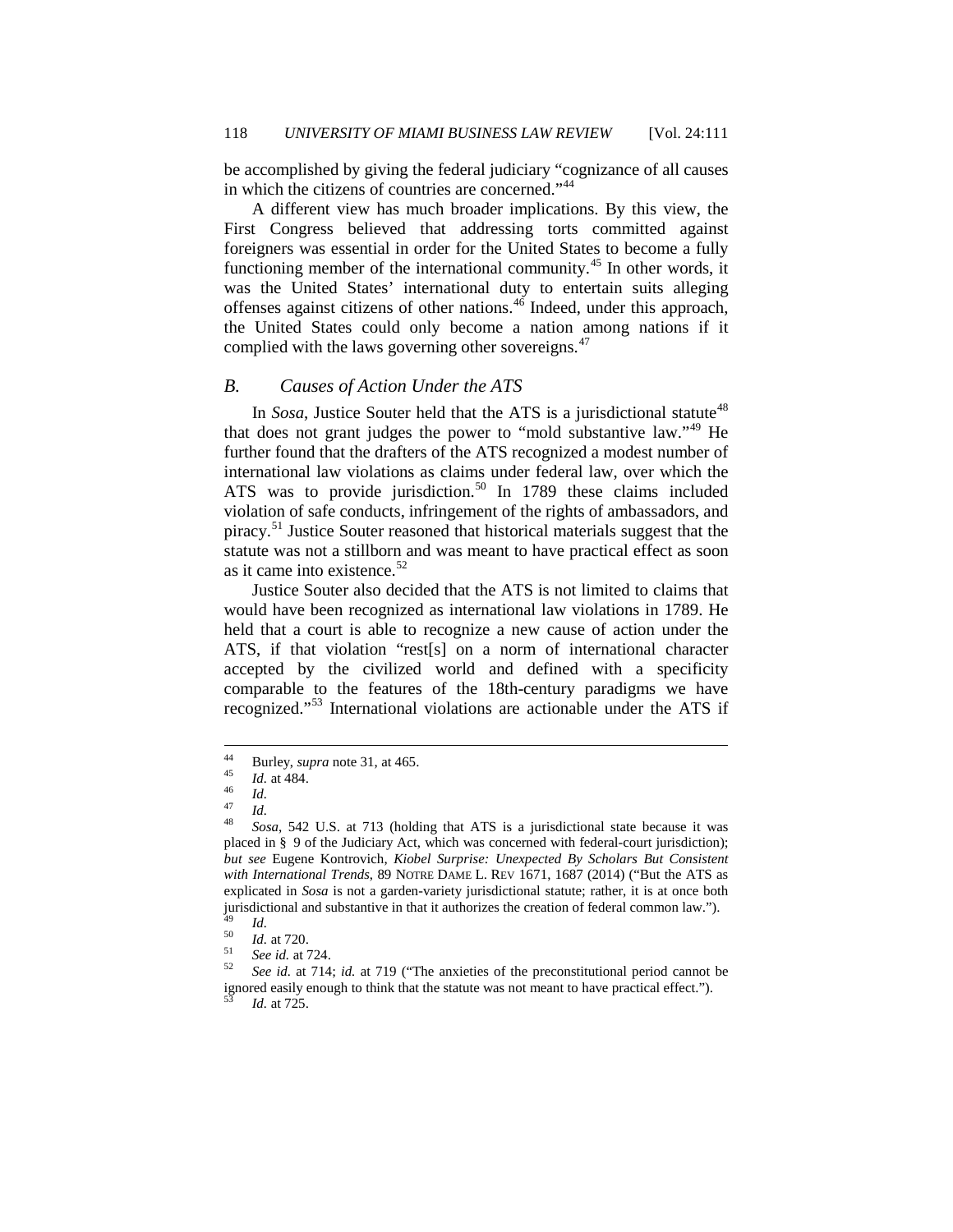they "affect the relationship between states or between an individual and a foreign state . . . . . . . . . The courts may look to a variety of sources<sup>[55](#page-9-1)</sup> to determine which violations of the law of nations are sufficiently specific, universal, and obligatory to satisfy the *Sosa* requirements for adopting an ATS cause of action.<sup>[56](#page-9-2)</sup>

*Sosa* itself held that a claim for "arbitrary detention" is too vague to be actionable.<sup>[57](#page-9-3)</sup> In that case, a federal grand jury indicted Alvarez, a Mexican national, for the torture and murder of a DEA agent in Mexico.[58](#page-9-4) The United States issued a warrant for his arrest, but the Mexican Government refused to cooperate.<sup>[59](#page-9-5)</sup> In response, the DEA abducted and transported Alvarez to the United States.<sup>[60](#page-9-6)</sup> Alvarez brought suit under the ATS against the DEA for arbitrarily detaining him.<sup>[61](#page-9-7)</sup> The Court held that arbitrary detention was not a clear and universally recognized international law violation required for ATS jurisdiction.<sup>[62](#page-9-8)</sup> Since then, lower courts have found claims for crimes against humanity, war crimes, genocide, torture, extrajudicial killings, forced disappearances of persons, and slavery,<sup>[63](#page-9-9)</sup> to meet *Sosa's* test. Other courts have found claims for detention of a foreign national without being informed of availability of consular notification and access,  $64$  cross border parental-child abduction,<sup>[65](#page-9-11)</sup> use of poisoned weapons,<sup>[66](#page-9-12)</sup> terrorism<sup>67</sup>, "the right to life,"<sup>[68](#page-9-14)</sup> and "the right to health,"<sup>[69](#page-9-15)</sup> to not meet *Sosa's* test.

<span id="page-9-9"></span><span id="page-9-8"></span>

<span id="page-9-0"></span> <sup>54</sup> Mastafa v. Chevron Corp., 770 F.3d 170, 181 (2d Cir. 2014) ("Murder of one private party by another, universally proscribed by domestic law of all countries . . . is not actionable under the AT[S] . . . because the nations of the world have not demonstrated that this wrong is of mutual, and not merely several, concern.").<br>
<sup>55</sup> Sexual Minorities Uganda v. Lively, 960 F. Supp. 2d 304, 316 (D. Mass. 2013)

<span id="page-9-1"></span><sup>(</sup>finding that treaties, judicial decisions, and controlling legislative content of international law can be consulted in finding international law violations that furnish ATS jurisdiction).<br> $56$  Sosa, 542 U.S. at 732.

<span id="page-9-3"></span><span id="page-9-2"></span>

<span id="page-9-4"></span>

<span id="page-9-7"></span><span id="page-9-6"></span><span id="page-9-5"></span>

<span id="page-9-10"></span>

<sup>&</sup>lt;sup>56</sup> Sosa, 542 U.S. at 732.<br>
<sup>57</sup> See id. at 738.<br>
<sup>58</sup> Id. at 697.<br>
<sup>69</sup> Id. at 698.<br>
<sup>61</sup> Id.<br>
<sup>62</sup> Id. at 738.<br>
Doe I v. Nestle USA, Inc., 766 F.3d 1013 (9th Cir. 2014).<br>
<sup>64</sup> Mora v. New York, 524 F.3d 183, 208 (2d Cir

<span id="page-9-12"></span><span id="page-9-11"></span><sup>119 (2</sup>d Cir. 2008).

<span id="page-9-13"></span><sup>67</sup> In re Chiquita Brands Intern., Inc. Alien Tort Statute and S'holder Derivative Litig., 792 F. Supp. 2d 1301, 1321 (S.D. Fla. 2011).

<span id="page-9-15"></span><span id="page-9-14"></span><sup>&</sup>lt;sup>68</sup> Flores v. S. Peru Copper Corp., 343 F.3d 140, 160 (2d Cir. 2003).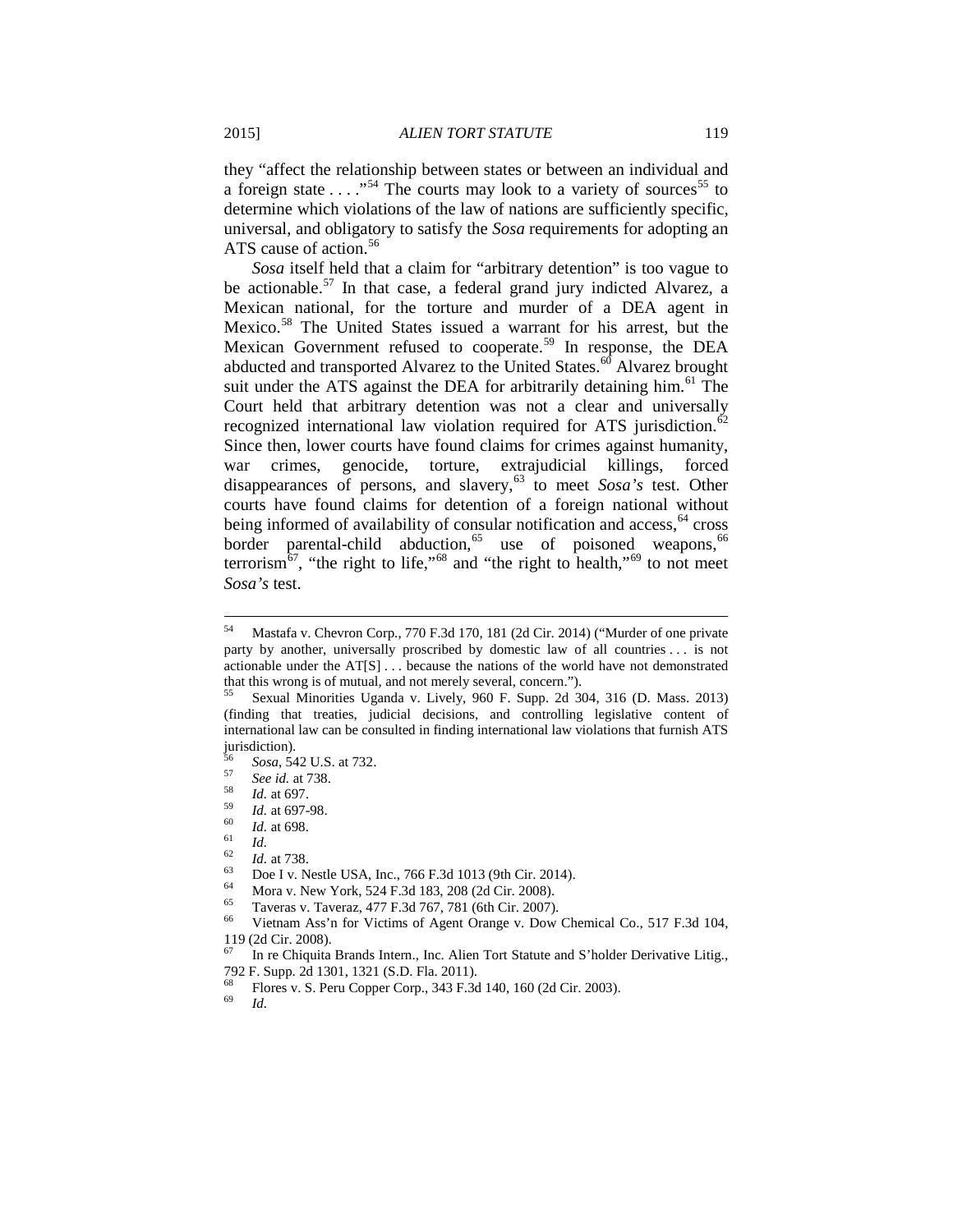Significantly, the lower courts have found that aiding and abetting liability satisfy *Sosa's* requirement of definiteness and acceptance.<sup>[70](#page-10-0)</sup> The recognition of aiding and abetting liability under the ATS has been paramount for human rights plaintiffs looking to hold MNCs liable for violations of international law. Corporations are often indirect contributors to alleged ATS violations.<sup>[71](#page-10-1)</sup> In *Doe*, for example, Nestle USA was accused of providing assistance to Ivorian famers who used child slaves.<sup>[72](#page-10-2)</sup> To establish aiding and abetting liability, many federal circuits require a showing that the defendant provided assistance to the principal "with the *purpose* of facilitating the commission of that crime."[73](#page-10-3) Plaintiffs attempting to hold MNCs liable for their conduct have often failed on this ground.<sup>[74](#page-10-4)</sup>

#### III. THE PRESUMPTION AGAINST EXTRATERRITORIALITY

Whenever Congress enacts law, it is presumed that the law only governs within the territorial jurisdiction of the United States.<sup>[75](#page-10-5)</sup> Courts may, however, infer from a federal statute's text that the law's coverage extends beyond the territorial jurisdiction of the United States.<sup>[76](#page-10-6)</sup> This

<span id="page-10-0"></span> <sup>70</sup> *E.g.*, Khulumani v. Barclay Nat. Bank Ltd., 504 F.3d 254, 260 (2d Cir. 2007); Doe v. Nestle, S.A., 748 F. Supp. 2d 1057, 1078 (C.D. Cal. 2010); Romero v. Drummond Co., Inc., 552 F.3d 1303, 1315 (11th Cir. 2008); Aziz v. Alcodac, Inc., 658 F.3d 388, 390 (4th Cir. 2011).

<span id="page-10-1"></span><sup>71</sup> *See* Kiobel v. Royal Dutch Petroleum Co., 133 S. Ct. 1659, 1662 (2013) (alleged that Royal Dutch Petroleum enlisted help of Nigerian Government to violently suppress protesting citizens); Doe v. Exxon Mobil Corp., 59 F. Supp. 3d 75, 83 (D.C. Cir. 2014) (alleged that Exxon Mobil, who hired Indonesian soldiers to guard a natural gas field, injured and killed plaintiffs).<br><sup>72</sup> *Doe*, 748 F. Supp. at 1064.<br><sup>73</sup> *In re Chiquita Brands Intern., Inc.*, 792 F. Supp. 2d at 1343 (emphasis added)

<span id="page-10-3"></span><span id="page-10-2"></span><sup>(</sup>holding that in order to plead aiding and abetting liability, plaintiff must establish that defendant acted with the purpose or intent to assist in the violation); *Aziz*, 658 F.3d at 401 (holding that a purposeful mens rea is required for aiding and abetting liability); *contra* Doe v. Exxon Mobil Corp., 654 F.3d 11, 35 (D.C. Cir. 2011) (holding that mere knowledge will suffice for the mens rea of an aider and abettor); *see* Cabello v. Fernandez-Larios, 402 F.3d 1148, 1161 (11th Cir. 2005) (holding that plaintiffs had to establish a knowledge mens).

<span id="page-10-4"></span><sup>74</sup> *See, e.g.*, Mastafa v. Chevron Corp.*,* 770 F.3d 170, 192 (2d Cir. 2014) (holding that there is no support that Chevron intended to aid and abet violations of the Saddam Hussein regime); *see also Aziz*, 658 F.3d at 401 (holding that conclusory allegations that defendant corporation purposefully placed Kromfax into commerce to manufacture chemical weapons is insufficient to meet the aiding and abetting mens rea requirement).<br>
<sup>75</sup> E.E.O.C. v. Arabian Am. Oil Co., 499 U.S. 244, 248 (1991).<br>
<sup>76</sup> See Morrison v. Nat'l Australia Bank Ltd., 561 U.S. 247, 255 (2

<span id="page-10-6"></span><span id="page-10-5"></span>whether the presumption applies is a question of congressional intent).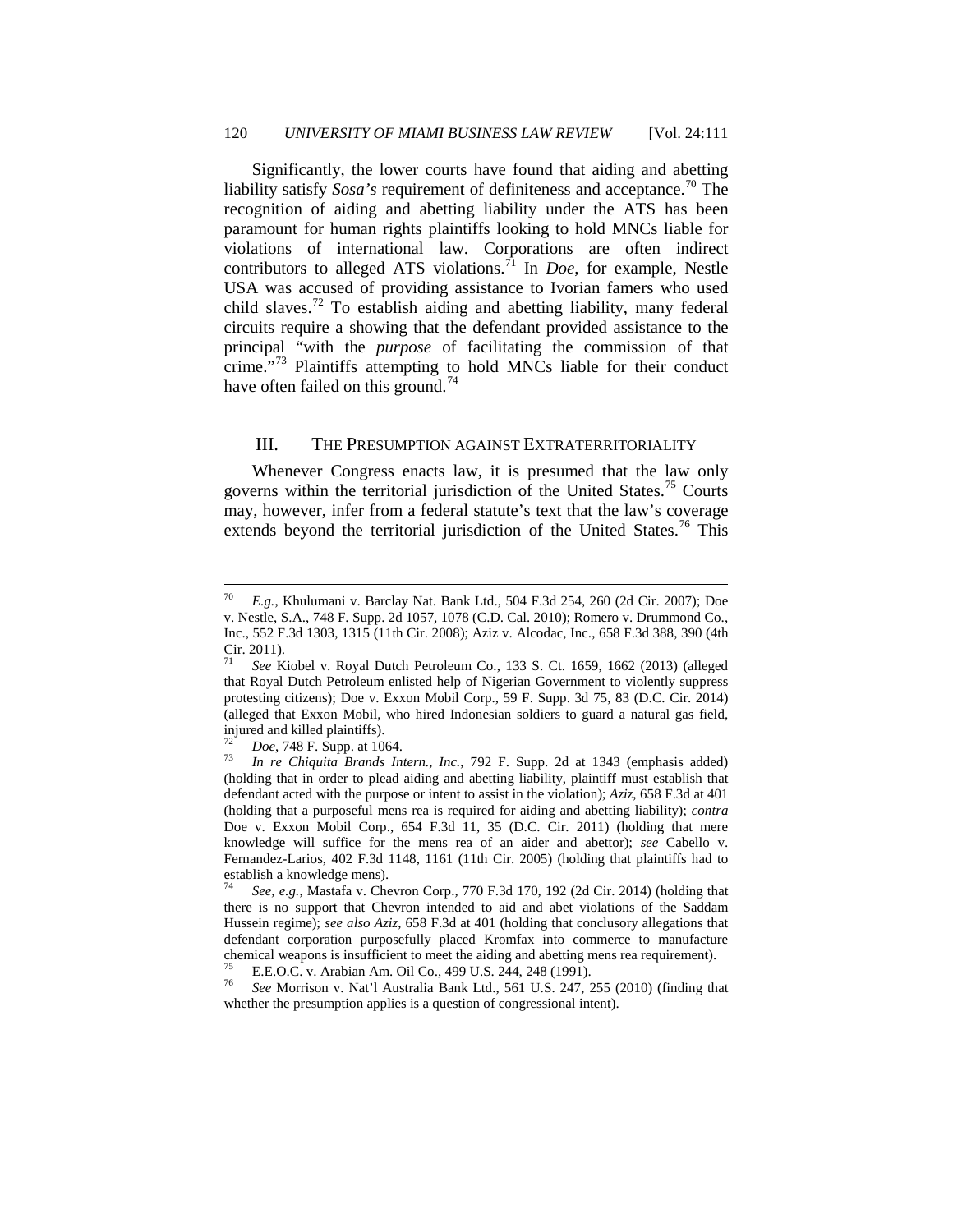rule of statutory interpretation serves to prevent "unintended clashes between our laws and those of other nations."<sup>[77](#page-11-0)</sup>

In 1909, the Supreme Court delivered *American Banana Co. v. United Fruit Co*., its seminal case on the presumption against extraterritoriality, before it was known as such.<sup>[78](#page-11-1)</sup> United Fruit Co., a New Jersey corporate defendant, monopolized banana trade by buying its competitors' businesses.[79](#page-11-2) American Banana Co., the plaintiff, owned a banana plantation in Panama.<sup>[80](#page-11-3)</sup> During that time, Panama gave the Costa Rican government control over the area where plaintiff operated its banana plantation.<sup>[81](#page-11-4)</sup> Plaintiff alleged that United Fruit Co. induced Costa Rican soldiers to seize plaintiff's banana plantation, $82$  after which, plaintiff then brought suit in federal court under the Sherman Act to prevent defendant from participating in the banana market.<sup>[83](#page-11-6)</sup> The Court ultimately declined to find jurisdiction under the Sherman Act because the conduct at issue took place outside of the United States.<sup>[84](#page-11-7)</sup> It declared that "in case of doubt [a statute should be] confined in its operation and effect to the territorial limits over which the lawmaker has general and legitimate power. All legislation is prima facie territorial."<sup>[85](#page-11-8)</sup> Thus, the Court ruled that the Sherman Act did not apply extraterritoriality.<sup>[86](#page-11-9)</sup>

Throughout the years, courts have applied the presumption against extraterritoriality to dismiss claims where conduct took place outside of the United States. In *Morrison*, [87](#page-11-10) plaintiffs brought suit against National Australia Bank for allegedly committing securities fraud in violation of section 10b-5 of the Securities and Exchange Act of 1934.<sup>[88](#page-11-11)</sup> The Court never proceeded to the merits of plaintiffs' securities fraud claim.<sup>[89](#page-11-12)</sup> Rather, it ruled that the presumption against extraterritoriality applied to section 10b-5 of the Securities and Exchange Act because nothing in the text of 10b-5 indicated that the statute should have extraterritorial application.<sup>[90](#page-11-13)</sup> Because the securities in question were traded exclusively

- 
- <span id="page-11-10"></span><span id="page-11-9"></span>
- 
- Arabian Am. Oil Co., 499 U.S. at 248.<br>
Am. Banana Co. v. United Fruit Co., 213 U.S. 347 (1909).<br>
Id. at 354.<br>
<sup>81</sup><br>
<sup>81</sup><br>
<sup>82</sup><br>
Id. at 357.<br>
<sup>84</sup><br> *Id.* at 357.<br> *86*<br> *Ma.* at 357 (internal quotation marks omitted).<br>
<sup>86</sup>

<span id="page-11-1"></span><span id="page-11-0"></span>

<span id="page-11-4"></span><span id="page-11-3"></span><span id="page-11-2"></span>

<span id="page-11-8"></span><span id="page-11-7"></span><span id="page-11-6"></span><span id="page-11-5"></span>

<span id="page-11-13"></span><span id="page-11-12"></span><span id="page-11-11"></span>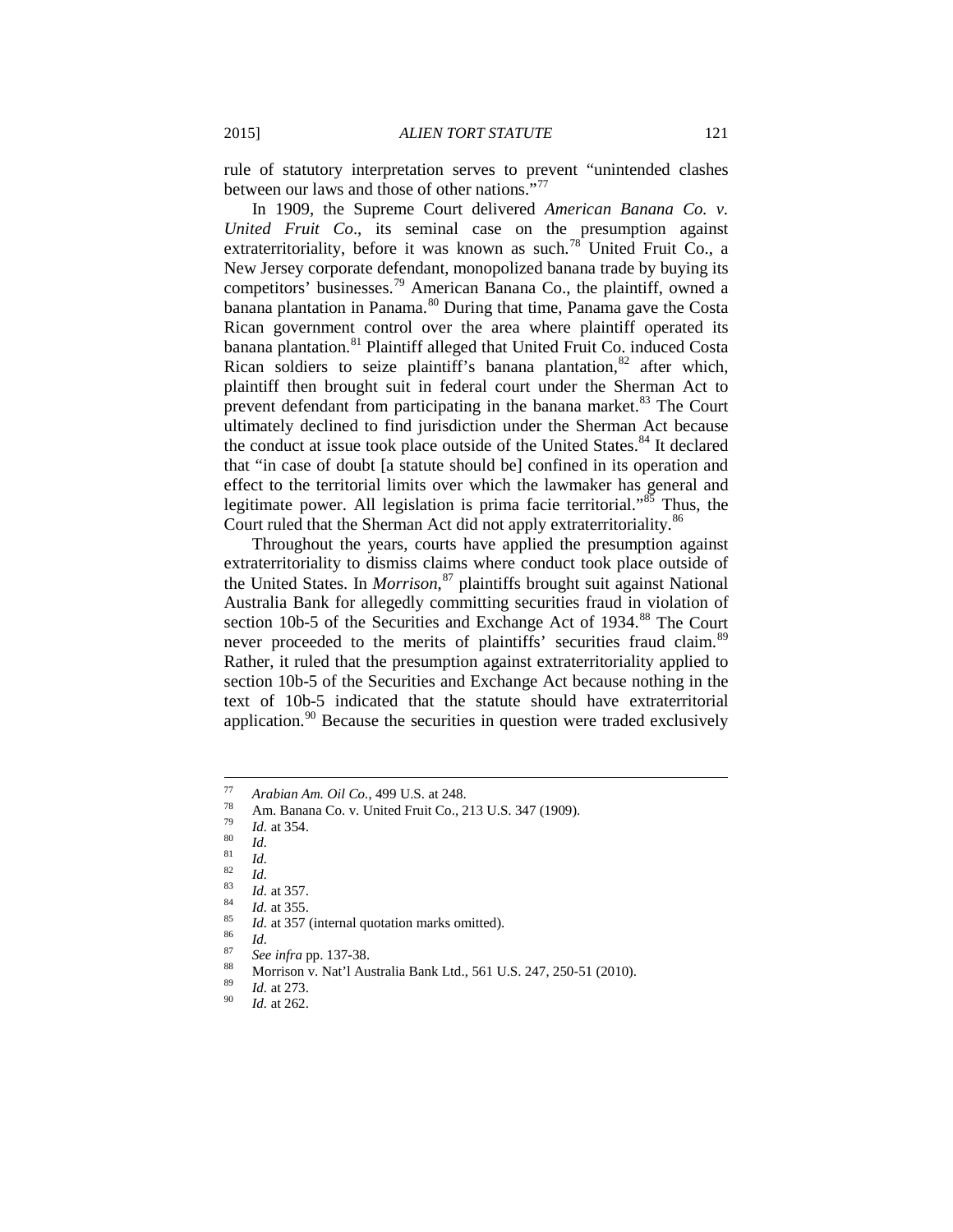on the Australian Stock Exchange, and on other foreign exchanges, the Court found that the presumption barred plaintiffs' suit.<sup>[91](#page-12-0)</sup>

Similarly, the *Foley Bros* court held that the presumption against extraterritoriality applied to the Eight Hour Law,  $92$  which dictated that workers with longer than eight hour shifts were entitled to a payment of not less than one-half times the standard pay rate.<sup>[93](#page-12-2)</sup> In *Foley Bros*, defendants contracted to construct public works for the United States in Iraq and Iran.<sup>[94](#page-12-3)</sup> Plaintiffs, who were laborers under the contract, worked more than eight hour days without overtime compensation.<sup>[95](#page-12-4)</sup> Nonetheless, the Court held that because no language in the Eight Hour Law suggested that Congress intended for the law to apply extraterritorially, the Court could not hear a claim for violations that took place in Iraq and Iran.<sup>[96](#page-12-5)</sup>

# *A. Applying the Presumption Against Extraterritoriality to the ATS*

The presumption against extraterritoriality is intended to prevent "unintended clashes between our laws and those of other nations." <sup>[97](#page-12-6)</sup> Indeed, the legislative and executive branches are thought to be better equipped to handle sensitive questions of international law.<sup>[98](#page-12-7)</sup> These concerns are of particular importance in regards to the ATS, under which courts can craft private causes of actions based on international law violations that carry unknown foreign policy consequences.<sup>[99](#page-12-8)</sup> When conduct occurs in the territory of a foreign sovereign, as it often does under the ATS, foreign policy concerns are magnified.<sup>[100](#page-12-9)</sup> However, ATS claims that reach a foreign territory do not always implicate the same

<span id="page-12-1"></span><span id="page-12-0"></span>

<span id="page-12-2"></span>

<span id="page-12-3"></span>

<span id="page-12-7"></span><span id="page-12-6"></span><span id="page-12-5"></span><span id="page-12-4"></span>

<sup>&</sup>lt;sup>91</sup> *Id.* at 273.<br>
<sup>92</sup> *See* Foley Bros v. Filardo, 336 U.S. 281, 285 (1949).<br>
<sup>93</sup> *Id.* at 283.<br>
<sup>94</sup> *Id.*<br>
<sup>95</sup> *Id.* at 285.<br>
<sup>97</sup> E.E.O.C. v. Arabian Am. Oil Co., 499 U.S. 244, 248 (1991).<br>
<sup>97</sup> John H. Knox, *A Pr* 351, 386 (2010).

<span id="page-12-9"></span><span id="page-12-8"></span><sup>&</sup>lt;sup>99</sup> *See Sosa v. Alvarez-Machain, 542 U.S. 692, 728 (2004).*<br><sup>100</sup> Kiobel v. Royal Dutch Petroleum Co., 133 S. Ct. 1659, 1665 (2013); Amicus US 6 ("Modern litigation under the ATS has focused primarily on alleged law of nation violations committed within foreign countries.").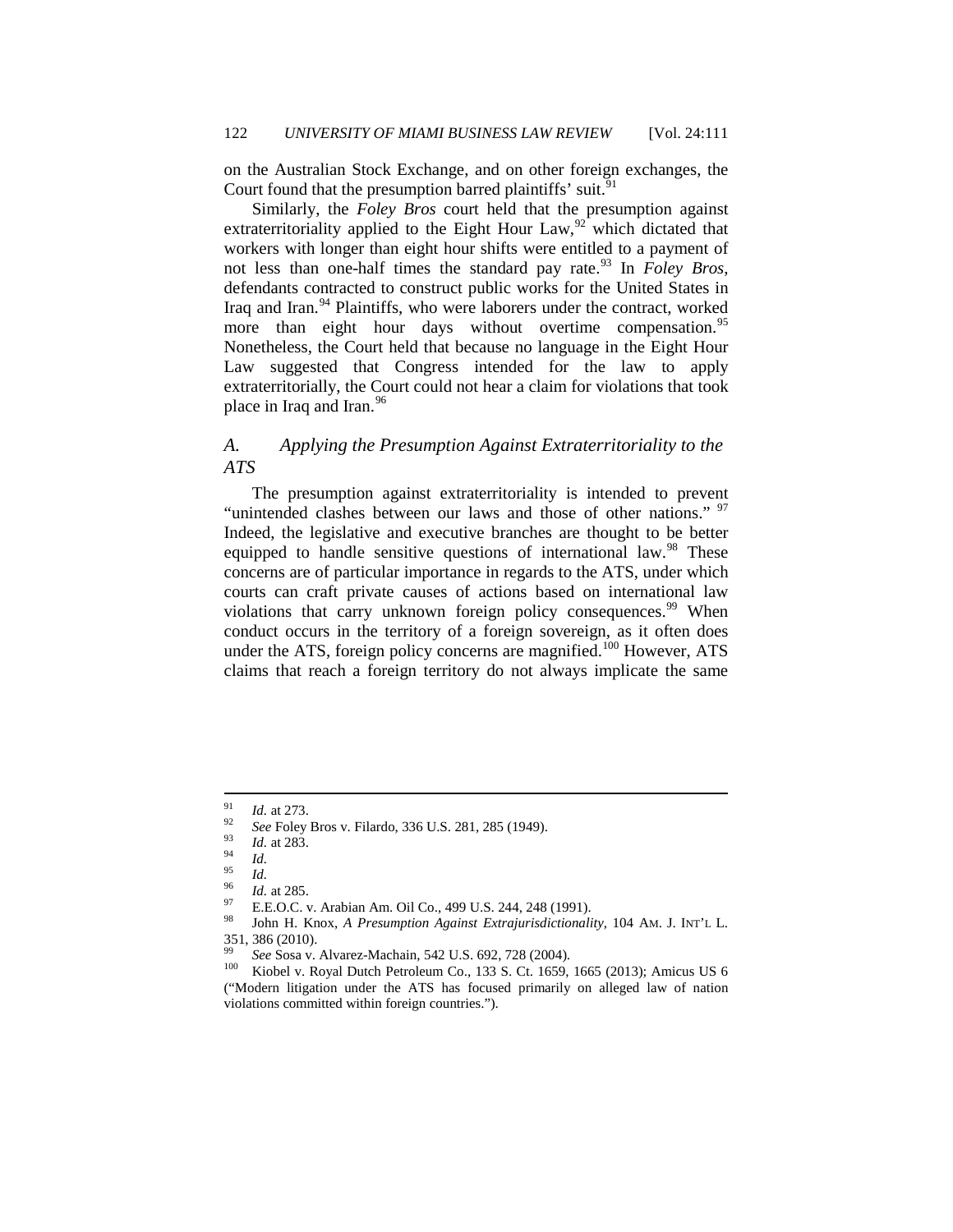presumption.<sup>[101](#page-13-0)</sup> For example, many cases will involve sovereigns that are either silently or openly in favor of the litigation.<sup>[102](#page-13-1)</sup>

While the recognition of certain international law violations may create foreign policy consequences, failing to address those international law violations can create similar consequences.<sup>[103](#page-13-2)</sup> That is particularly so when the international law violations are committed by United States citizens. In such cases, the application of the presumption can create the very international consequences the presumption seeks to avoid.<sup>[104](#page-13-3)</sup> If the United States makes its courts unavailable for claims against its citizens, for actions taken within a foreign country, the United States may be sending the other nations a message of its acquiescence in the alleged violations.<sup>[105](#page-13-4)</sup>

In *Kiobel*, the Court held that the presumption against extraterritoriality applies to the ATS because Congress gave no indication that it intended for the statute to have extraterritorial reach.<sup>[106](#page-13-5)</sup> Justice Breyer, on the other hand, felt the presumption should not apply to the ATS.<sup>[107](#page-13-6)</sup> He explained that "the ATS... was enacted with 'foreign matters' in mind."<sup>[108](#page-13-7)</sup> In support of his position, Breyer noted the statute's reference to "'alien[s],' 'treat[ies],' and 'the law of nations,"<sup>[109](#page-13-8)</sup> and further argued that he ATS' purpose is to remedy violations of the law of nations that could otherwise lead to international consequences.<sup>[110](#page-13-9)</sup>

The ATS concerns international law. The United States is formally committed to the application of international law, while recognizing that human rights violations are not purely domestic concerns of any

<span id="page-13-1"></span><span id="page-13-0"></span><sup>&</sup>lt;sup>101</sup> Stephens, *supra* note 30, at 1540.<br><sup>102</sup> *Id.*; *see, e.g.*, In re Estate of Ferdinand Marcos, Human Rights Litig., 25 F.3d 1467, 1472 (9th Cir. 1994) ("This is evidenced by the Philippine government's agreement that that the suit against Marcos proceed."). <sup>103</sup> *See* Sexual Minorities Uganda v. Lively, 960 F. Supp. 2d 304, 323 (D. Mass. 2013)

<span id="page-13-2"></span><sup>(&</sup>quot;Under the law of nations, states are obliged to make civil courts of justice accessible for claims of foreign subjects against individuals within that state's territory. 'If the court's decision constitutes a denial of justice, or if it appears to condone the original wrongful act, under the law of nations the United States would become responsible'") (citing Tel-Oren v. Libyan Arab Republic, 726 F.2d 774, 783 (D.C. Cir. 1984) (Edwards, J., concurring)); *see also* Anthony J. Colangelo, *A United Approach to Extraterritoriality*, 97 VA. L. REV. 1019, 1024 (2011) ("[T]he presumption . . . may achieve precisely what it was designed to avoid: discord with foreign nations.").<br>
<sup>104</sup> *Id.*<br> *M.*<br> *M.*<br> *Kiobel*, 133 S. Ct. at 1669.<br> *M. Infierence 1.133 S. Ct. at 1669.<br>
<i>M. Infierence 1.133 Ct.* at 1669.<br> *M. Infierence 1.188 <i>Id.* a

<span id="page-13-3"></span>

<span id="page-13-5"></span><span id="page-13-4"></span>

<span id="page-13-9"></span><span id="page-13-8"></span><span id="page-13-7"></span><span id="page-13-6"></span>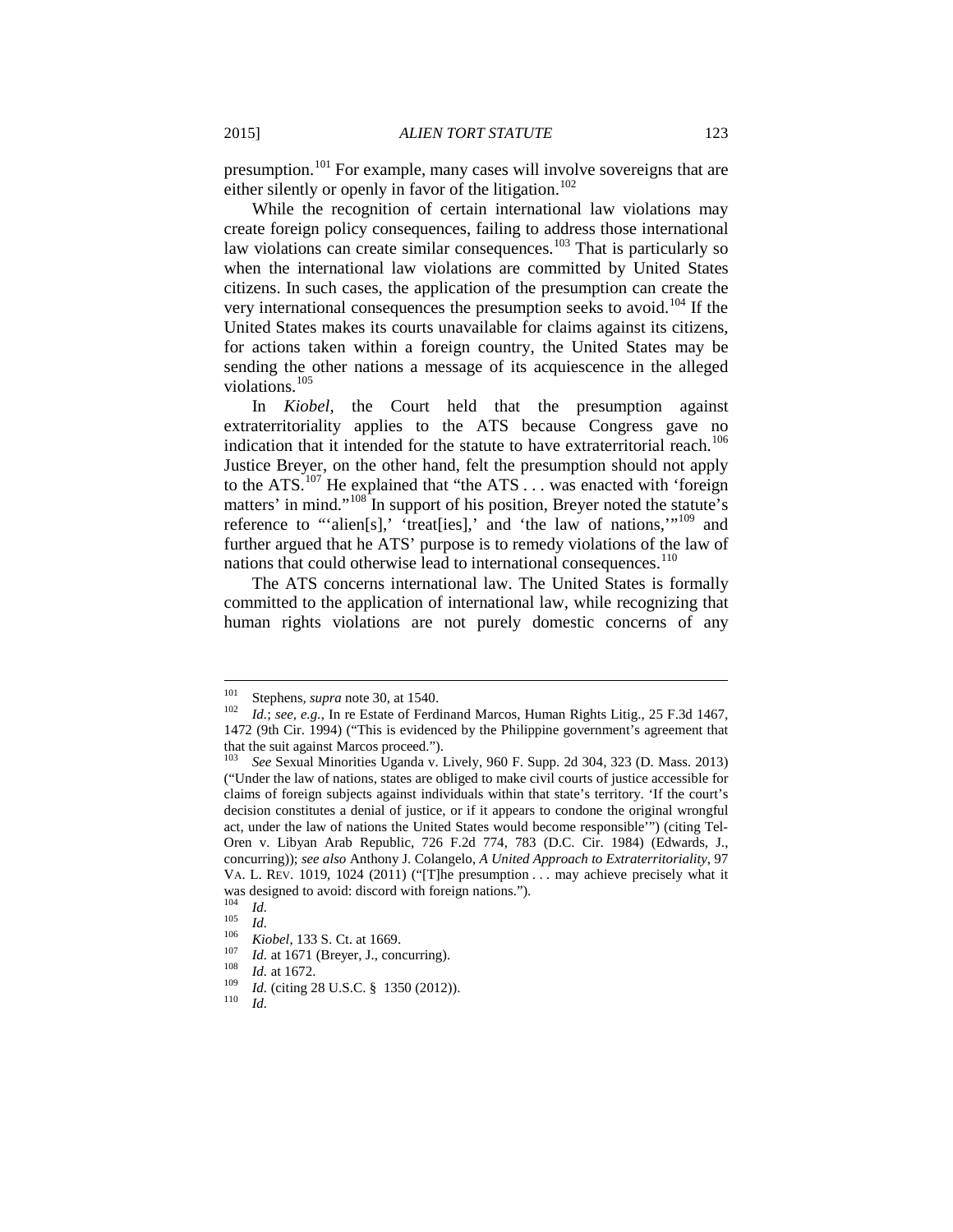sovereign state.<sup>[111](#page-14-0)</sup> One aspect of international human rights law is the concept of universal jurisdiction.<sup>[112](#page-14-1)</sup> The Restatement of Foreign Relations Law provides that a State should have jurisdiction to punish certain international law violations even if the State lacks any territorial connection to the alleged offense or has any nationality links with the offender.<sup>[113](#page-14-2)</sup> Piracy, genocide, and war crimes are a few offenses that fall under this definition.<sup>[114](#page-14-3)</sup> Even though these violations are also actionable under the ATS, *Kiobel* ruled that the presumption against extraterritoriality applies to the statute.<sup>[115](#page-14-4)</sup> As a result, the ATS does not grant jurisdiction on claims that are otherwise actionable under the principle of universal jurisdiction.

# IV. THE *KIOBEL* TEST AND A CRITIQUE OF ITS APPLICATION IN THE LOWER COURTS

In 2013, the Supreme Court in *Kiobel v. Royal Dutch Petroleum Co.* decided that the presumption against extraterritoriality applies to ATS claims.[116](#page-14-5) *Kiobel* involved Nigerian nationals, residing in the United States, who filed suit against Dutch, British, and Nigerian corporations.<sup>[117](#page-14-6)</sup> The plaintiffs alleged that the corporations aided and abetted the Nigerian Government in committing violations of the law of nations in Nigeria.<sup>[118](#page-14-7)</sup> Specifically, plaintiffs accused Royal Dutch Petroleum of enlisting the Nigerian Government to "violently suppress" citizens who protested the environmental effects of Royal Dutch Petroleum's oil exploration in Nigeria.<sup>[119](#page-14-8)</sup> Chief Justice Roberts, writing for the majority, held, on the facts of the case, that "all the relevant" conduct took place outside the United States."<sup>[120](#page-14-9)</sup> He further declared that, "even where the claims touch and concern the territory of the United States, they must do so with sufficient force to displace the

<span id="page-14-0"></span> <sup>111</sup> *See* U.S DEPARTMENT OF STATE, *Human Rights,* (Nov. 11 2015), www.state.gov/j/drl/hr ("The United States seeks to [h]old governments accountable to their obligations under universal international human rights norms and international human rights instruments.").<br><sup>112</sup> RESTATEMENT (THIRD) OF FOREIGN RELATIONS LAW: UNIVERSAL JURISDICTION TO

<span id="page-14-2"></span><span id="page-14-1"></span>DEFINE AND PUNISH CERTAIN OFFENSES § 404 (1987).<br>
<sup>113</sup> Id.<br>
<sup>114</sup> Id.<br>
<sup>115</sup> Kiobel v. Royal Dutch Petroleum Co., 133 S. Ct. 1659, 1669 (2013).<br>
<sup>116</sup> Id.<br>
<sup>117</sup> Id. at 1662.<br>
<sup>118</sup> Id.<br>
<sup>117</sup> Id. at 1669.<br>
<sup>118</sup> Id.<br>
<sup>11</sup>

<span id="page-14-6"></span><span id="page-14-5"></span><span id="page-14-4"></span><span id="page-14-3"></span>

<span id="page-14-8"></span><span id="page-14-7"></span>

<span id="page-14-9"></span>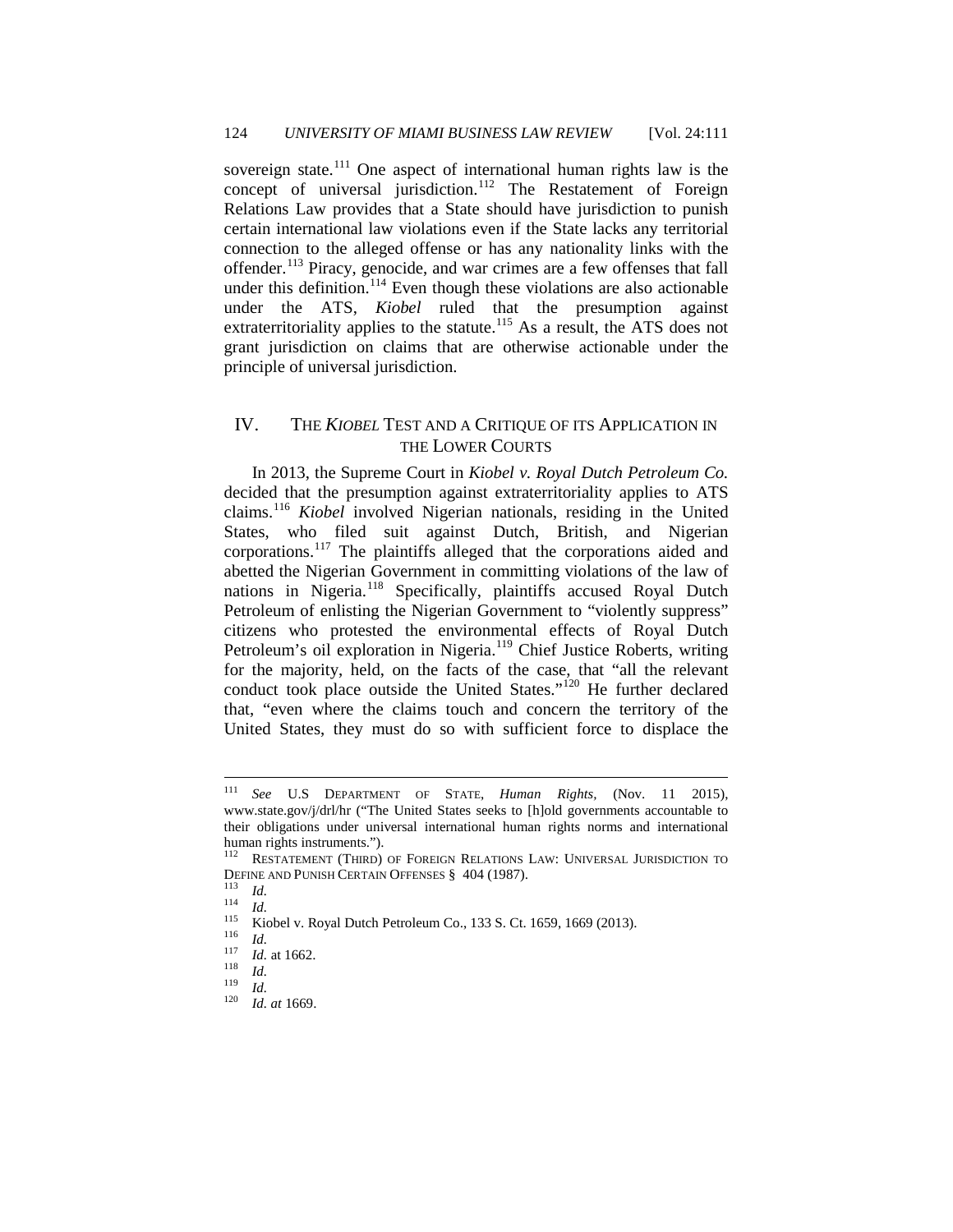presumption against extraterritorial application."<sup>[121](#page-15-0)</sup> Roberts added that "[c]orporations are often present in many countries, and it would reach too far to say that mere corporate presence suffices."<sup>[122](#page-15-1)</sup>

*Kiobel* sets forth two inquiries to determine whether the presumption against extraterritoriality bars an ATS claim: (1) does all of the relevant conduct take place outside of the United States?  $123$  and (2) does the claim touch and concern the territory of the United States with sufficient force to displace the presumption against extraterritoriality?  $124$  These inquiries do not provide lower courts with an adequate framework for resolving complicated fact scenarios that often arise under the ATS.<sup>[125](#page-15-4)</sup>

Consider the following hypotheticals. In each fact pattern, a coal mining company ("mining company") hires a criminal organization ("organization") to torture a coal mining labor union member ("union member"). The union member thereafter brings an ATS action against the company. The first hypothetical will show difficulties in applying the first part of the *Kiobel* inquiry. The second hypothetical will show difficulties in applying the second.

In the first hypothetical, the mining company, the organization, and the union member are from Colombia. The Colombian mining company hires the Colombian organization in the United States, where they plan the torture. The Colombian organization then commits the torture in Colombia.

Under the first hypothetical, some conduct takes places in the United States, while some conduct takes place abroad. The defendant hires the torturer in the United States, plans the torture in the United States, but executes the torture in Colombia. Under the first *Kiobel* inquiry, would hiring a torturer and planning with a torturer constitute "relevant conduct"? Assuming it does, the criminal organization still executed the torture outside of the United States. Is it enough that some of the "relevant conduct" takes place inside the United States, while the main conduct takes place abroad? How much relevant conduct needs to take place in the United States for ATS jurisdiction?

In the second hypothetical, the mining company and the organization are from the United States, while the union member is from Colombia. The United States mining company hires the United States organization

<span id="page-15-2"></span>

<span id="page-15-4"></span><span id="page-15-3"></span>

<span id="page-15-1"></span><span id="page-15-0"></span><sup>1&</sup>lt;sup>21</sup> *Id.*<br>
<sup>122</sup> *Id.*<br>
<sup>123</sup> *Id.*<br>
<sup>125</sup> Roger P. Alford, *The Future of Human Rights Litigation After Kiobel,* 89 NOTRE DAME L. REV. 1749, 1754 (2014) ("The *Kiobel* decision is complex and confusing, offering scant guidance as to how lower courts should proceed when claims touch and concern U.S. territory.").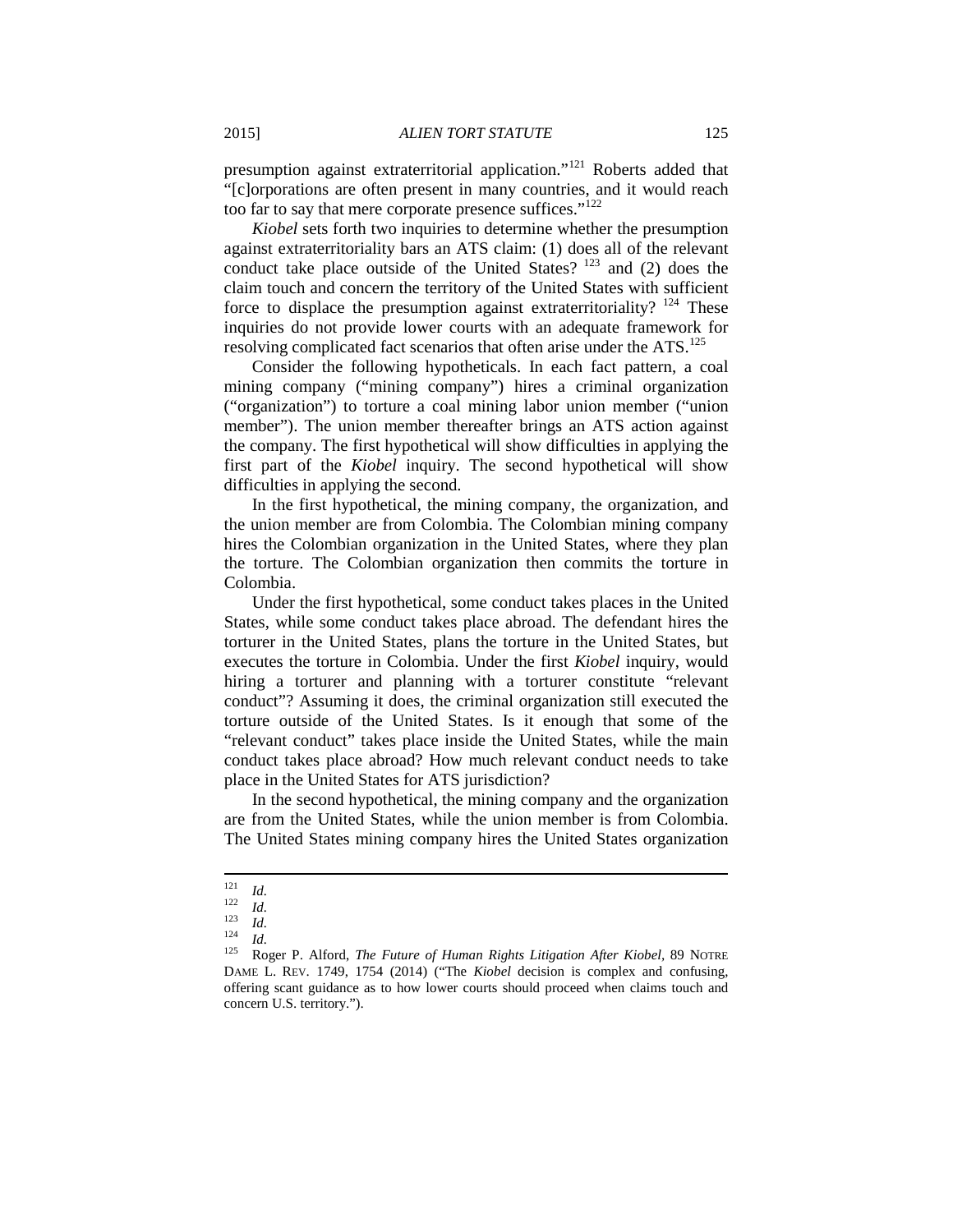in Colombia, where they plan the torture. The United States organization then tortures the Colombian union member in Colombia.

In the second hypothetical, all of the relevant conduct, including the hiring, the planning, and the torture takes place abroad, putting an end to the first inquiry. The defendant is a United States company that hired a United States criminal organization to torture a Colombian citizen. Does the fact that the defendant is a United States company, coupled with the fact that it hired a criminal organization from the United States, touch and concern the territory of the United States with sufficient force? What if the criminal organization was from Colombia and only the defendant was from the United States? Would that claim sufficiently touch and concern the United States? What if the union member was part of a United States labor union? Would that be enough force to displace the presumption?

Many of these questions regarding the operation of the two *Kiobel*  inquiries are questions that the lower courts have attempted to answer. The following section will illustrate how the lower courts have dealt with some of these ambiguities.

There are a several types of United States contacts that can potentially render a claim domestic, and not extraterritorial, for purposes of the presumption against territoriality. These include: (1) the execution of a violation in the United States; (2) the planning of a violation in the United States; (3) the effects of a violation in the United States; and (4) the United States citizenship of a party to the violation. On one end, if the execution of a violation takes place in the United States, the claim is clearly domestic and the presumption will be no obstacle to jurisdiction. On the other hand, if the execution of the violation takes place outside of the United States, but a party to the claim is a United States citizen, or the effects of the claim are felt in the United States, the claim may be considered extraterritorial and barred under the presumption. Similarly, if the execution of a federal law violation occurs outside of the United States, but the planning of the execution of the violation takes place in the United States, it is unclear whether the claim is domestic or extraterritorial for the purposes of the presumption.

The *Kiobel* test looks to the location of "relevant conduct" to determine whether a claim is extraterritorial. This forecloses the possibility of finding a claim to be domestic when there exists simply United States effects or a United States citizen is a party to the claim, without there being United States conduct. Thus, under *Kiobel* a claim is only extraterritorial if it contains effects in the United States or if a United States citizen is involved. At this point, the presumption may only be overcome if the claim touches and concerns the United States territory with sufficient force.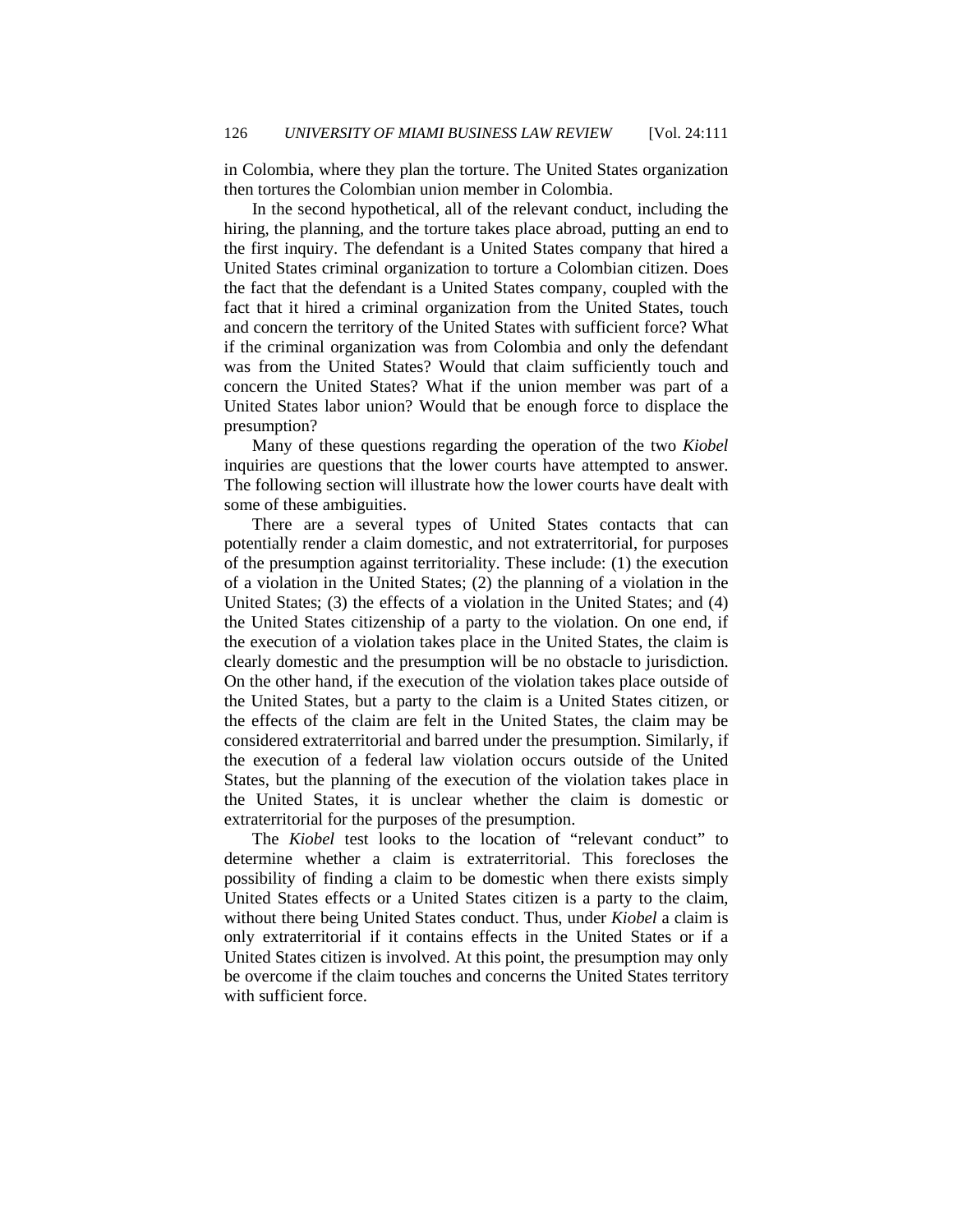#### *A. Relationship Between the Two Kiobel Clauses*

#### 1. When to Proceed

Lower court decisions disagree as to when courts should proceed to the second *Kiobel* inquiry. The Second Circuit held that if none of the relevant conduct takes place within the United States, the court need not proceed to the second inquiry; the presumption against extraterritoriality, which is not easily overcome, bars plaintiff's ATS claim.<sup>[126](#page-17-0)</sup> By this account, the only time the second inquiry would be triggered is if it is *not* the case that all the relevant conduct took place abroad. Only in such an instance would the second question be triggered, in which the courts would employ a "fact-based" inquiry to see if the claims "touch and concern" the United States with "sufficient force" to displace the presumption. $127$ 

The Fourth Circuit, on the other hand, determined that the two inquiries are always relevant.<sup>[128](#page-17-2)</sup> It held that even if all the relevant conduct takes place abroad, the court should still consider the inquiry contemplated in the second part of the *Kiobel* test.<sup>[129](#page-17-3)</sup> Thus, even if all relevant conduct took place abroad, the court needs to ask whether the "claims" of the plaintiff, "including the parties' identities and their relationship to the causes of action," touch and concern the United States with enough force to displace the presumption against extraterritoriality.<sup>[130](#page-17-4)</sup>

There is reason to view the Fourth Circuit's approach as the better one. If the Second Circuit's approach were correct, there would have been no need for the Supreme Court to articulate part two of its test, based on the facts of *Kiobel*. In *Kiobel*, the Court said all the relevant conduct occurred abroad. If that were the end of the matter, it would be *dictum* for the *Kiobel* Court to have articulated circumstances under the second inquiry that would displace the presumption.<sup>[131](#page-17-5)</sup> Admittedly, the

<span id="page-17-0"></span> <sup>126</sup> Balintulo v. Daimler AG, 727 F.3d 174, 189 (2d Cir. 2013) (holding that *Kiobel* bars the plaintiffs' claims because the plaintiffs did not allege "any relevant conduct that

<span id="page-17-1"></span>occurred within the United States.").<br>
<sup>127</sup> See Al Shimari v. CACI Premier Tech., Inc., 758 F.3d 516, 528 (4th Cir. 2014).<br>
<sup>128</sup> See id.<br>
<sup>129</sup> Id. at 528 ("However, the clear implication of the Court's 'touch and concer

<span id="page-17-3"></span><span id="page-17-2"></span>language is that courts should not assume that the presumption categorically bars cases that manifest a close connection to the United States territory.").<br><sup>130</sup> *Id.* at 527.<br><sup>131</sup> *See* Kiobel v. Royal Dutch Petroleum Co., 133 S. Ct. 1659, 1669 (2013).

<span id="page-17-5"></span><span id="page-17-4"></span>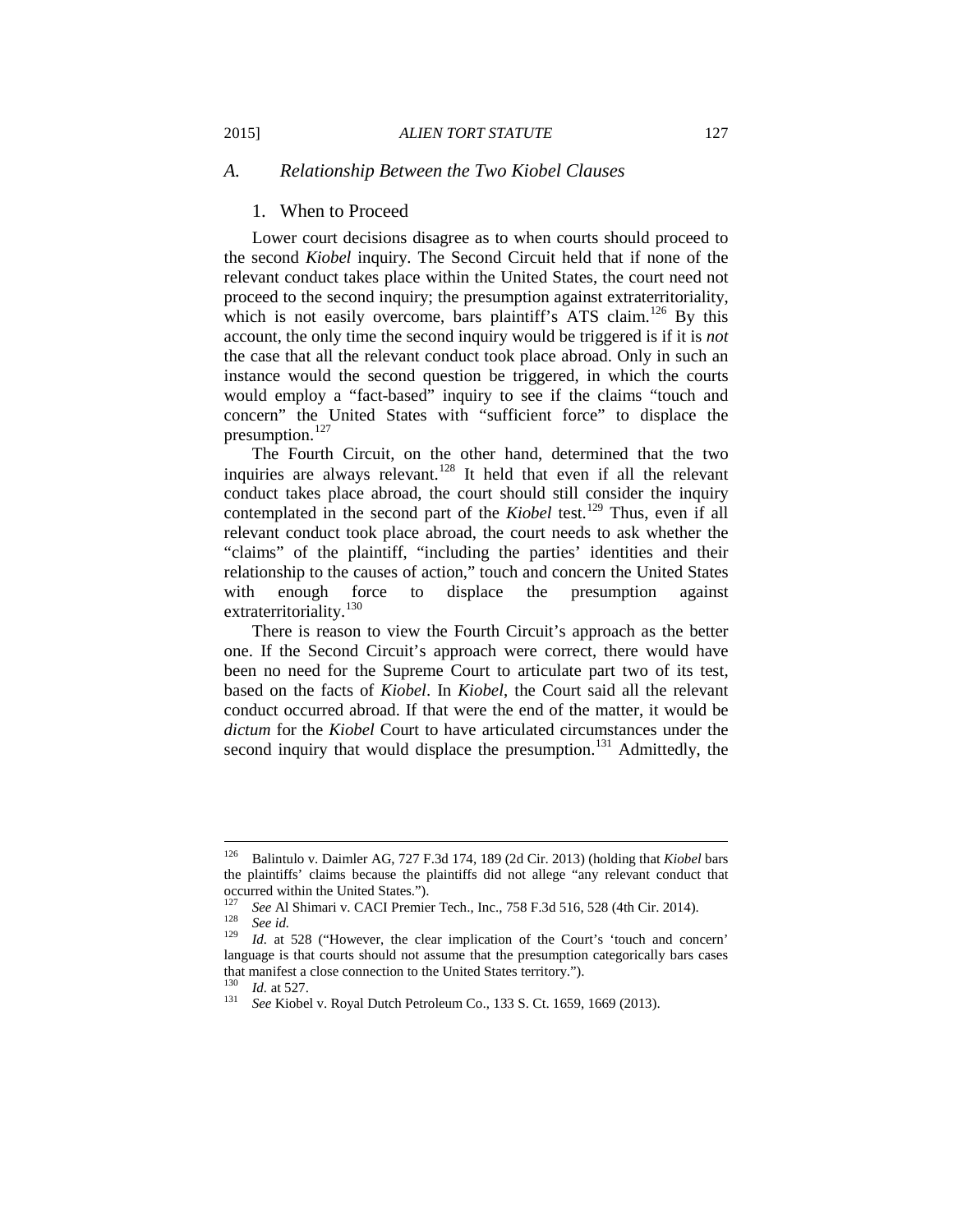Courts do occasionally give guidance to lower courts beyond the facts of the case.<sup>[132](#page-18-0)</sup>

The disagreement, between the Second and the Fourth Circuits, is important for corporate liability. If the Second Circuit approach is correct, then ATS actions for human rights violations that take place abroad will be barred even if the defendant is an American multinational, so long as all the "relevant conduct" (whatever that may be) took place abroad. If the Fourth Circuit is correct, on the other hand, there might be room for arguing that the claims touch and concern the territory of the United States on account of the defendant corporation's United States nationality.

#### 2. Conflation of the Clauses

The Second Circuit partially conflated parts one and two of the *Kiobel* test.[133](#page-18-1) In *Mastafa*, the Second Circuit declared that in deciding whether the presumption against extraterritoriality bars a plaintiff's claim, "the first step is to determine whether the 'relevant' conduct . . . sufficiently 'touches and concerns' the territory of the United States . . . .<sup>"[134](#page-18-2)</sup> In *Al Shimari*, the Fourth Circuit identically declared that "the presumption against extraterritorial application bars the exercise of subject matter jurisdiction over plaintiffs' ATS claims unless the 'relevant conduct' ... 'touch[es] and concern[s]' the territory of the United States with sufficient force . . . ."<sup>[135](#page-18-3)</sup>

Part two of the *Kiobel* test asks whether the "claims"—not the "relevant conduct"—touch and concern the United States.[136](#page-18-4) In *Al Shimari,* the Fourth Circuit explained this distinction: "We also note that the Court broadly stated that the 'claims,' rather than the 'alleged tortious conduct,' must touch and concern United States territory with sufficient force."[137](#page-18-5) The court then defined "claim" as the "aggregate of operative

<span id="page-18-0"></span> <sup>132</sup> *See, e.g.*, District of Columbia v. Heller, 554 U.S. 570 (2008) (finding that the mentally ill and felons are still forbidden from using guns, even though the mentally ill or felons were not involved in the case).

<span id="page-18-1"></span><sup>133</sup> Mastafa v. Chevron Corp., 770 F.3d 170, 186 (2d Cir. 2014) (holding that the first step is to determine whether the relevant conduct sufficiently touches and concerns the territory of the United States); *Al Shimari*, 758 F.3d at 527 (holding that "relevant conduct" frames the touch and concern inquiry).<br>
<sup>134</sup> *Mastafa*, 770 F.3d at 186.<br>
<sup>135</sup> *Al Shimari*, 758 F.3d at 528.<br>
<sup>136</sup> *Kiobel*, 133 S. Ct. at 1669; Mujica v. AirScan Inc., 771 F.3d 580, 618 (9th Cir.

<span id="page-18-4"></span><span id="page-18-3"></span><span id="page-18-2"></span><sup>2014) (</sup>Zilly, J., concurring) ("In concluding that . . . plaintiffs must allege some 'conduct' within our borders, the majority misconstrues *Kiobel*'s 'touch and concern' test, which is focused on the connection between the ATS 'claims' and the United States."). <sup>137</sup> *Al Shimari*, 758 F.3d at 527.

<span id="page-18-5"></span>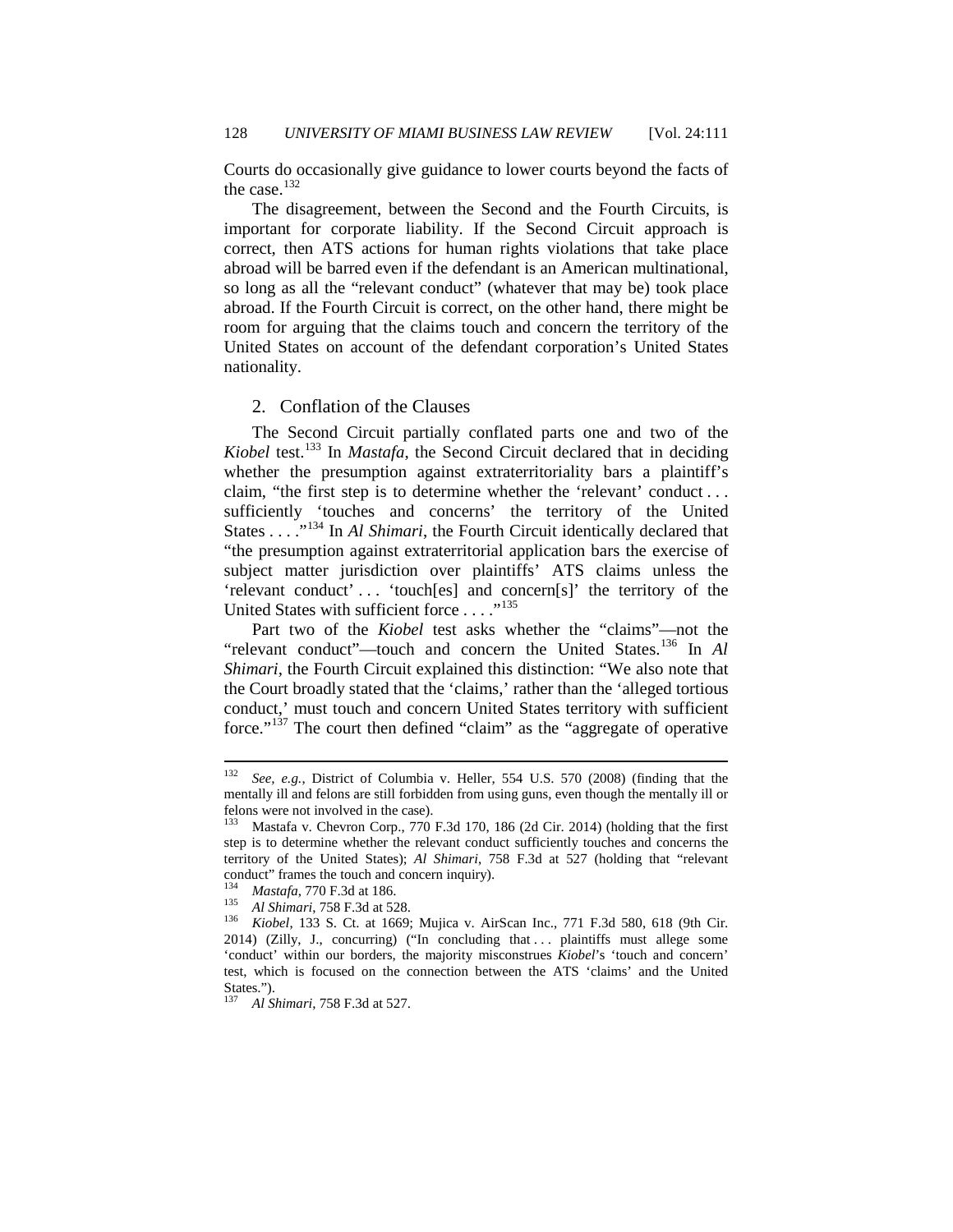facts giving rise to a right enforceable by a court,"[138](#page-19-0) and added that "claim" should include the parties' identities and their relationship to the causes of action.[139](#page-19-1) By this reading, circumstances that can displace the presumption against extraterritoriality are broader than the defendant's "relevant conduct."<sup>[140](#page-19-2)</sup> While "relevant conduct" is certainly one component of a plaintiff's "claim," (the aggregate of operative facts giving rise to an enforceable right) to be considered under the second inquiry, so is the defendant's status as a United States corporation, which does not fit into the narrower category of the defendant's "conduct."<sup>[141](#page-19-3)</sup>

The plain language of *Kiobel* corresponds with the Fourth Circuit's approach that it is the "claims" that should touch and concern the United States, not just the "relevant conduct."[142](#page-19-4) Properly understood, Justice Breyer's concurrence offers factors that can make up those "claims."<sup>[143](#page-19-5)</sup> Breyer would find jurisdiction over an ATS claim where: (1) the alleged tort occurred on American Soil, (2) the defendant is an American national, or (3) the defendant's conduct substantially and adversely affects an important American national interest.[144](#page-19-6) Under Breyer's test, the fact that the defendant is an American national, or that the defendant's conduct substantially and adversely affects an important American interest, can make up the components of a claim that "touch and concern the United States [ ]with sufficient force . . . . "<sup>[145](#page-19-7)</sup>

#### *B. Kiobel Part One: "Relevant Conduct"*

#### 1. Restrictive Reading of "Relevant Conduct"

Under the first *Kiobel* inquiry, if a claim involves conduct that occurs both domestically and abroad, the "relevant" conduct must occur in the United States.<sup>[146](#page-19-8)</sup> Otherwise, a plaintiff will be required to show, under part two, that the claim touches and concerns the United States with enough force in order to overcome the presumption.<sup>[147](#page-19-9)</sup>

<span id="page-19-2"></span><span id="page-19-1"></span><span id="page-19-0"></span>

<span id="page-19-3"></span>

<sup>&</sup>lt;sup>138</sup> *Id.* (citing BLACK's LAW DICTIONARY 281 (9th ed. 2009)).<br> *Id.*<br> *See id.*<br>
<sup>140</sup> *See id.*<br>
<sup>142</sup> *See Kiobel v. Royal Dutch Petroleum Co., 133 S. Ct. 1659, 1669 (2013).*<br> *<sup>143</sup> <i>Id.* at 1671 (Breyer, J., concurri

<span id="page-19-5"></span><span id="page-19-4"></span>

<span id="page-19-7"></span><span id="page-19-6"></span>

<span id="page-19-9"></span><span id="page-19-8"></span>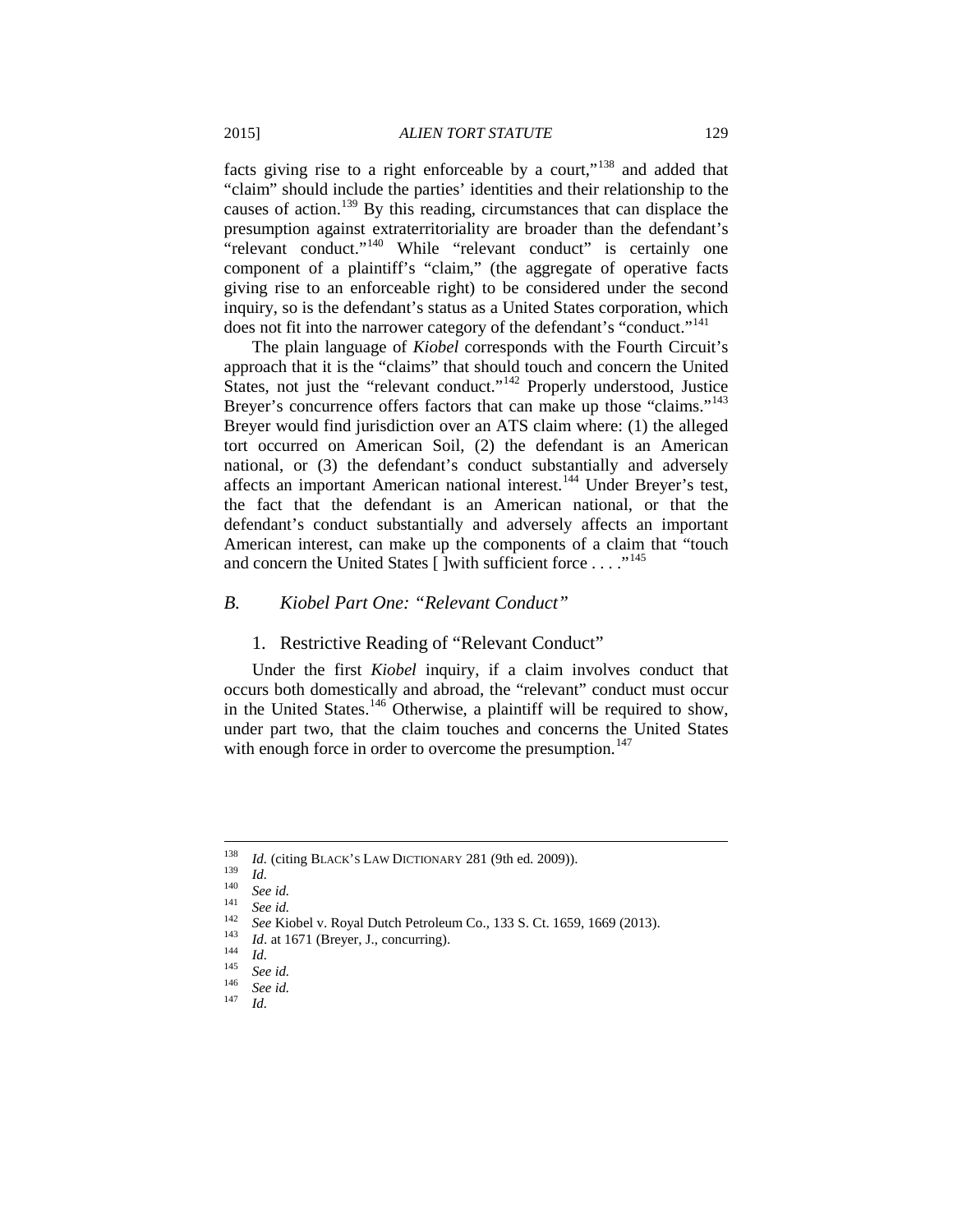The lower courts have narrowly interpreted "relevant conduct" from the first *Kiobel* inquiry.[148](#page-20-0) *Cardona*, an Eleventh Circuit case, is illustrative of the lower courts' narrow interpretation.<sup>[149](#page-20-1)</sup> In that case, four-thousand Colombians brought suit against Chiquita, Inc., a United States corporation, for violating the ATS.<sup>[150](#page-20-2)</sup> They alleged that Chiquita participated "in a campaign of torture and murder in Colombia by reviewing, approving, and concealing a scheme of payments and weapons shipments to Colombian terrorist organizations, all from their corporate offices in [New Jersey]."<sup>[151](#page-20-3)</sup> The plaintiffs' claimed that terrorists used these weapons to commit war crimes.<sup>[152](#page-20-4)</sup> Upon review, the Eleventh Circuit decided that the presumption against extraterritorially defeated jurisdiction because all the tortious conduct took place outside of the United States.<sup>[153](#page-20-5)</sup>

The court's holding reflects its position that under part one of *Kiobel*, relevant conduct is conduct that constitutes a violation of the law of nations under *Sosa*. [154](#page-20-6) While the scope of "relevant conduct" under part one is unclear, it seems that if the *Kiobel* majority wanted only the location of defendant's international law violation to determine whether the presumption against extraterritoriality barred a claim, it would have avoided using a term as general as "relevant conduct," which seems to encompass more.<sup>[155](#page-20-7)</sup>

The *Cardona* court ultimately found that approving weapon shipments to terrorist organizations did not qualify as a violation of the law of nations under *Sosa*. [156](#page-20-8) As a result, plaintiffs' claims were subject to part two of the *Kiobel* test.[157](#page-20-9) Under part two, the court, like the

<span id="page-20-3"></span>

<span id="page-20-2"></span><span id="page-20-1"></span><sup>149</sup> Cardona v. Chiquita Brands Int'l, Inc., 760 F.3d 1185 (11th Cir. 2014).<br>
<sup>150</sup> *Id.* at 1188.<br>
<sup>151</sup> *Id.* at 1192 (Martin, J., dissenting).<br>
<sup>152</sup> *Id.* at 1194 (Martin, J., dissenting).<br>
<sup>153</sup> *Id.* at 1189 (notin States).<br> $\frac{154}{s}$ 

<span id="page-20-7"></span><sup>155</sup> *See* Kiobel v. Royal Dutch Petroleum Co., 133 S. Ct. 1659, 1669 (2013). <sup>156</sup> *Cardona*, 760 F.3d at 1189. <sup>157</sup> *Id.*

<span id="page-20-0"></span> <sup>148</sup> *See* Balintulo v. Daimler AG, 727 F.3d 174, 193 (2d Cir. 2013) (holding that the presumption bars claims where subsidiary companies facilitate an apartheid regime from U.S.); *see also* Al Shimari v. CACI Premier Tech., Inc., 758 F.3d 516, 530 (4th Cir. 2014) (holding that the presumption bars claims where a subsidiary of a Delaware corporation hire interrogators that participate in conduct that violates Geneva convention).<br> $149$  Cardon

<span id="page-20-4"></span>

<span id="page-20-6"></span><span id="page-20-5"></span>See id. The Second and Ninth Circuits have similarly limited relevant conduct to tortious conduct. *See* Balintulo v. Daimler AG, 727 F.3d 174, 182 (holding that the presumption bars the claim because all of the violations of international law occurred abroad); *see also* Doe I v. Exxon Mobil Corp., 69 F. Supp. 3d 75, 96 (D.C. 2014) (holding that ATS claims can go forward if some actionable conduct occurred in the United States).

<span id="page-20-9"></span><span id="page-20-8"></span>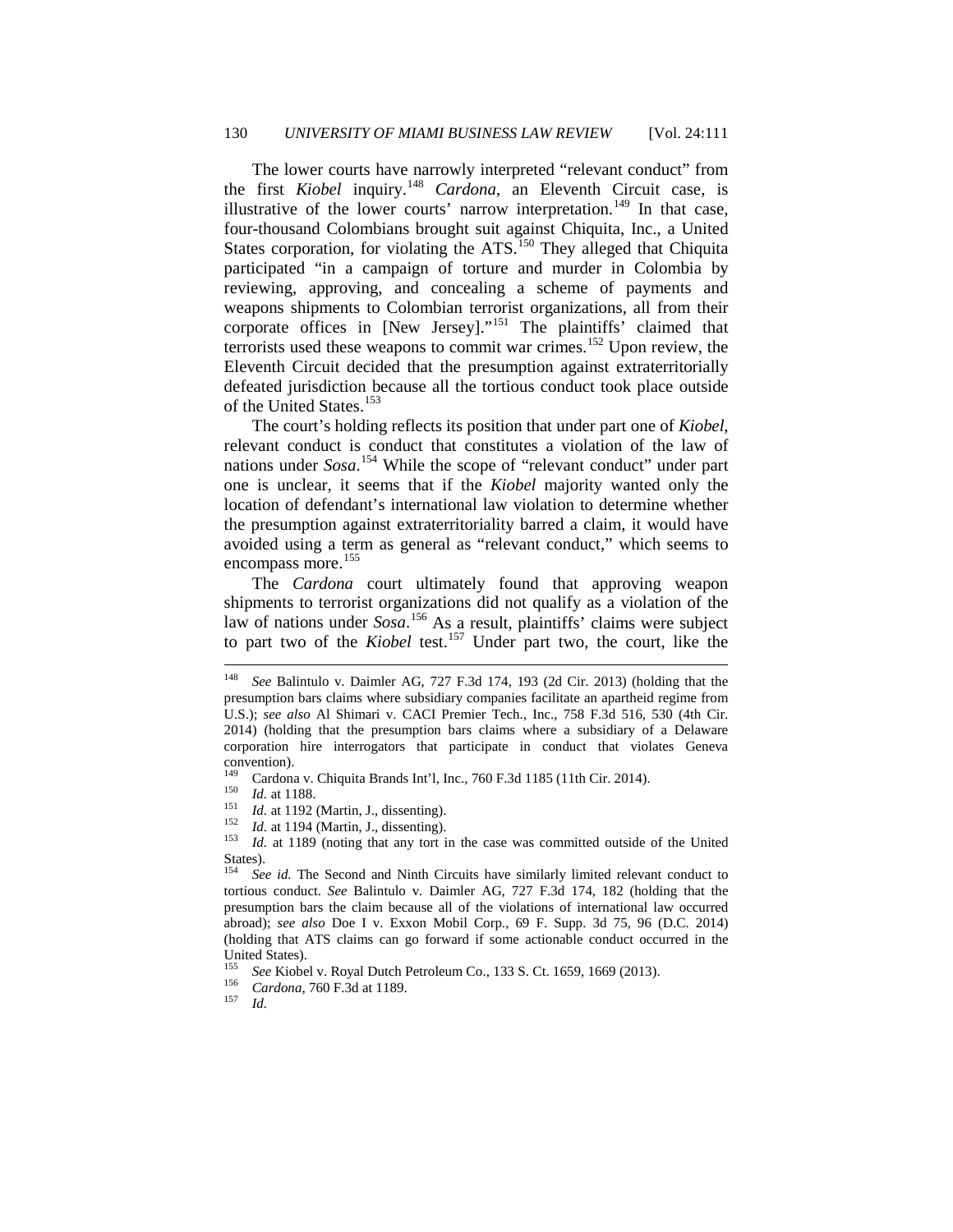Second circuit, misconstrued the *Kiobel* inquiry and decided that "[no] act constituting a tort in terms of the ATS touched and concerned the territory of the United States with any force."<sup>[158](#page-21-0)</sup>

#### 2. Overactive Presumption Against Extraterritoriality

As a result of the lower courts' restrictive interpretation of "relevant conduct," plaintiffs must establish that the defendant committed an international law violation on American soil.<sup>[159](#page-21-1)</sup> This creates a high barrier to ATS jurisdiction.

To illustrate this point, imagine that Royal Dutch Petroleum provided financial assistance from the United States to an oppressive South African governmental regime that tortured and killed its citizens in exchange for access to South African petroleum reservoirs. In many jurisdictions, in order to prove that Royal Dutch Petroleum aided and abetted the regime (committed an international law violation), plaintiffs would have to show that Royal Dutch Petroleum provided financial assistance with the *purpose* of furthering the regime. If Royal Dutch Petroleum provided financial assistance only to gain access to petroleum, the corporation did not act with the *purpose* of furthering the regime, and did not aid and abet the government. And if plaintiffs were in a jurisdiction that proceeded to the second inquiry, they would have to plead that their claim touches and concerns the territory of the United States. If not, their claim would be barred by the presumption against extraterritoriality.

The jurisdictional threshold is lower in other statutory contexts. For section 10b-5 of the Securities and Exchange Act of 1934, if an investor purchases or sells securities on a United States stock exchange, the presumption against extraterritoriality would not bar the investor's claim, even where other conduct required for establishing the 10b-5 violations occurs abroad.[160](#page-21-2) Although, the plaintiff does need to show that the entire violation occurred within the United States, as is the case within the context of the ATS.<sup>[161](#page-21-3)</sup> For example, a company could defraud investors

<span id="page-21-0"></span><sup>&</sup>lt;sup>158</sup> *Id.* It is the "claims" that should touch and concern the territory of the United States, which is broader than requiring a tort to touch and concern. *See* Mujica v. AirScan Inc., 771 F.3d 580, 618 (9th Cir. 2014) (Zilly, J., concurring).

<span id="page-21-1"></span>See, e.g., Doe I, 69 F. Supp. 3d at 96 (holding that an ATS claim can go forward if some actionable conduct occurred in the United States).

<span id="page-21-2"></span><sup>160</sup> *See* Morrison v. Nat'l Australia Bank Ltd., 561 U.S. 247, 270-71 (2010). Under *Morrison*, as long as the purchase or sale of the security occurs in the United States, the Court has jurisdiction to hear the claim. *Id*. This is so even if the fraudulent conduct in connection with the purchase or sale of the security, such as releasing misleading statements, occurs outside of the United States. *See id.* 161 *See id.* at 267-68.

<span id="page-21-3"></span>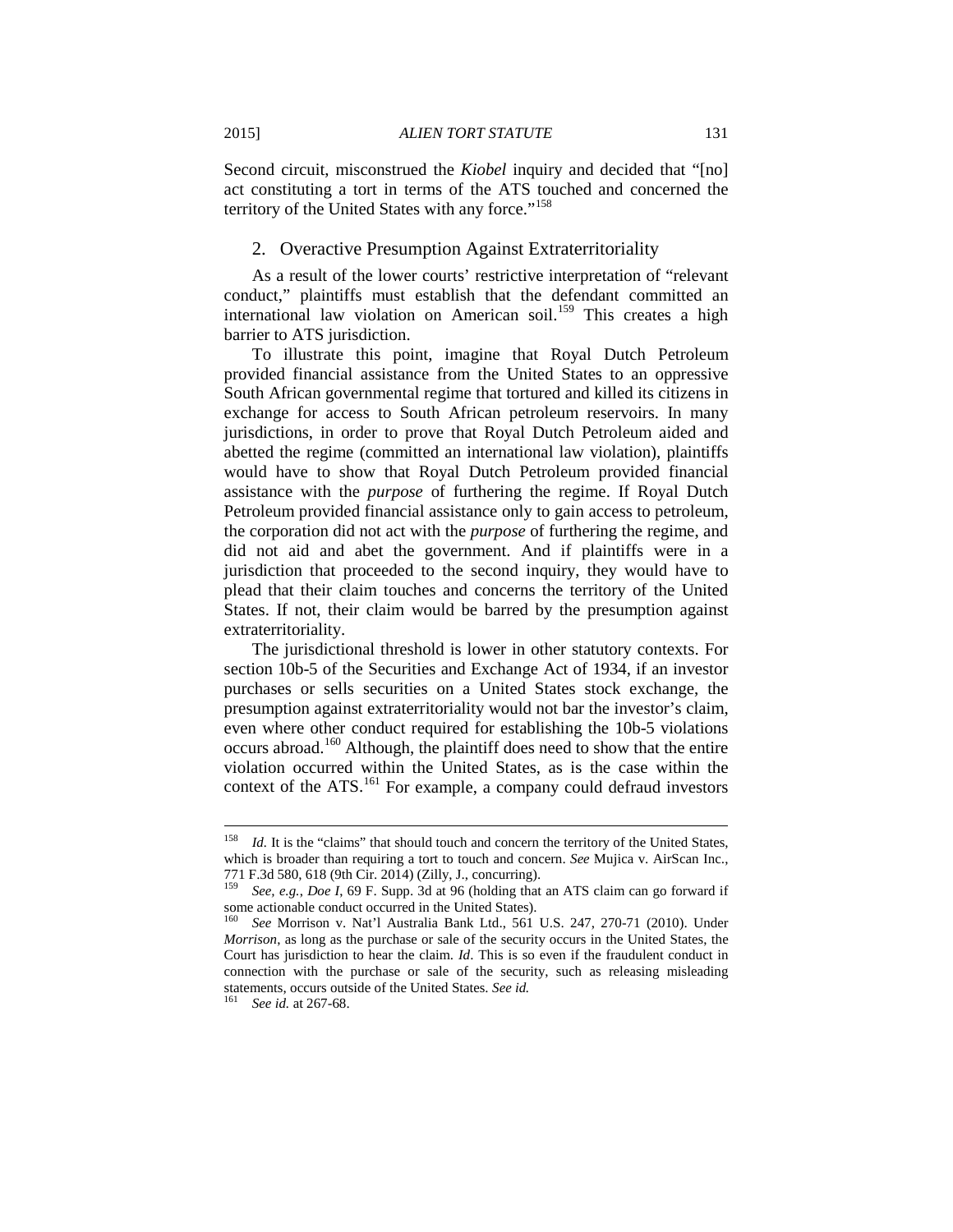by reporting misleading figures about a company's financial health in Australia. As long as the securities were purchased or sold on an American stock exchange, the presumption against extraterritoriality would not bar a plaintiff's suit under section 10b-5 of the Securities and Exchange Act.

Similarly, the Court in *Continental Ore Co.* did not require plaintiffs to plead that a violation of the anti-trust laws occurred within the United States to attain jurisdiction.<sup>[162](#page-22-0)</sup> In *Continental Ore Co.*, defendant corporations were accused of monopolizing the trade of vanadium products by selling them in Canada.<sup>[163](#page-22-1)</sup> Despite the foreign location of defendant's conduct, the Court had jurisdiction to hear the claim.<sup>[164](#page-22-2)</sup> The Court reasoned that the presumption against extraterritoriality did not apply because the sale of Vanadium products in Canada impacted trade within the United States.<sup>[165](#page-22-3)</sup> Plaintiffs did not have to allege that every element, required to constitute violation of the law, occurred in the United States, as they do under the ATS.<sup>[166](#page-22-4)</sup>

The presumption against extraterritoriality is less aggressive in connection with 10b-5 and the antitrust laws. However, for a plaintiff to avoid triggering the presumption against extraterritoriality under the ATS, he must establish that the defendant, on American soil, violated international law—not merely an element of that law.

## *C. Kiobel Part Two: Displacing the Presumption Against Extraterritoriality*

1. Meaning of "Touch and Concern the Territory of the United States"

The second *Kiobel* inquiry uses language that has proven to be ineffective within the context of covenants and servitudes. "Touch and concern" originates from an old English decision concerning the law of covenants called Spencer's Case.<sup>[167](#page-22-5)</sup> Spencer's Case held that for covenants to survive the transfer of land, they must "touch and concern"

<span id="page-22-0"></span> <sup>162</sup> *See* Continental Ore Co. v. Union Carbide and Carbon Corp., 370 U.S. 690, 704 (1962) ("A conspiracy to monopolize or restrain the domestic or foreign commerce of the United States is not outside the reach of the Sherman Act just because part of the conduct complained of occurs in foreign countries.").<br>
<sup>163</sup> *Id.* at 692-93.<br>
<sup>164</sup> *See id.* at 710.<br>
<sup>165</sup> *See id.* at 704.<br>
<sup>167</sup> Spencer's Case, 5 Co. Rep. 16a, 77 Eng. Rep. 72 (K.B. 1583).

<span id="page-22-1"></span>

<span id="page-22-5"></span><span id="page-22-4"></span><span id="page-22-3"></span><span id="page-22-2"></span>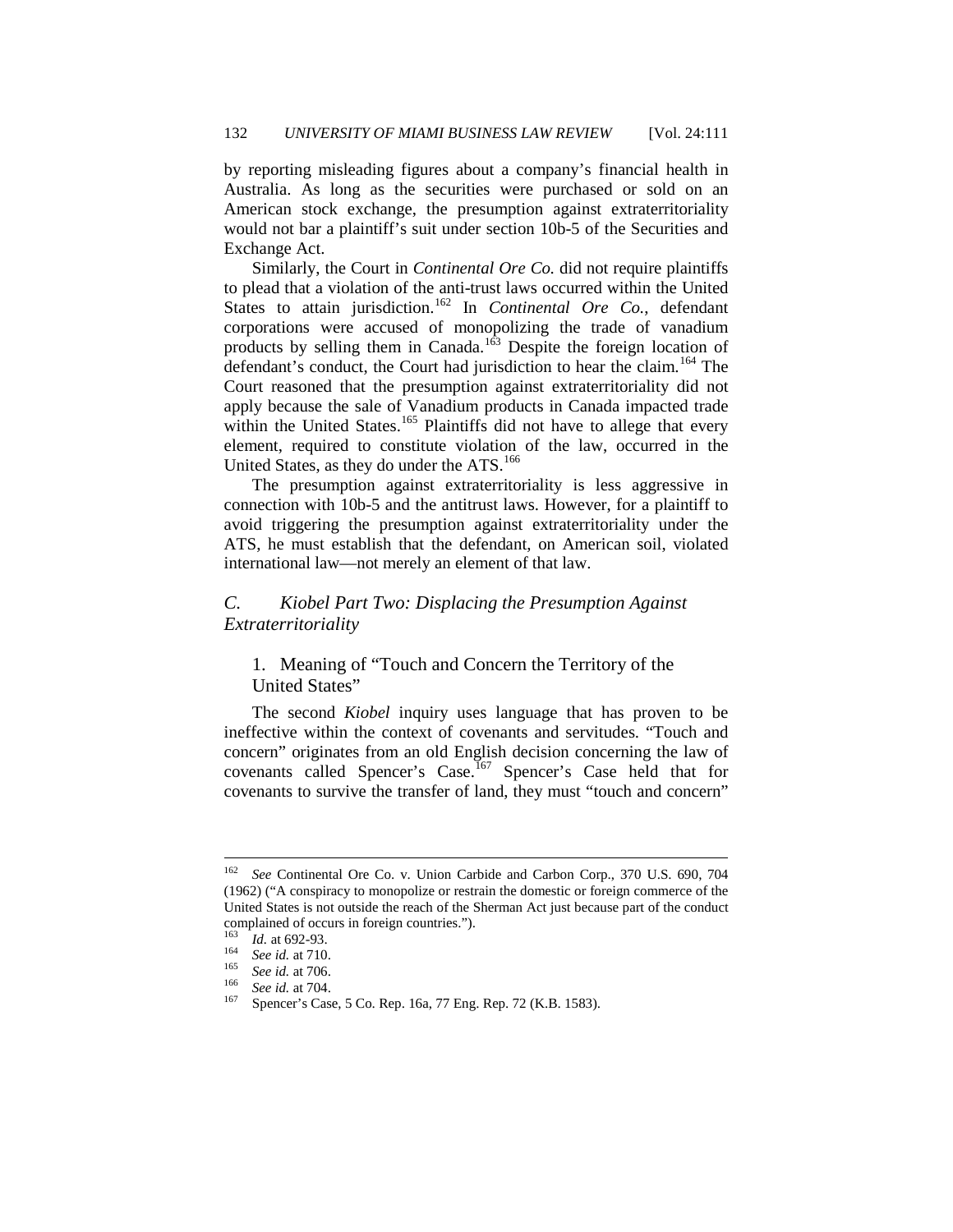the land they run with.<sup>[168](#page-23-0)</sup> For hundreds of years, courts and commentators have struggled defining the meaning of "touch and concern."[169](#page-23-1) One court declared, "in truth, such a description or test . . . is too vague to be of much assistance."[170](#page-23-2) In 1988, the American Law Institute removed the "touch and concern" language in the Restatement (Third) of Property: Servitudes.<sup>[171](#page-23-3)</sup>

It is difficult to decipher what "touch and concern" means in relation to United States territory under *Kiobel*. On a basic level, touch means "to relate to" or "to have an influence on," $172$  and concern similarly means "to relate to" or "to affect or involve."<sup>[173](#page-23-5)</sup>

Whether a claim touches and concerns the territory of the United States could turn on how a court defines "touch" and "concern."<sup>[174](#page-23-6)</sup> To illustrate this point, imagine that certain Nigerian plaintiffs brought an ATS action against a Nigerian corporation for using Nigerian slaves. Imagine also that the slaves worked in a factory in Nigeria. It can be said that this ATS claim *relates* to the United States, because the Nigerian corporation engages in a practice that the United States is committed to ending. But because the suit involves foreigners working in foreign factories, the suit does not *involve* the United States. If this hypothetical court interpreted "touch and concern" to mean "involve," the plaintiffs could not bring their ATS claim.

It is also unclear what the *Kiobel* Court meant by "the territory of the United States."[175](#page-23-7) Literally, territory of the United States could mean its physical territory. By this interpretation, plaintiffs' claims must touch and concern something that exists within the physical boundaries of the United States. For example, if ExxonMobil violated international law when it procured oil in Iran, and that oil was shipped into the physical territory of the United States, the claim "touched" the territory of the United States. Alternatively, touching and concerning United States territory could mean touching and concerning important interests of the United States. This approach would mirror the second prong of Justice Breyer's concurrence in *Kiobel*, in which he would find ATS jurisdiction where "the defendant's conduct substantially and adversely affects an

<span id="page-23-0"></span> <sup>168</sup> A. Dan Tarlock, *Touch and Concern is Dead: Long Live the Doctrine*, 77 NEB. L. REV. 804, 805 (1998).<br><sup>169</sup> Neponsit Prop. Owners' Ass'n, Inc. v. Emigrant Indus. Sav. Bank, 278 N.Y. 248,

<span id="page-23-1"></span><sup>256 (</sup>N.Y. 1938).

<span id="page-23-7"></span><span id="page-23-6"></span><span id="page-23-5"></span><span id="page-23-4"></span>

<span id="page-23-3"></span><span id="page-23-2"></span><sup>&</sup>lt;sup>170</sup> *Id.*<br>
RESTATEMENT (THIRD) OF PROPERTY (SERVITUDES) § 1.3(3) (2000).<br>
<sup>172</sup> MERRIAM-WEBSTER DICTIONARY 1247 (10th ed. 1993).<br> *Id.* at 238.<br>
<sup>174</sup> *See* Kiobel v. Royal Dutch Petroleum Co., 133 S. Ct. 1659, 1669 (20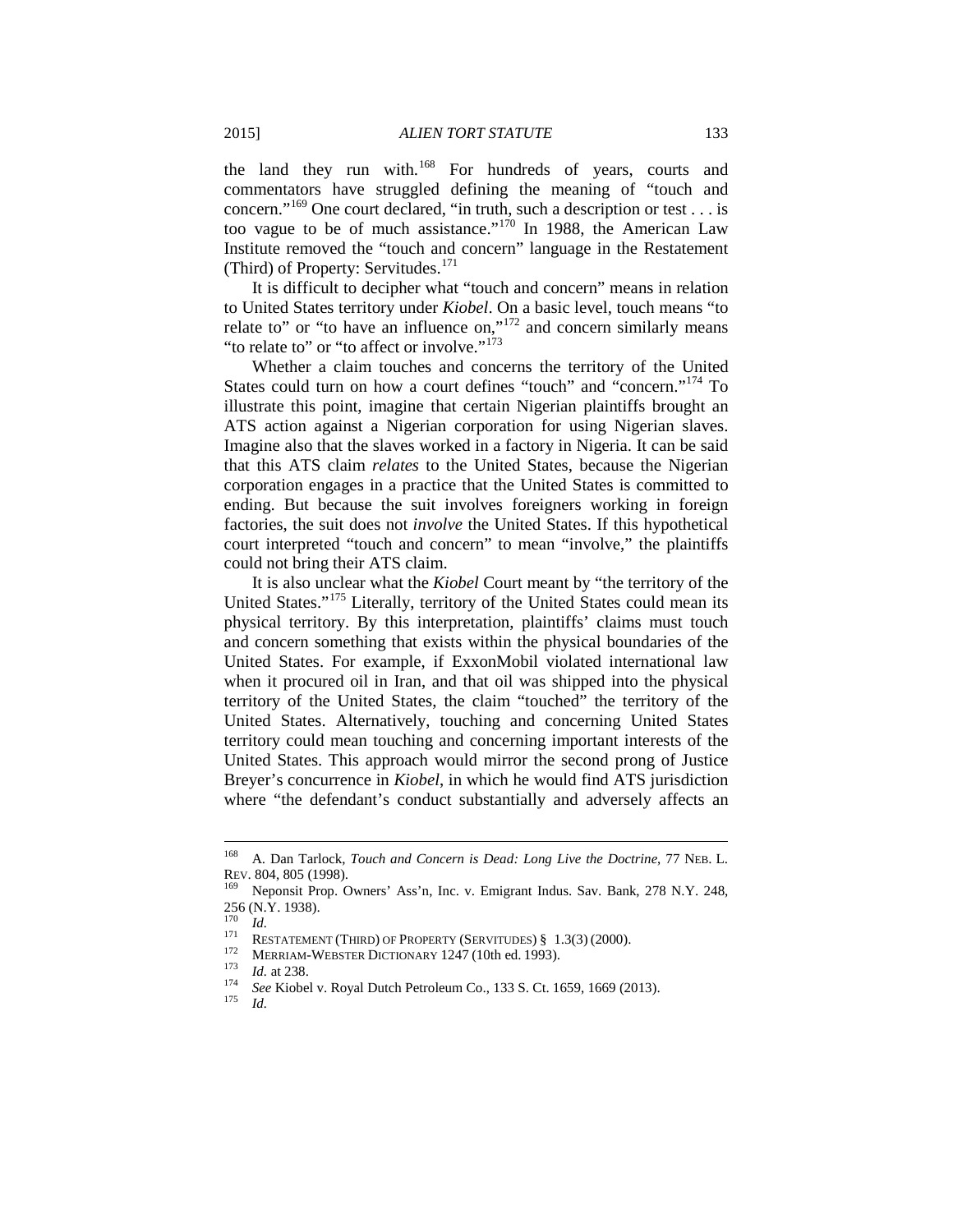important American national interest."<sup>[176](#page-24-0)</sup> Under this interests approach to interpreting the United States territory, even if ExxonMobil never transported oil into the physical territory of the United States, it could still touch and concern American interests if the lawful procurement of oil is sufficiently important to the United States. Because the *Kiobel*  majority did not adopt Breyer's test, it is unlikely, however, that they would find the presumption displaced when claims merely touch and concern American interests.<sup>[177](#page-24-1)</sup>

A court's interpretation of "touch and concern" and "territory of the United States" does not guarantee a particular result in any case. Ultimately, an ATS claim must "touch and concern" with "sufficient force."[178](#page-24-2) Even if a court uses the broader "relate to" definition of "touch and concern," which could seemingly be satisfied by any set of facts, the *Kiobel* test allows the court to determine to what extent such claims would need to "relate to" the territory of the United States with the "sufficient force" requirement. The only guidance given by the Court as to how much "force" is required to displace the presumption is that the facts of *Kiobel* were insufficient.<sup>[179](#page-24-3)</sup> Beyond that, courts are free to decide.

# 2. Corporate Citizenship Insufficient to Displace the Presumption Against Extraterritoriality

*Kiobel* offered the lower courts little guidance in determining, under part two of its test, what circumstances would have enough force to displace the presumption against extraterritoriality.<sup>[180](#page-24-4)</sup> If, for example, ExxonMobil were to aid and abet war crimes in Ecuador, it is unclear what circumstances would allow a United States court to hear ATS claims against ExxonMobil.

The lower courts disagree about whether a defendant's status as a United States corporation can displace the presumption when the claim involves conduct that occurred on foreign territory. The Ninth and Eleventh Circuits held that a defendant's status as a United States corporation alone is insufficient to allow jurisdiction in such situations,<sup>[181](#page-24-5)</sup> whereas the Fourth Circuit held that a corporation's United

<span id="page-24-2"></span><span id="page-24-1"></span><span id="page-24-0"></span>

<span id="page-24-3"></span>

<span id="page-24-5"></span><span id="page-24-4"></span>

<sup>&</sup>lt;sup>176</sup> *See id.* at 1671 (Breyer, J., concurring).<br>
<sup>177</sup> *See id.* at 1669.<br> *Id.* 180 *Id.*<br>
<sup>181</sup> *See* Mujica v. AirScan Inc., 771 F.3d 580, 594 (9th Cir. 2014) ("[T]he Supreme Court has never suggested that a plaintiff can bring an action based solely on extraterritorial conduct *merely* because the defendant is a U.S. national."); *see* Cardona v. Chiquita Brands Int'l Inc., 760 F.3d 1185, 1189 (11th Cir. 2014) (extending the *Kiobel*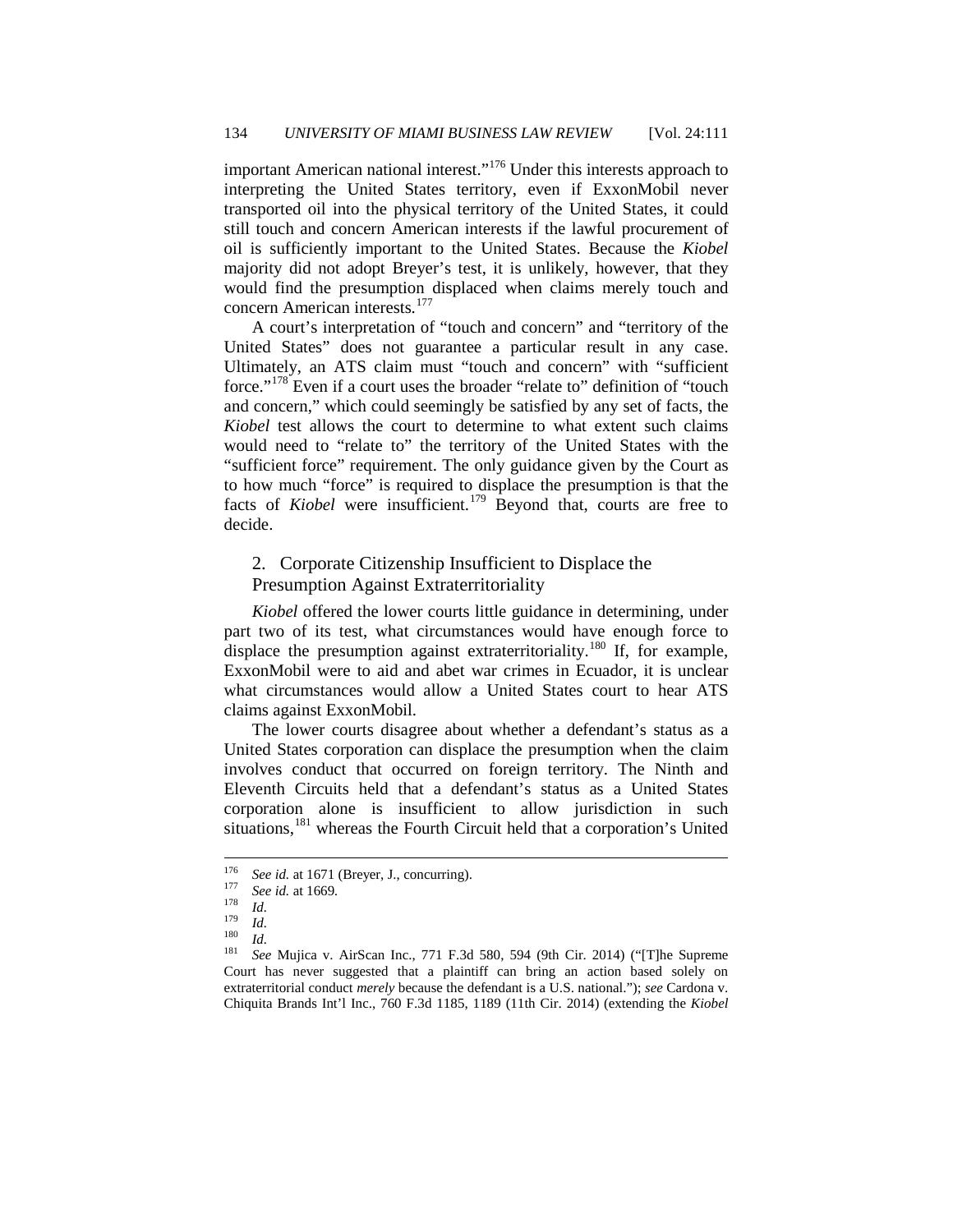States citizenship is one factor that weighs in favor of jurisdiction.<sup>[182](#page-25-0)</sup> The Fourth Circuit did not clarify whether United States citizenship was alone sufficient to displace the presumption.<sup>[183](#page-25-1)</sup> The Second Circuit has taken the position that a defendant's status as a United States corporation is irrelevant under *Kiobel* and has no force in displacing the presumption when the "relevant conduct" takes place outside of the United States.<sup>[184](#page-25-2)</sup> Under the Second Circuit's ruling, then, the fact that ExxonMobil is a United States corporation would not help victims of the war crimes, committed in Ecuador, bring an ATS action.

This decision to render insignificant a defendant-corporation's status as a United States corporation is flawed. The Second Circuit argued that because *Kiobel* ruled that "mere corporate presence" was insufficient to overcome the presumption against extraterritoriality, United States corporate citizenship too must be insufficient.[185](#page-25-3) But *Kiobel*, in finding that "mere corporate presence" was insufficient, seemingly addressed the facts of *Kiobel*, where the defendants were Nigerian and Dutch corporations.[186](#page-25-4) The Court did not rule on the question of United States corporate citizenship, because the *Kiobel* defendants were not United States corporations.<sup>[187](#page-25-5)</sup> Indeed, the Supreme Court's holding was intentionally incomplete.<sup>[188](#page-25-6)</sup> The status of United States corporations involve a stronger connection to the United States than a foreign corporation having presence in the United States. To treat citizenship and presence the same ignores this fact.

The Second Circuit further justified its marginalization of United States corporate citizenship by citing *Aramco*.<sup>[189](#page-25-7)</sup> In that case, a United States citizen claimed that his United States corporate employer, Arabian

principle that corporate presence is not enough to displace the presumption that corporate citizenship is not enough).

<span id="page-25-0"></span><sup>182</sup> *See* Al Shimari v. CACI Premier Tech., Inc., 758 F.3d 516*,* 530 (4th Cir. 2014) (holding that the claims touched and concerned the United States with sufficient force, in part, because the defendant was a United States corporation).<br><sup>183</sup> *Id.* See Mastafa v. Chevron Corp., 770 F.3d 170, 195 (2d Cir. 2014) (holding that the

<span id="page-25-2"></span><span id="page-25-1"></span>precedent establishes that the defendant's U.S. citizenship does not affect jurisdictional analysis).

<span id="page-25-6"></span>

<span id="page-25-5"></span><span id="page-25-4"></span><span id="page-25-3"></span><sup>&</sup>lt;sup>185</sup> *See id.* at 188.<br><sup>186</sup> *See Kiobel v. Royal Dutch Petroleum, 133 S. Ct. 1659, 1660 (2013).*<br><sup>187</sup> *See id.* at 1669 (Alito, J., concurring) ("This formulation obviously leaves much <sup>188</sup> *See id.* at 1669 (Alito, J. unanswered."); *see also* Mujica, v. AirScan, Inc., 771 F.3d 580, 594 (9th Cir. 2014) ("Admittedly, *Kiobel* (quite purposely) did not enumerate the specific kinds of connections to the United States that could establish that ATS claims 'touch and concern' this country."). <sup>189</sup> *Mastafa*, 770 F.3d at 188 (citing E.E.O.C. v. Arabian Am. Oil Co., 499 U.S. 244,

<span id="page-25-7"></span><sup>247 (1991)).</sup>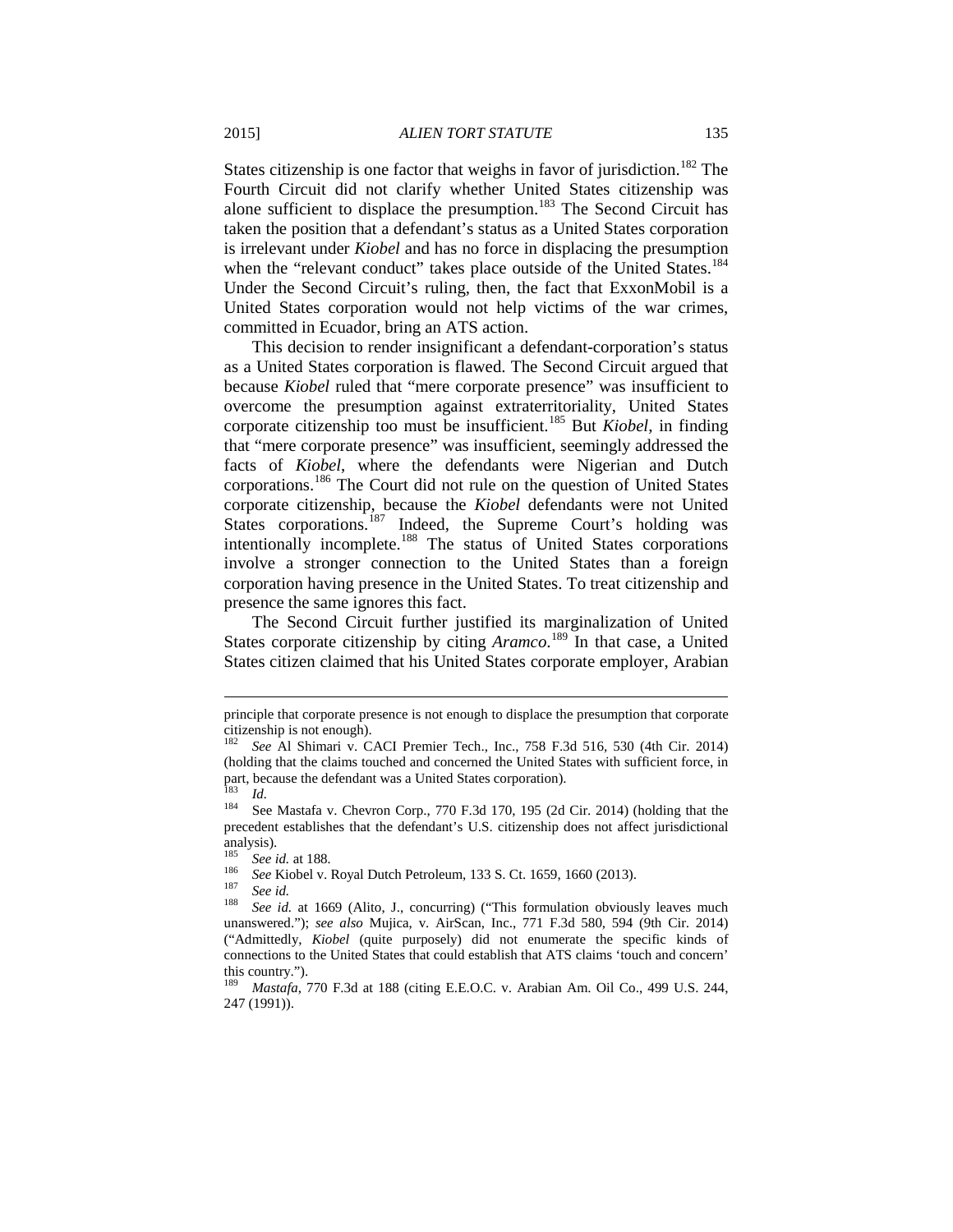American Oil Company, violated Title VII of the Civil Rights Act.<sup>[190](#page-26-0)</sup> The plaintiff alleged that Arabian American Oil Company's subsidiary transferred plaintiff from Houston to Saudi Arabia, where he was discriminated against on account of his race, religion, and national origin.<sup>[191](#page-26-1)</sup> Despite the fact that Arabian American Oil Company was a United States corporation, *Aramco* held that the presumption against extraterritoriality barred plaintiff's claim, which involved discrimination in Saudi Arabia.[192](#page-26-2)

Even though a defendant's United States nationality does not rebut the presumption against extraterritoriality within the context of Title VII of the Civil Rights Act, it does not mean that a defendant's United States nationality will not, within the context of the  $ATS$ <sup>[193](#page-26-3)</sup> In connection with the ATS, a defendant's United States citizenship is of particular concern—"the sovereign who refuses to cause a reparation to be made for the damages caused by his subject, or to punish the offender, or finally, to deliver him up, renders himself in some measure an accomplice in the injury, and becomes responsible for it."[194](#page-26-4) Furthermore, "[i]n focusing on the ATS 'claims,' and not the underlying 'conduct,' the *Kiobel* Court carefully left open the door through which foreign victims of heinous acts by United States nationals could hold such individuals or corporate entities accountable."<sup>[195](#page-26-5)</sup>

# *D. Irreconcilable Application of the Presumption Against Extraterritoriality*

If a claim involves conduct that occurred on foreign territory, courts may still exercise jurisdiction if the claim has a sufficiently strong connection to the United States.<sup>[196](#page-26-6)</sup> The stronger the domestic contacts of a claim, the less likely it is that the claim should be excluded by the

<span id="page-26-3"></span>

<span id="page-26-2"></span><span id="page-26-1"></span><span id="page-26-0"></span><sup>190</sup> *Arabian Am. Oil Co.*, 499 U.S. at 247.<br>
191 *Id.*<br>
192 *Id.* at 259.<br>
193 *See* Morrison v. Nat'l Australia Bank Ltd., 561 U.S. 247, 266 (2010) (holding that the presumption against extraterritoriality will act differently depending on the focus of the statute at issue).<br> $194$  Priof for Prof.

<span id="page-26-4"></span><sup>194</sup> Brief for Professors of International Law, Foreign Relations Law and Federal Jurisdiction as Amici Curiae in Support of Respondents, Kiobel v. Royal Dutch Petroleum Co., 133 S. Ct. 1659 (2013) (No. 10-1491), 2012 WL 379581, at \*8-9 (quoting Emmerich de Vattel, who is thought to be the "Founders' leading authority on the law of nations").<br><sup>195</sup> Mujica v. AirScan Inc., 771 F.3d 580, 619 (9th Cir. 2014) (Zilly, J., concurring).<br><sup>196</sup> *See* Mastafa v. Chevron Corp., 770 F.3d 170, 182 (2d Cir. 2014) ("An evaluation of

<span id="page-26-6"></span><span id="page-26-5"></span>the presumption's application to a particular case is essentially an inquiry into whether the domestic contacts are sufficient to avoid triggering the presumption at all.").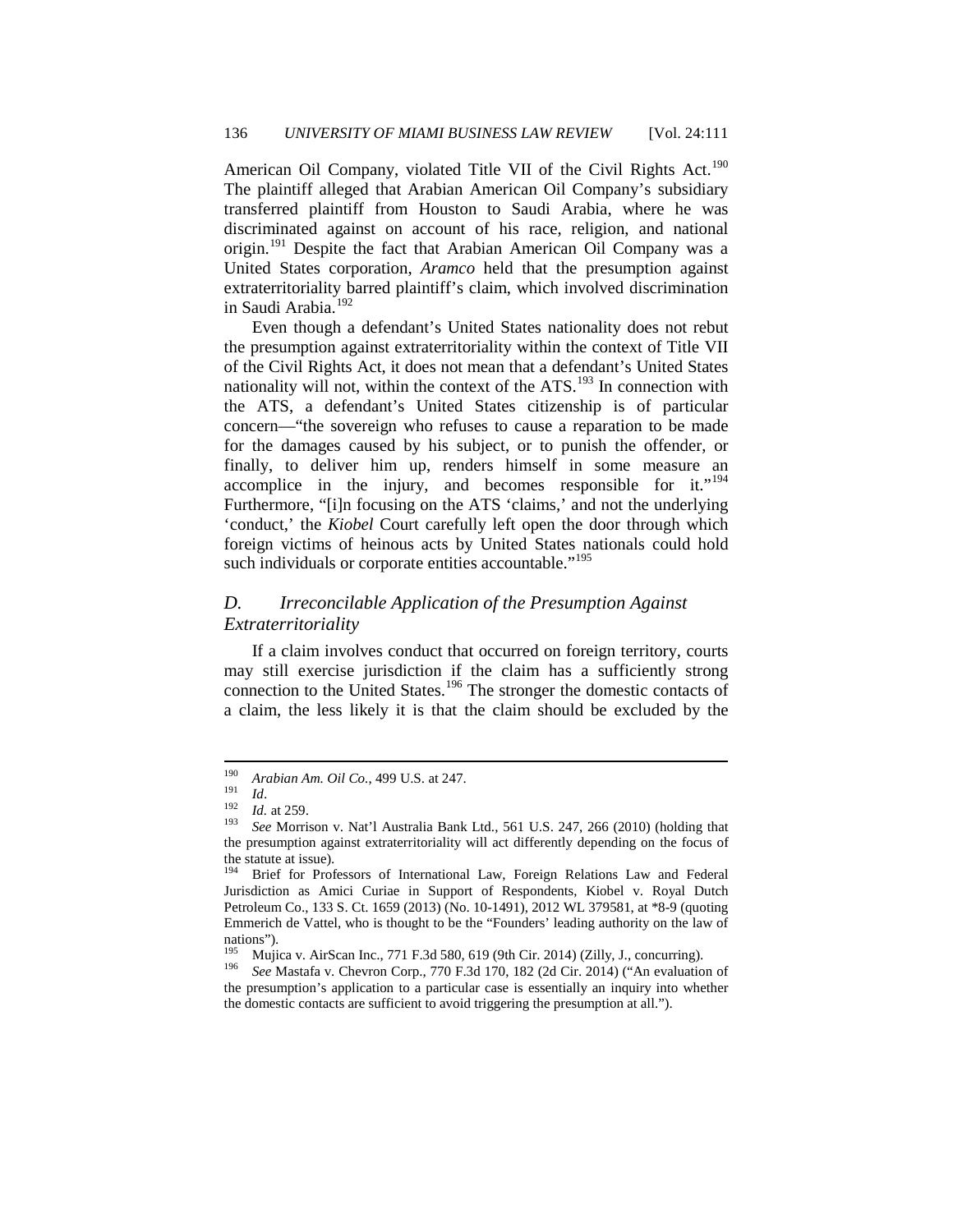presumption.[197](#page-27-0) A comparison of *Mastafa* and *Sexual Minorities Uganda* demonstrates how the *Kiobel* test has not always produced such congruent applications of the presumption against extraterritoriality.

In *Mastafa*, plaintiffs claimed that Chevron, a United States corporation, aided and abetted the Saddam Hussein regime in Iraq.<sup>[198](#page-27-1)</sup> Plaintiffs were Iraqi women who were tortured by agents of the regime.[199](#page-27-2) They alleged that Chevron aided and abetted the regime by purchasing oil in the United States from Iraq, and that funding from the purchase financed the human rights abuses.<sup>[200](#page-27-3)</sup> Employing a "purpose" aiding and abetting standard, $201$  the court found that Chevron did not purchase oil with the *purpose* of aiding the Saddam Hussein regime.<sup>[202](#page-27-5)</sup> Accordingly, it found that no international law violation occurred in the United States, and that the claim was subject to, and barred by, the presumption against extraterritoriality.<sup>[203](#page-27-6)</sup>

In *Sexual Minorities Uganda*, an American citizen allegedly assisted and encouraged the denial of fundamental rights to the lesbian, gay, bisexual, transgender, and intersex (LGBTI) people in Uganda from the United States.[204](#page-27-7) As in *Mastafa*, the *Sexual Minorities Uganda* court employed a purpose aiding and abetting liability standard. Because the plaintiff, Sexual Minorities Uganda, an LGBTI organization, pleaded that the American citizen acted with the *purpose* of aiding and abetting the persecution of sexual minorities, plaintiff's suit was not subject to the presumption against extraterritoriality, and the court could hear the merits.<sup>[205](#page-27-8)</sup>

Circumstances that establish an international law violation in one set of facts and not in another do not necessarily reflect an increase in contacts with the United States.<sup>[206](#page-27-9)</sup> A comparison of the United States' conduct in *Mastafa* and *Sexual Minorities Uganda* illustrate this point. In *Mastafa*, plaintiffs' alleged that "Chevron financed the sale of two million barrels of oil . . . for which Chevron 'facilitated' 'a surcharge payment of nearly half a million dollars be paid to the [Saddam Hussein]

<span id="page-27-1"></span>

<span id="page-27-2"></span>

<span id="page-27-5"></span><span id="page-27-4"></span><span id="page-27-3"></span>

<span id="page-27-6"></span>

<span id="page-27-9"></span><span id="page-27-8"></span><span id="page-27-7"></span>

<span id="page-27-0"></span><sup>&</sup>lt;sup>197</sup> See id.<br>
<sup>198</sup> Id. at 175.<br>
<sup>198</sup> Id. at 175.<br>
<sup>200</sup> Id. at 175.<br>
<sup>201</sup> Id. at 192.<br>
<sup>202</sup> Id.<br>
See id. at 185.<br>
<sup>204</sup> Sexual Minorities Uganda v. Lively, 960 F. Supp. 2d 304, 312 (D. Mass. 2013).<br>
<sup>205</sup> Id. at 324. extraterritorial application of a statute comes into play only where a defendant's conduct lacks sufficient connection to the United States."); *see Mastafa*, 770 F.3d at 182.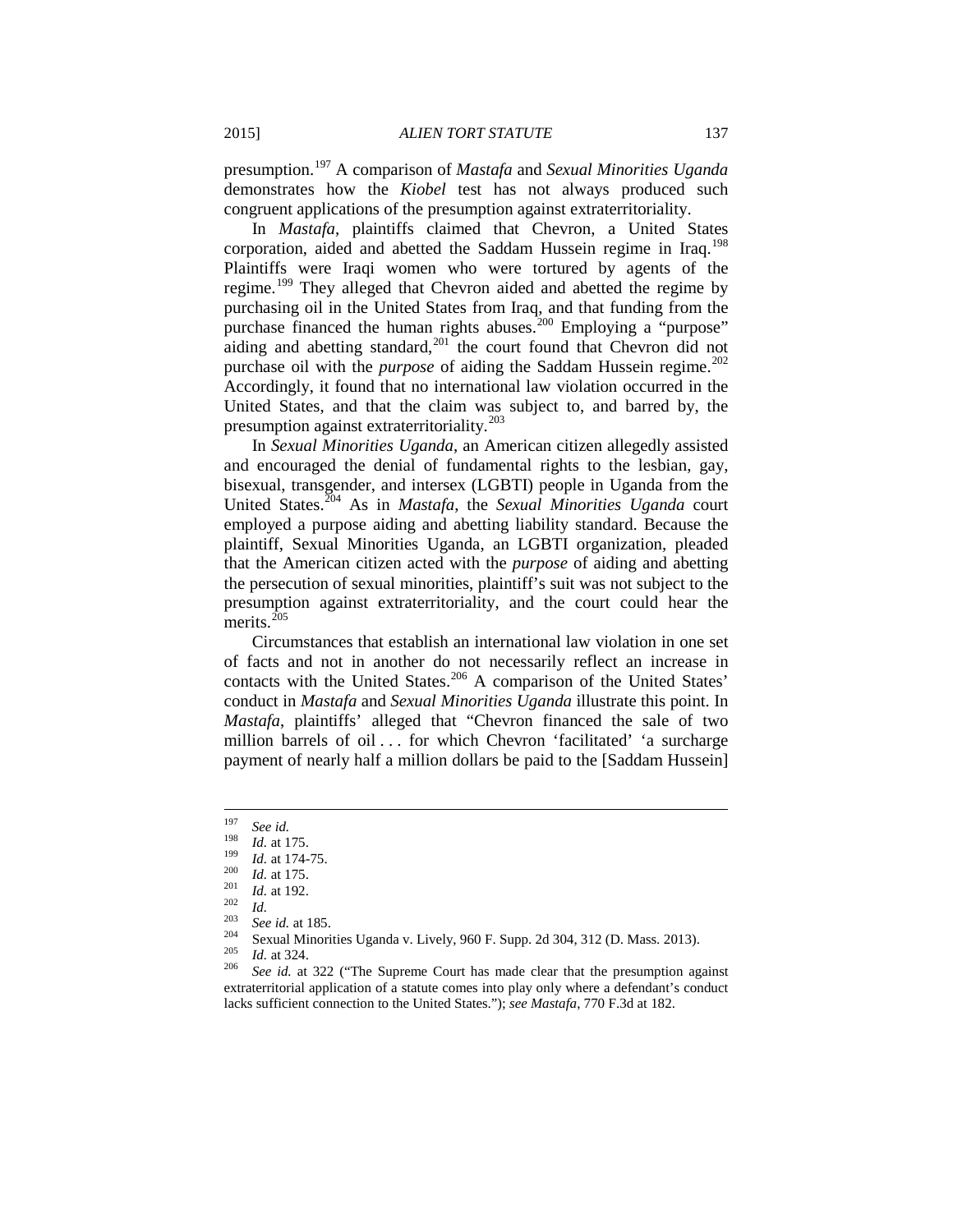regime."[207](#page-28-0) In *Sexual Minorities Uganda*, one citizen assisted an organization by formulating strategies to discriminate and persecute LBGTI communities.<sup>[208](#page-28-1)</sup> The magnitude of Chevron's transaction, from which profits were recouped in the United States, necessarily involved more contacts with the United States than the citizen's assistance to persecute LBGTI communities. Chevron is a large United States corporation and many of the decisions with regard to the transaction must have been made "by [its] top stake holders."<sup>[209](#page-28-2)</sup> Other Chevron employees, who were not themselves responsible for the decision, participated in facilitating the transaction. $210^{\circ}$  $210^{\circ}$  This amount of people, in combination with the size of the transaction that lead to the regime payments, involved more of a connection with the United States than in *Sexual Minorities Uganda*—where one man assisted an organization to persecute sexual minorities. Yet, the latter meets the criteria for a violation of the laws of nations by meeting the elements of aiding and abetting liability, while Chevron's transaction does not. The result is that a transaction with enormous domestic contacts is barred by the presumption against extraterritoriality, and the other, which in comparison involves almost none, is not. $2^{11}$ 

## V. RETHINKING *KIOBEL*

#### *A. The Morrison "Focus" Test*

In *Morrison*, Justice Scalia emphasized that the presumption against extraterritoriality changes based on the context of its application.<sup>[212](#page-28-5)</sup> *Morrison* dealt with Australian investors who alleged that National Australia Bank committed securities fraud.<sup>[213](#page-28-6)</sup> According to the complaint, National Australia Bank's mortgage servicing company, Homeslide Lending, manipulated certain financial models in Florida to make its shares appear more valuable.<sup>[214](#page-28-7)</sup> Thereafter, Australian investors purchased National Australia Bank's fraudulently inflated shares on the Australian Stock exchange.<sup>[215](#page-28-8)</sup>

<span id="page-28-2"></span><span id="page-28-1"></span>

<span id="page-28-0"></span><sup>&</sup>lt;sup>207</sup> *Id.* at 190.<br>
<sup>208</sup> *Sexual Minorities Uganda*, 960 F. Supp. 2d at 312.<br>
<sup>209</sup> *Mastafa*, 770 F.3d at 182.<br>
<sup>210</sup> *See id.*<br>
<sup>211</sup> *See id.* at 185; *see Sexual Minorities Uganda*, 960 F. Supp. 2d at 324.<br>
<sup>212</sup> *Se* 

<span id="page-28-6"></span><span id="page-28-5"></span><span id="page-28-4"></span><span id="page-28-3"></span>

<span id="page-28-8"></span><span id="page-28-7"></span>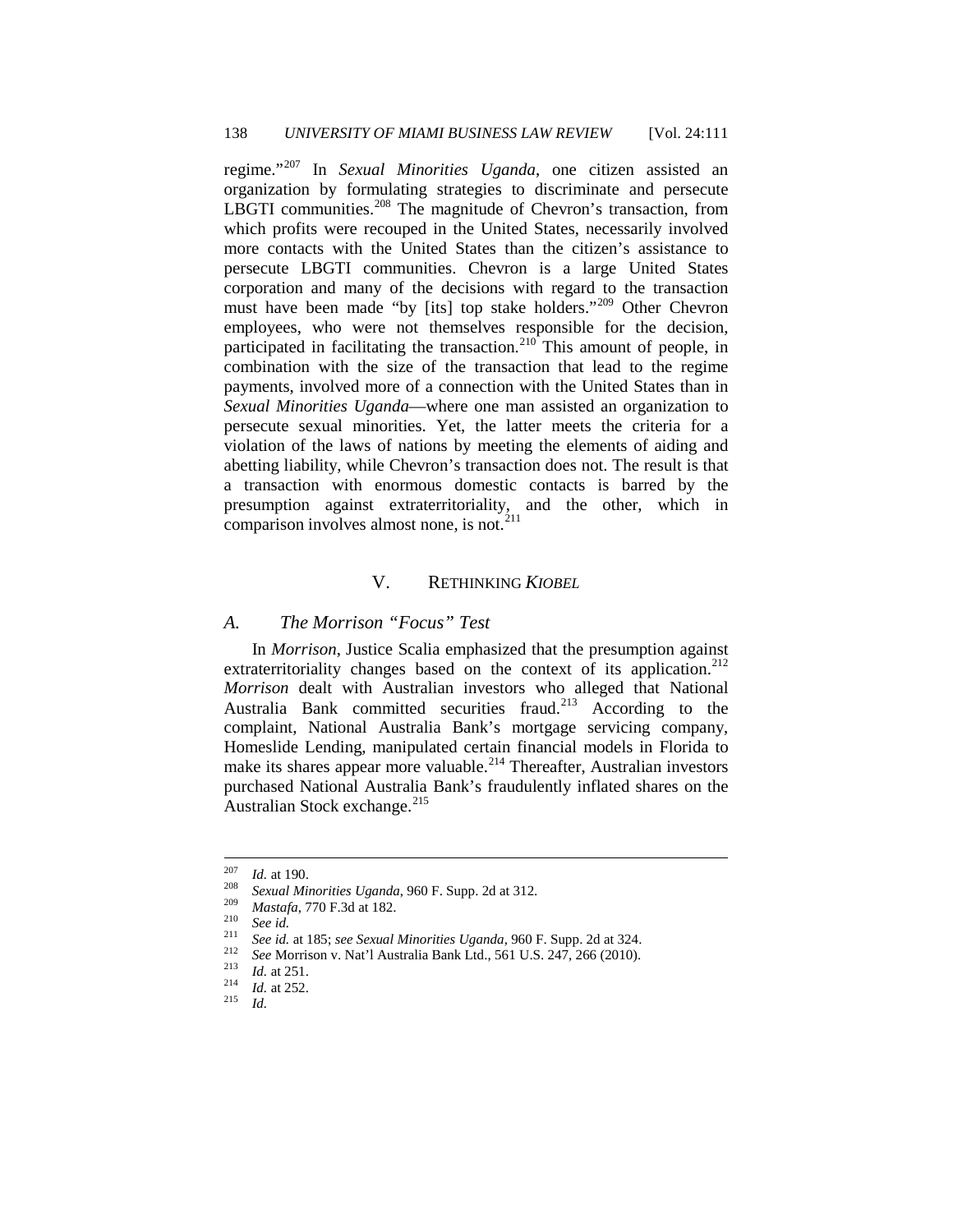Plaintiffs argued that because Florida was where the defendant manipulated its financial models, the defendant's conduct was not "extraterritorial," and the presumption against extraterritoriality did not deny the application of  $10(b)$  to their claim.<sup>[216](#page-29-0)</sup> The Supreme Court, however, declared that the location of purchases and sales of securities not the location where the deception originated—governed the application of the presumption to plaintiffs'  $10(b)$  claims.<sup>[217](#page-29-1)</sup> In coming to its decision, the court cited *Aramco.*[218](#page-29-2) In *Aramco*, the Court concluded that it was the location of employment, which was the focus of Title VII of the Civil Rights Act of 1964, that determined whether plaintiffs could bring their claim. $^{219}$  $^{219}$  $^{219}$ 

The *Morrison* court, in quoting *Aramco*, adopted a "focus" test, which looks to the "objects of the statute's solicitude" to determine what kind of United States contacts can allow a claim to proceed despite the fact that some conduct took place on foreign soil.<sup>[220](#page-29-4)</sup> Justice Scalia, applying the test, determined that the focus of section 10(b) is to punish deceptive conduct only "in connection with the purchase or sale of any security registered on a national securities exchange."<sup>[221](#page-29-5)</sup> Because the actual security transaction in *Morrison* took place outside of the United States, Scalia ruled that the presumption barred plaintiffs' claim.<sup>[222](#page-29-6)</sup>

#### *B. Morrison Meets Kiobel*

It is unclear whether *Kiobel* adopted *Morrison's* "focus" test. In *Doe*, a Ninth Circuit ATS case, the majority and concurrence disagreed on this matter.<sup>[223](#page-29-7)</sup> The majority decided that *Kiobel's* "touch and concern" language replaced "focus" within the context of the ATS.<sup>[224](#page-29-8)</sup> However, "touch and concern" is not mutually exclusive with "focus." "Touch and concern" addresses whether "claims" can displace the presumption against extraterritoriality.<sup>[225](#page-29-9)</sup> "Focus" determines what types of United States contacts are necessary to displace the presumption.<sup>[226](#page-29-10)</sup> The "focus"

<span id="page-29-7"></span><span id="page-29-6"></span><span id="page-29-5"></span>

<span id="page-29-3"></span><span id="page-29-2"></span>

<span id="page-29-4"></span>

<span id="page-29-1"></span><span id="page-29-0"></span><sup>216</sup> *Id.* at 266.<br>
<sup>218</sup> *Id.* at 268.<br>
<sup>218</sup> *Id.* <br>
<sup>220</sup> *See id.* at 267.<br>
<sup>221</sup> *Id.* at 266; *contra id.* at 284 (Stevens, J. dissenting) (claiming that it was the public interest in investor safety that was the actual object of the statute's solicitude).<br>
<sup>222</sup> *Id.* at 273.<br>
<sup>223</sup> *See* Doe I v. Nestle USA, Inc., 766 F.3d 1013, 1028 (9th Cir. 2014) (finding that

*Kiobel* did not incorporate *Morrison's* focus test); *but see id.* at 1035 (Rawlinson, J., concurring) (finding that *Kiobel* did incorporate *Morrison's* focus test).<br>
<sup>224</sup> *Id.* at 1028.<br>
<sup>225</sup> *See* Kiobel v. Royal Dutch Petroleum, 133 S. Ct. 1659, 1669 (2013).<br>
<sup>226</sup> *See Morrison*, 561 U.S. at 267.

<span id="page-29-10"></span><span id="page-29-9"></span><span id="page-29-8"></span>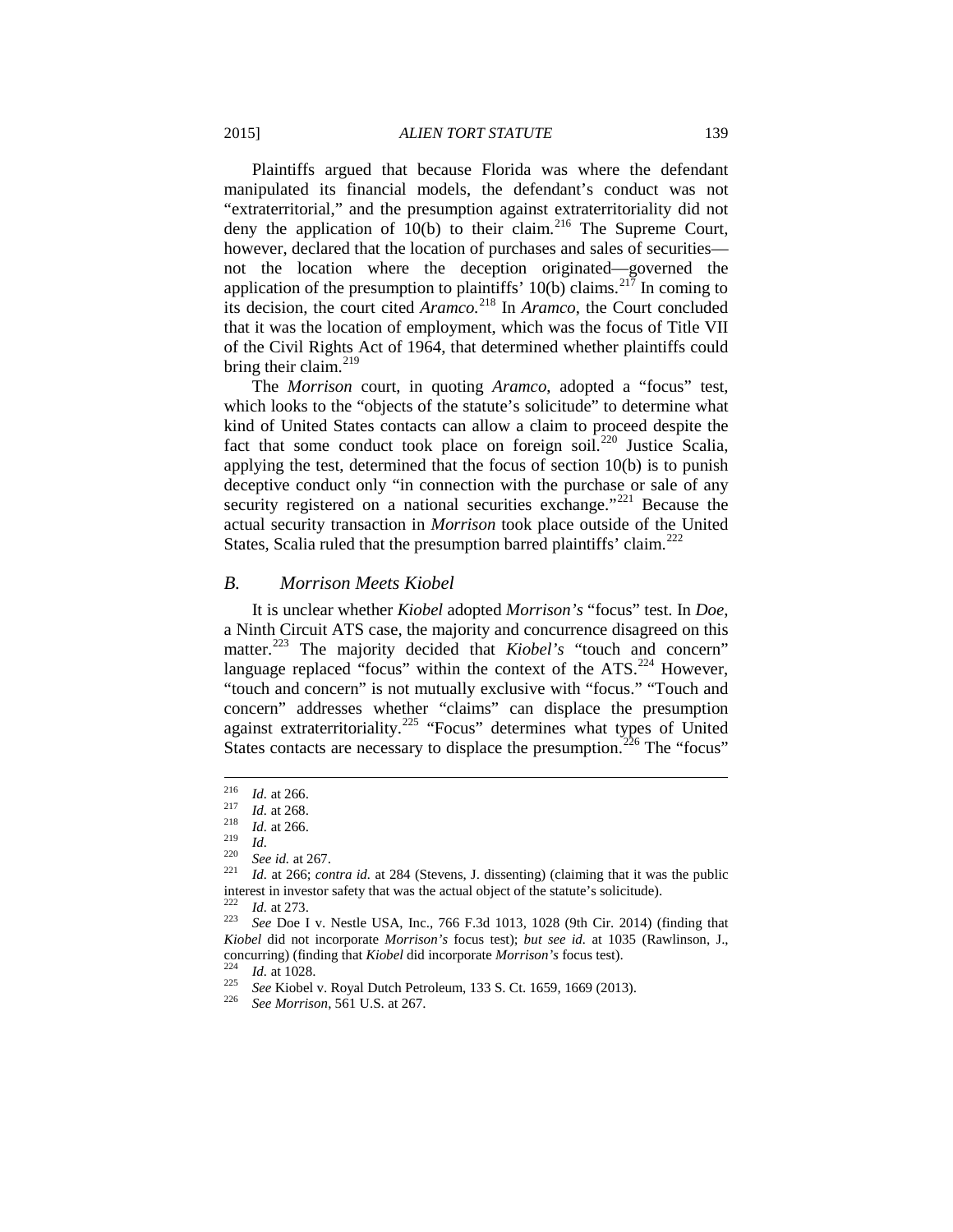test is narrower in that it looks to a specific type of contact.<sup>[227](#page-30-0)</sup> "Touch and concern" looks to an entire claim.[228](#page-30-1) *Morrison* can be read as providing substance to the *Kiobel* test. By this interpretation, the factors that "touch and concern the United States" with sufficient force are those that reflect the "focus" of the federal law at issue.<sup>[229](#page-30-2)</sup>

*Kiobel* can be seen as incorporating *Morrison's* focus test. Under *Morrison*, a federal statute's "focus" should determine the types of United States contacts that are necessary for a claim to proceed when the claim involves conduct that took place on foreign soil.[230](#page-30-3) After *Sosa*, aside from the violation of safe conducts, infringement of the rights of ambassadors and piracy, only "judge-inferred" causes of action can provide plaintiffs the basis for an ATS claim.<sup>[231](#page-30-4)</sup> These causes of action, according to Justice Alito, are the ATS's "focus."[232](#page-30-5) Because the *Kiobel*  test, as interpreted by some of the lower courts, looks to whether these causes of action (the torts), took place in the United States, *Kiobel* may have silently incorporated a *Morrison* focus standard.

However, the ATS can also be seen as having a different focus. The focus of the ATS might be those motivating factors that encouraged Congress to enact the ATS in the first place.<sup>[233](#page-30-6)</sup> This reading would look to a number of possible motivations for the ATS's enactment, including: (1) complying with the law of nations to prevent international conflict,  $^{234}$  $^{234}$  $^{234}$ and (2) complying with the law of nations to become a fully functioning member of the international community.<sup>[235](#page-30-8)</sup>

The ATS's focus can also be the focus of individual international law violations. Justice Alito declared that the ATS's focus is international law causes of action.<sup>[236](#page-30-9)</sup> Instead of treating these violations as the "focus," the courts could look to the focus of each individual violation to determine what United States contacts are required for jurisdiction. In other words, courts would analyze the "focus of the focus." For example, treating a 10b-5 violation as the "focus" is different than treating the purchase and sale of securities, the focus of 10b-5, as the focus.

<span id="page-30-1"></span><span id="page-30-0"></span><sup>227</sup> *See id.* <sup>228</sup> *See Kiobel*, 133 S. Ct. at 1669. <sup>229</sup> *Doe <sup>I</sup>*, 766 F.3d at 1028 (finding that *Morrison* may help to define the touch and concern standard).

<span id="page-30-5"></span><span id="page-30-4"></span><span id="page-30-3"></span><span id="page-30-2"></span><sup>230</sup> *See Morrison*, 561 U.S. at 267. <sup>231</sup> *See* Sosa v. Alvarez-Machain, 542 U.S. 692, 725 (2004). <sup>232</sup> *Kiobel*, 133 S. Ct. at 1670 (Alito, J., concurring); *see* Mastafa v. Chevron Corp., 770 F.3d 170, 186 (2d Cir. 2014) (finding that the ATS derives substantive meaning from

<span id="page-30-9"></span><span id="page-30-8"></span>

<span id="page-30-7"></span><span id="page-30-6"></span>judge-inferred causes of actions). <sup>233</sup> Burley, *supra* note 31. <sup>234</sup> *See id.* at 465. <sup>235</sup> *See id.* at 484. <sup>236</sup> *See Kiobel*, 133 S. Ct. at 1670 (Alito, J., concurring).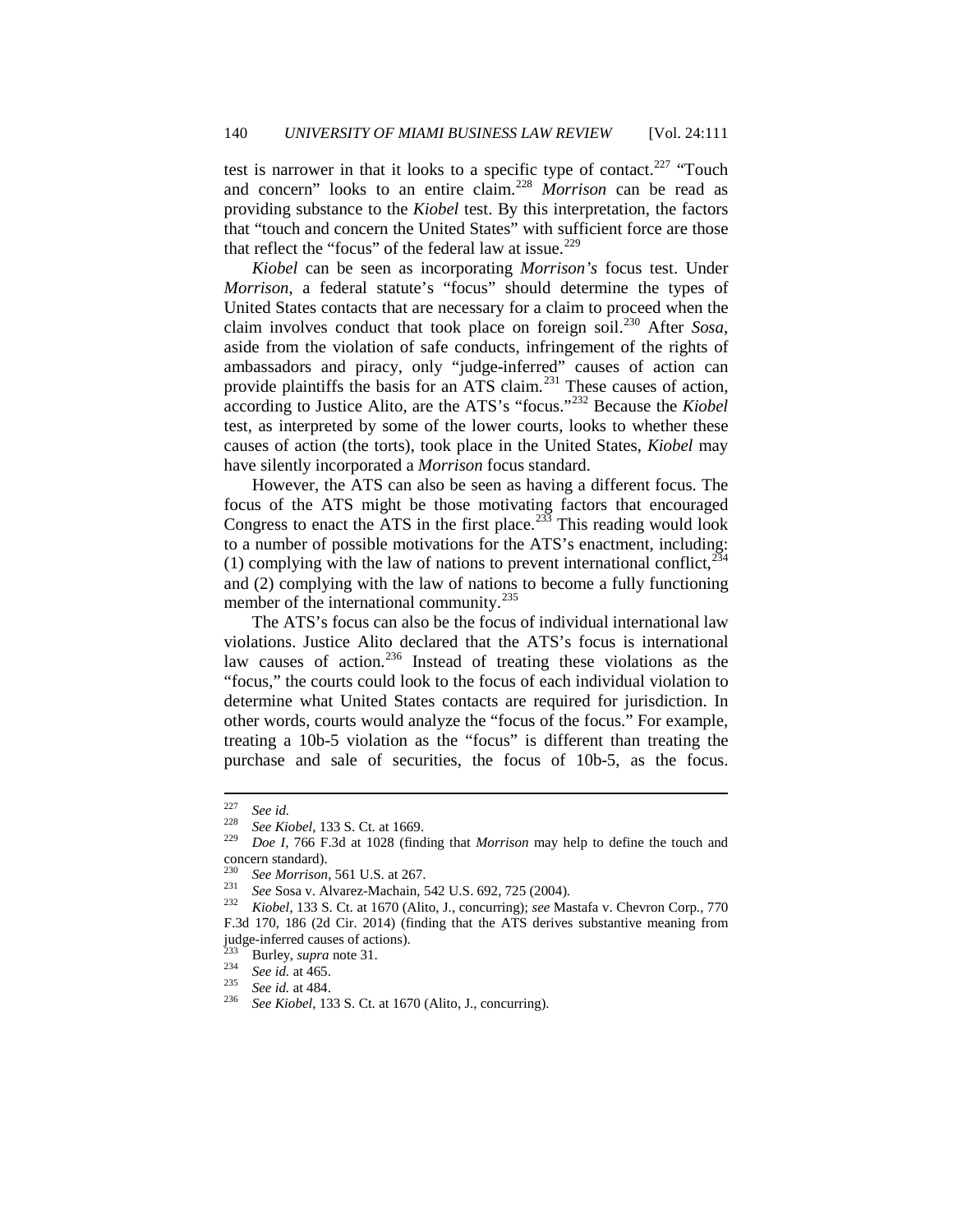*Morrison* and subsequent case law offer support to this position, because those cases analyze particular statutory schemes.<sup>[237](#page-31-0)</sup> When the focus of a statute is another statute, it could be said that that both schemes require analysis.

#### *C. The "Focus" of the ATS*

Based on Justice Alito's determination about the "focus" of the ATS, *Kiobel* may have properly incorporated the "focus test."<sup>[238](#page-31-1)</sup> However, courts and judges do not always agree on what the focus of a statute is.<sup>[239](#page-31-2)</sup> Additionally, some courts have acknowledged that under *Morrison*, a statute may have multiple focuses.<sup>[240](#page-31-3)</sup> Below are two alternative applications of *Morrison* to the ATS. The first is the congressional motivation approach, and the second is the "focus of the focus" approach.

#### 1. Congressional Motivation

The "focus" of the ATS might be the purpose behind its enactment. If that purpose was to remedy torts, which, if left unattended, could threaten the United States' standing with other nations, $241$  such torts would provide ATS jurisdiction. If that purpose was to become a fully functioning member of the international community,  $242$  addressing torts, which, if acted upon, demonstrated the United States' commitment to the international community, would provide ATS jurisdiction. Such a "focus" would direct courts to play a role in the international legal order and exercise universal jurisdiction as courts of international law.

#### 2. Focus of the Focus

If the "focus" test is applied in a way that requires analysis of individual violations of international law, the test would produce different focuses depending on the violation at issue.<sup>[243](#page-31-6)</sup> Accordingly, different types of United States contacts would dictate whether courts have ATS jurisdiction in claims that are based, in part, on conduct that

<span id="page-31-0"></span> <sup>237</sup> *See* Morrison v. Nat'l Australia Bank Ltd., 561 U.S. 247, 262 (2010) (analyzing the text of § 10(b)). <sup>238</sup> *See Kiobel*, 133 S. Ct. at 1670 (Alito, J., concurring). <sup>239</sup> *See* U.S. v. Chao Fan Xu, 706 F.3d 965, 975-76 (9th Cir. 2013) (explaining that

<span id="page-31-2"></span><span id="page-31-1"></span>while some courts believe RICO's focus is on enterprise, other courts believe it is on racketeering activity).

<span id="page-31-3"></span><sup>240</sup> *Id.* (Le-Nature's, Inc. v. Krones, Inc., 2011 WL 2112533, at \*3 n. 7 (W.D. Pa. May 26, 2011) (finding that RICO may have multiple focuses)).<br>
<sup>241</sup> Burley, *supra note* 31, at 465.<br>
<sup>242</sup> *Id.* at 475.<br>
<sup>243</sup> *See* Morrison v. Nat'l Australia Bank Ltd., 561 U.S. 247, 266-67 (2010).

<span id="page-31-6"></span><span id="page-31-5"></span><span id="page-31-4"></span>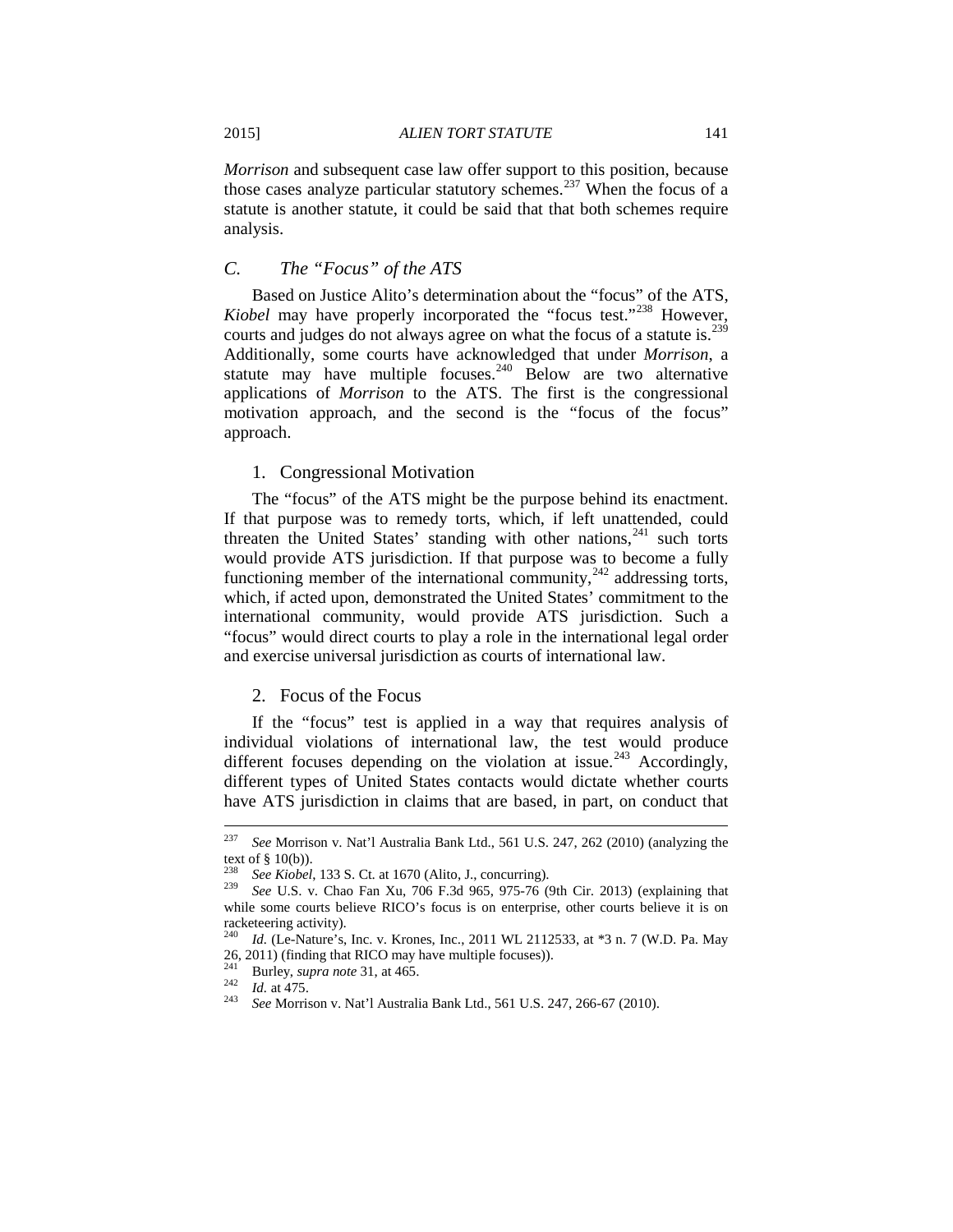took place on foreign soil.[244](#page-32-0) Below is an illustration of how crimes against humanity, a cause of action for ATS claims, would function under a "focus of the focus" analysis.

In order to plead a crime against humanity, the plaintiff must allege a "denial of fundamental rights," as well as "the intentional targeting of an identifiable group."<sup>[245](#page-32-1)</sup> The attack must be "pursuant to or in furtherance of a State or organizational policy to commit such an attack."[246](#page-32-2) *Kiobel*, as interpreted by some of the lower courts, requires ATS plaintiffs to allege that the international law violation took place in the United States in order to proceed with their claims that involve foreign conduct.<sup>[247](#page-32-3)</sup> As illustrated by *Mujica* below, simply looking to the location where defendant committed the crime against humanity under *Kiobel* may not administer the presumption against extraterritoriality in a way that captures the "focus" of a crime against humanity—which appears to include committing the crimes to *further some policy*. [248](#page-32-4)

Under a "focus of the focus" analysis, Courts would need to conduct an analysis of the crimes against humanity statute. Crimes against humanity, under the statute, are widespread attacks on a targeted group to further some policy.<sup>[249](#page-32-5)</sup> If the attack is not executed "pursuant to or in furtherance of a State or organizational policy to commit such an attack," it would not constitute a crime against humanity.[250](#page-32-6) The random extermination of a group of civilians, without direction, is not a crime against humanity.<sup>[251](#page-32-7)</sup> Because the "policy" component of a crime against humanity is essential, there is good reason to include it in the violation's "focus" under the "focus of the focus" test.

*Mujica* illustrates that under *Morrison*, different focus determinations produce different jurisdictional results. In *Mujica*, the Ninth Circuit held that two United States corporations—Occidental Petroleum Corp. and AirScan, Inc.—could not be held liable under the ATS, in part, because the alleged crimes against humanity occurred outside of the United States.<sup>[252](#page-32-8)</sup> There, plaintiffs, civilians from Santo Domingo, pleaded that Occidental Petroleum jointly owned an oil production facility and pipeline in Santo Domingo with the Colombian

<span id="page-32-1"></span><span id="page-32-0"></span><sup>&</sup>lt;sup>244</sup> *See id.* 245 Sexual Minorities Uganda v. Lively, 960 F. Supp. 2d 304, 317 (D. Mass. 2013).<br><sup>246</sup> Rome Statute of the International Criminal Court, art. 7, July 17, 1998, 2187 U.N.T.S. 90 [hereinafter Rome Statute].

<span id="page-32-4"></span><span id="page-32-3"></span><span id="page-32-2"></span><sup>&</sup>lt;sup>247</sup> See Balintulo v. Daimler AG, 727 F.3d 174, 189 (2d Cir. 2013).<br>
<sup>248</sup> See Rome Statute, *supra* note 246.<br>
<sup>249</sup> Id.<br>
<sup>250</sup> Id.<br>
<sup>251</sup> See id.<br>
Mujica v. AirScan Inc., 771 F.3d 580, 596 (9th Cir. 2014).

<span id="page-32-5"></span>

<span id="page-32-8"></span><span id="page-32-7"></span><span id="page-32-6"></span>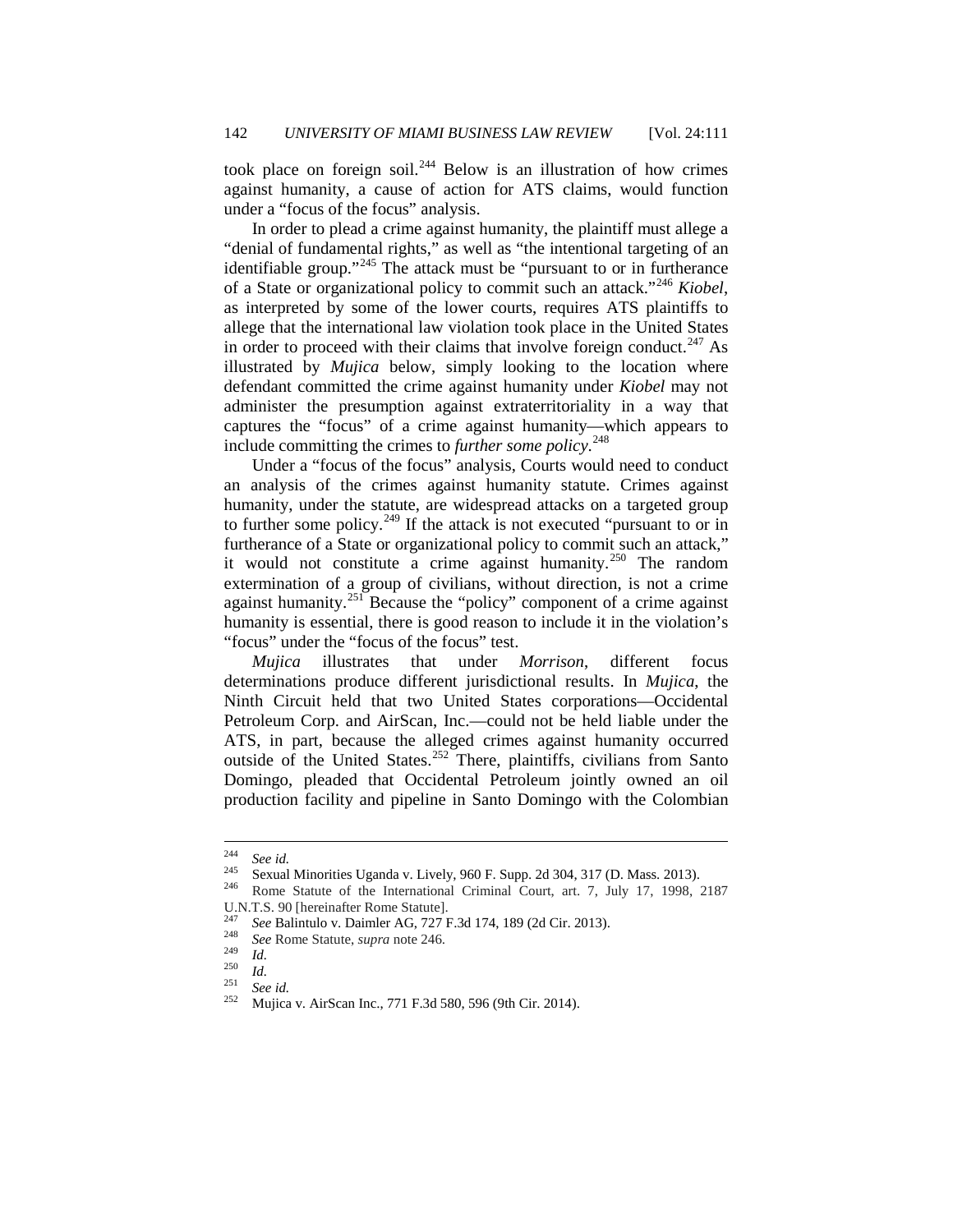Government.<sup>[253](#page-33-0)</sup> AirScan was employed by Occidental Petroleum to protect the facility and pipeline from "left-wing insurgents."[254](#page-33-1) In order to secure the pipeline, the Colombian military carried out a raid in Santo Domingo.[255](#page-33-2) The military received assistance from Occidental Petroleum and AirScan.[256](#page-33-3) Occidental provided the military with a room to plan the raid, and AirScan piloted planes, paid for by Occidental Petroleum, in order to identify targets in Santo Domingo and determine where to deploy troops. $257$  The Colombian Air Force, with the assistance of the United States corporations, dropped cluster bombs on a town in Santo Domingo.<sup>[258](#page-33-5)</sup> Afterwards, the Colombian military entered the town and ransacked its homes.<sup>[259](#page-33-6)</sup> The explosions destroyed homes, killed seventeen civilians, and injured twenty-five.<sup>[260](#page-33-7)</sup> The Ninth Circuit decided that because the alleged crime against humanity took place in Santo Domingo, and not in the United States, the claim was barred on extraterritoriality grounds.<sup>[261](#page-33-8)</sup> Additionally, the court declared that the only connection the defendants had to the United States was their status as Untied States corporations, and that, in itself, was not enough to displace the presumption.<sup>[262](#page-33-9)</sup>

*Mujica* would have possibly turned out differently if the courts, operating under a "focus of the focus" test, decided that the focus of a crime against humanity is "an attack pursuant to a State or organizational policy." If the court decided so, United States contacts relevant to assessing ATS jurisdiction would include those contacts that are related to the motivating policy behind the attack. In *Mujica*, the policy behind the attack was financial—protecting a valuable asset.<sup>[263](#page-33-10)</sup> Occidental Petroleum, located in Los Angeles, and AirScan, located in Florida, assisted the Colombian government to reap financial benefits, which resulted from the protection of a significant asset in Santo Domingo.<sup>[264](#page-33-11)</sup> The financial benefit gained from the defendants' involvement in the raid would primarily flow to the corporations' headquarters in Los Angeles

<span id="page-33-0"></span> <sup>253</sup> Mujica v. Occidental Petroleum Corp., 381 F. Supp. 2d 1164, 1168 (C.D. Cal.  $\frac{2005}{254}$ .

<span id="page-33-3"></span>

<span id="page-33-6"></span><span id="page-33-5"></span><span id="page-33-4"></span>

<span id="page-33-7"></span>

<span id="page-33-2"></span><span id="page-33-1"></span><sup>&</sup>lt;sup>254</sup> *Id.*<br><sup>255</sup> *Id.*<br><sup>256</sup> *Id.*<br><sup>256</sup> *Id.*<br>*Id.*<br>*Id.*<br>*269 Id.*<br>*Ald.*<br>*Mujica v. AirScan Inc., 771 F.3d 580, 596 (9th Cir. 2014).<br><sup>262</sup> <i>See id.* at 591.<br>*See Mujica,* 381 F. Supp. 2d at 1168.<br>*See Id. See Id.* 

<span id="page-33-11"></span><span id="page-33-10"></span><span id="page-33-9"></span><span id="page-33-8"></span>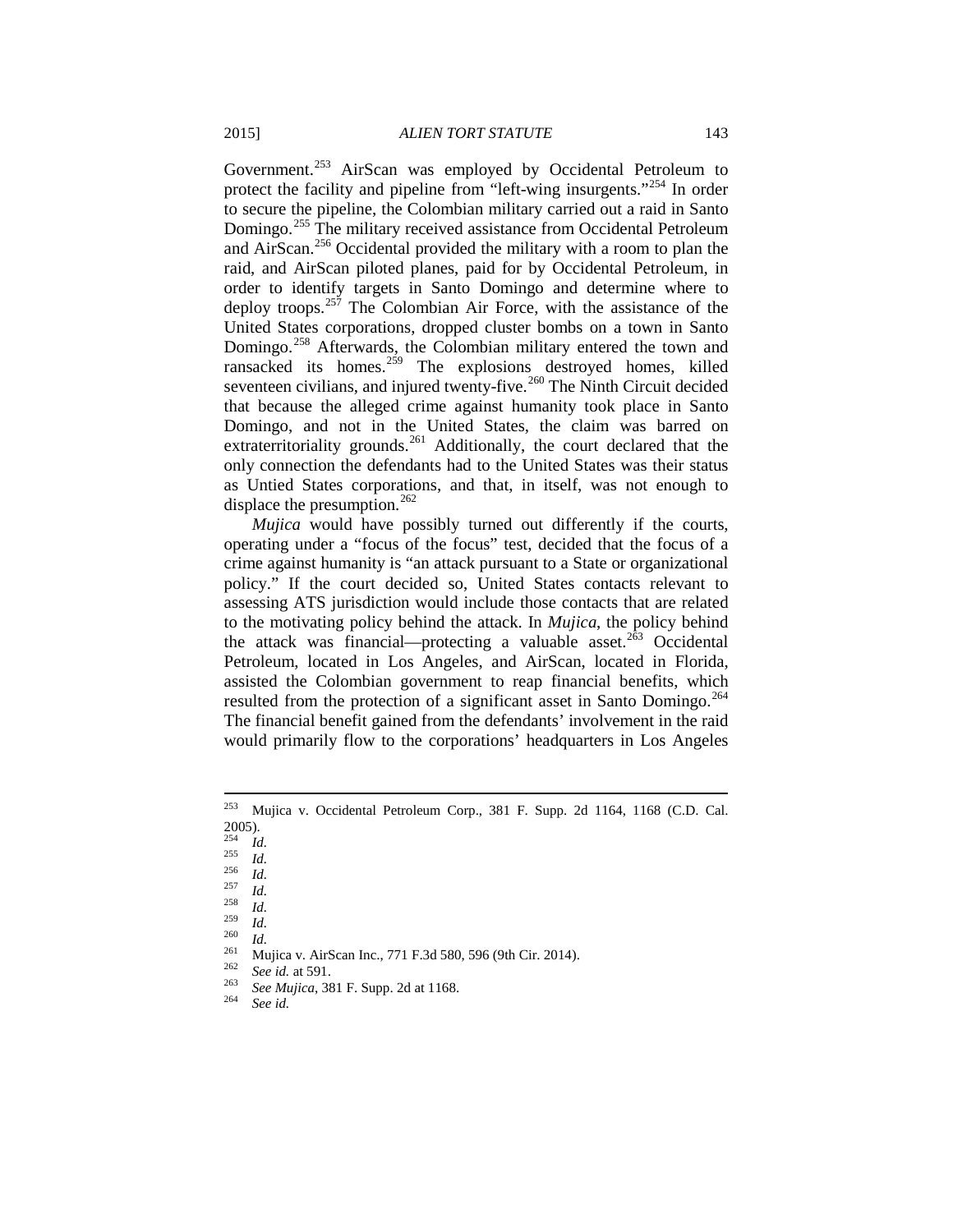and Florida.<sup>[265](#page-34-0)</sup> Here, under a "focus of the focus" test, courts would consider contacts related to the underlying policy of the attack and find that those financial contacts flowed to recipients in the United States— specifically to Los Angeles and Florida corporations.<sup>[266](#page-34-1)</sup> Accordingly, the contacts that would matter for the presumption would not be "extraterritorial," and plaintiffs would be able to proceed with their claim.

#### 3. The Most Sensible "Focus" to Apply

It is unclear which "focus" of the ATS would provide for the best results. Indeed, the courts have pointed out that it is not always clear how *Morrison's* logic translates to other statutory schemes.<sup>[267](#page-34-2)</sup>

It may be most sensible for the "focus" of the ATS to be international law violations. If this were the case, the *Kiobel* test would stay the same, as the location where the international law violation was committed would govern whether courts have ATS jurisdiction.

The "congressional motivation" approach presents difficulties. If the purpose of the ATS is to prevent international conflict, and courts had to determine which ATS claims pose such conflicts, judges would be forced to enter into "a delicate field of international relations," which Congress "alone has the facilities necessary to make fairly such an important policy decision . . . . "<sup>[268](#page-34-3)</sup> Forcing judges to make decisions about which claims provoke international conflict would potentially conflict with the presumption against extraterritoriality's purpose to prevent "unintended clashes between our laws and the laws of other nations which could result in international discord."[269](#page-34-4)

If the "focus" of the ATS is for the United States to become a fully functioning member of the international community, judges would inappropriately determine the extent of the United States' international involvement, against the separation of powers doctrine.<sup>[270](#page-34-5)</sup> Moreover, judges are not equipped to decide the effects that a course of action will have on the United States' standing with the international community. $^{271}$  $^{271}$  $^{271}$ 

The "focus of the focus" test also presents difficulties. Investigating the "focus" of each ATS cause of action would create confusion among the circuits, as judges would inevitably disagree as to what each

<span id="page-34-1"></span><span id="page-34-0"></span><sup>265</sup> *See id.* <sup>266</sup> *See id.* <sup>267</sup> U.S. v. Chao Fan Xu, 706 F.3d 965, 975 (9th Cir. 2013) (citing In re Toyota Motor Corp., 785 F. Sup. 2d 883, 914 (C.D. Cal. 2011)).

<span id="page-34-6"></span><span id="page-34-5"></span>

<span id="page-34-4"></span><span id="page-34-3"></span><span id="page-34-2"></span><sup>&</sup>lt;sup>268</sup> Kiobel v. Royal Dutch Petroleum Co., 133 S. Ct. 1659, 1664 (2013).<br>
<sup>269</sup> *Id.* at 1661.<br>
<sup>270</sup> *See* Al Shimari v. CACI Premier Tech., Inc., 758 F.3d 516, 531 (4th Cir. 2014).<br>
<sup>271</sup> *See Kiobel*, 133 S. Ct. at 166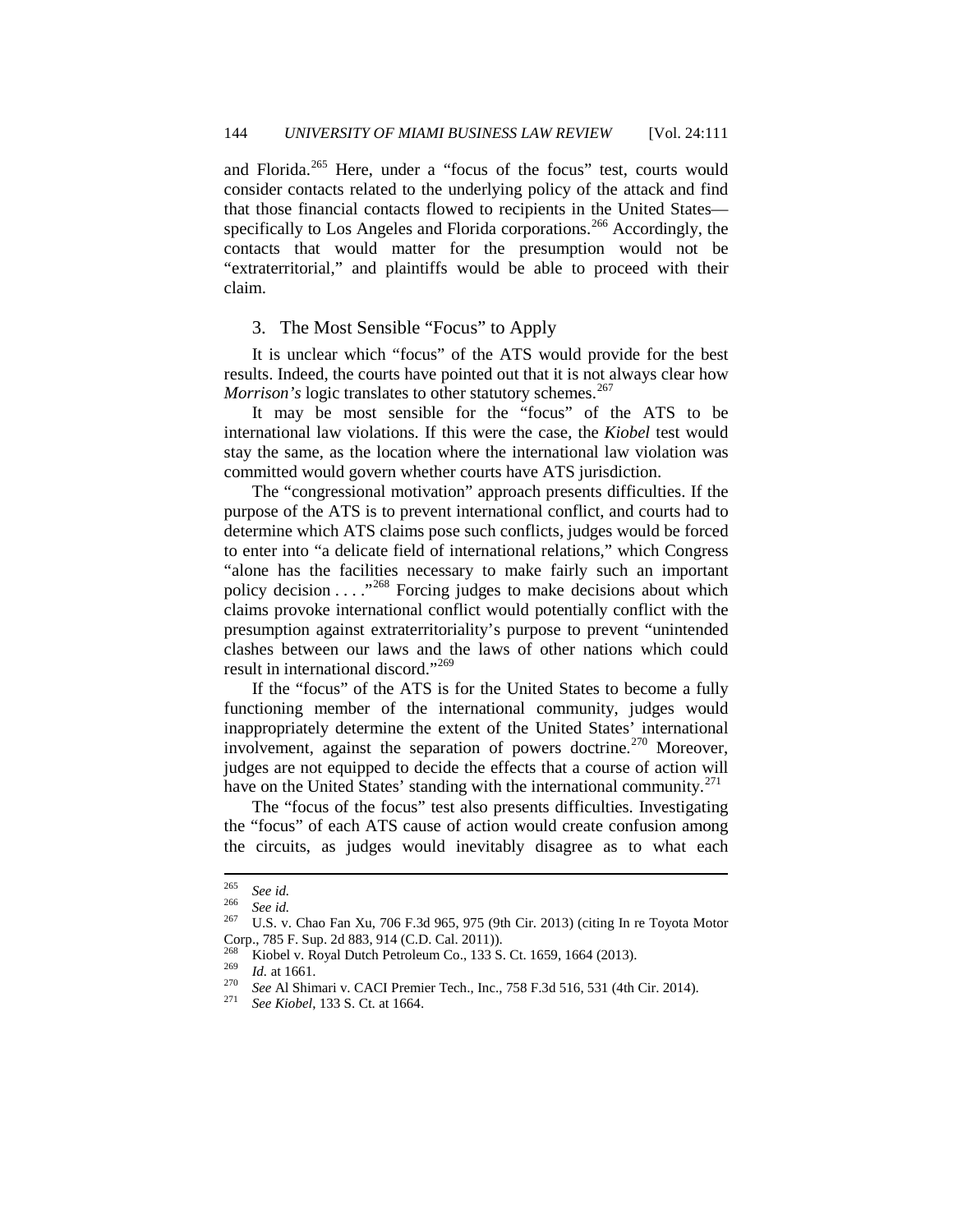particular violation's focus is. Indeed, in *Morrison* itself, the majority and concurrence disagreed as to the "focus" of section 10b-5 of the Securities and Exchange Act.<sup>[272](#page-35-0)</sup> Each international law under the ATS would create the potential for the same kind of disagreement, and the United States courts would inconsistently apply the presumption against extraterritoriality.

Moreover, not all international law violations have a unified statutory scheme. For instance, with regards to crimes against humanity, the Rome Statute of the International Criminal Court (RSICC) and the International Criminal Tribunal for the former Yugoslavia (ICTY) are broader than the International Criminal Tribunal of Rwanda (ICTR).<sup>[273](#page-35-1)</sup> The ICTR defines crimes against humanity as "a widespread or systematic attack . . . *on national, political, ethnic, racial, or religious grounds."*[274](#page-35-2) The RSICC and the ICTY allow prosecution for crimes against humanity when they are directed at "*any civilian population*."[275](#page-35-3) When determining what the focus of an international law violation is under a "focus of the focus" approach, it would be difficult to decide which international statute to use, especially when the different statutes would lead judges to infer different focuses.

At the same time, because the ATS derives substantive significance from various international law violations, it may be ill-suited for a singular test, like *Kiobel*, that treats all violations the same.<sup>[276](#page-35-4)</sup> Moreover, if international law violations are not individually examined, the ATS's "jurisdictional reach" will not always match its "underlying substantive  $grasp."^{277}$  $grasp."^{277}$  $grasp."^{277}$ 

#### VI. CONCLUSION

The *Kiobel* test presents many issues. The lower courts, for example, have provided conflicting and questionable applications of the presumption against extraterritoriality. The two *Kiobel* inquiries, as a result of their ambiguity, give lower courts the flexibility to use the

<span id="page-35-0"></span> <sup>272</sup> *Compare* Morrison v. Nat'l Australia Bank Ltd., 561 U.S. 247 (2010) (holding that the focus of § 10(b) is the purchases and sales of securities) *with id.* at 284 (Stevens, J., concurring) (holding that the focus of § 10(b) is "the interest of investors"). <sup>273</sup> *Compare* Rome Statute, *supra* note 246, *and* International Criminal Tribunal for the

<span id="page-35-1"></span>Former Yugoslavia, art. 5, S.C. Res. 827, U.N. Doc. S/RES/827 (May 25, 1993) [hereinafter Yugoslavia Statute], *with* Statute of the International Tribunal for Rwanda, art. 3, S.C. Res 955, U.N. Doc. S/RES/955 (Nov. 8 1994) [hereinafter Rwanda Statute].

<span id="page-35-3"></span><span id="page-35-2"></span><sup>274</sup> Rwanda Statute, *supra* note 273 (emphasis added). <sup>275</sup> Rome Statute, *supra* note 246; Yugoslavia Statute, *supra* note 273 (emphasis added).

<span id="page-35-5"></span><span id="page-35-4"></span><sup>276</sup> *See Kiobel*, 133 S. Ct. at 1669. <sup>277</sup> *Id.* at 1673. (Breyer, J., concurring).